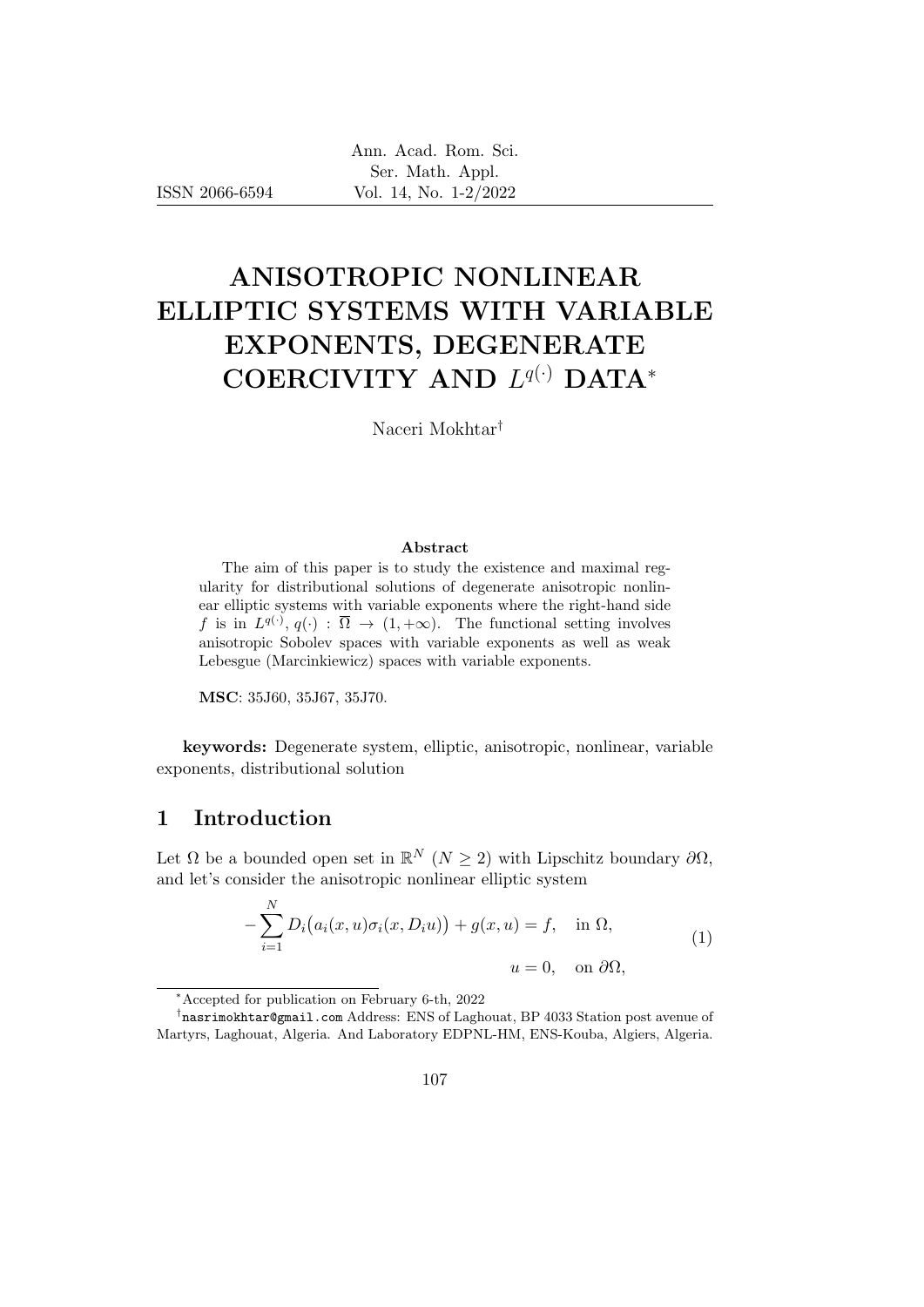Our aim is to prove the existence and maximal regularity at least one distributional solution  $u = (u_1, \ldots, u_m)^\top$   $(m \ge 1)$  to (1), where the right-hand side f is in the anisotropic Lebesgue space  $L^{q(x)}(\Omega;\mathbb{R}^m)$ ,  $q(\cdot): \overline{\Omega} \to (1, +\infty)$ ,  $a_i : \Omega \times \mathbb{R}^m \to \mathbb{R}, i = 1, \ldots, N$  are Carathéodory functions such that for a.e.  $x \in \Omega$ , for every  $t \in \mathbb{R}^m$ , we have

$$
\frac{\alpha}{(1+|t|)^{\gamma(x)}} \le a_i(x,t) \le \beta, \quad i=1,\ldots,N,
$$
\n(2)

where  $\alpha, \beta$  are strictly positive real numbers and  $\gamma \in C(\overline{\Omega}), \gamma(x) \geq 0$  for all  $x \in \overline{\Omega}$ , and the vector fields  $\sigma_i : \Omega \times \mathbb{R}^m \to \mathbb{R}^m$ ,  $i = 1, ..., N$ , are Carathéodory functions and satisfying, a.e.  $x \in \Omega$  and  $\forall \xi, \xi' \in \mathbb{R}^m$   $(\xi \neq \xi')$ ,  $a \in \mathbb{R}^m$ , the following :

$$
\sigma_i(x,\xi) \cdot \xi \ge c_1 |\xi|^{p_i(x)} - c_2,\tag{3}
$$

$$
|\sigma_i(x,\xi)| \le c_3 \left(\sum_{j=1}^N |\xi|^{p_j(x)} + |h|\right)^{1 - \frac{1}{p_i(x)}}, \quad h \in L^1(\Omega)
$$
 (4)

$$
\left(\sigma_i(x,\xi) - \sigma_i(x,\xi')\right) \cdot \left(\xi - \xi'\right) \geq \Theta_i\left(x,\xi,\xi'\right),\tag{5}
$$

$$
\sigma_i(x,\xi) \cdot [(I - a \otimes a)\xi] \ge 0, \quad i = 1,\dots,N, \ |a| \le 1. \tag{6}
$$

Where

$$
\Theta_i(x,\xi,\xi') = \begin{cases} c_4|\xi - \xi'|^{p_i(x)}, & \text{if } p_i(x) \ge 2\\ c_5 \frac{|\xi - \xi'|^2}{(|\xi| + |\xi'|)^{2 - p_i(x)}}, & \text{if } 1 < p_i(x) < 2 \end{cases}
$$

where  $c_l$ ,  $l = 1, ..., 5$  are positive constants,  $(I - a \otimes a)$  is the rank  $m - 1$ orthogonal projector onto the space orthogonal to the unit vector  $a \in \mathbb{R}^m$ , where  $\otimes : \mathbb{R}^m \times \mathbb{R}^m \longrightarrow \mathbb{M}^{m \times m}$  defined by

$$
(a_1, \ldots, a_m) \otimes (b_1, \ldots, b_m) = \begin{pmatrix} a_1b_1 & a_2b_1 & \ldots & a_mb_1 \\ a_1b_2 & a_2b_2 & \ldots & a_mb_2 \\ \vdots & \vdots & \ddots & \vdots \\ a_1b_m & a_2b_m & \ldots & a_mb_m \end{pmatrix}.
$$

**Remark 1.** If  $\sigma_{j,i}$ ,  $j = 1, \ldots, m$ , denotes the components of the vector  $\sigma_i$ , then the angle condition can be stated more explicitly as

$$
\sum_{j,l=1}^m \sigma_{j,i}(x,\xi)\xi_l(\delta_{j,l}-a_ja_l) \ge 0.
$$

Clearly, condition (6) is void in the scalar case.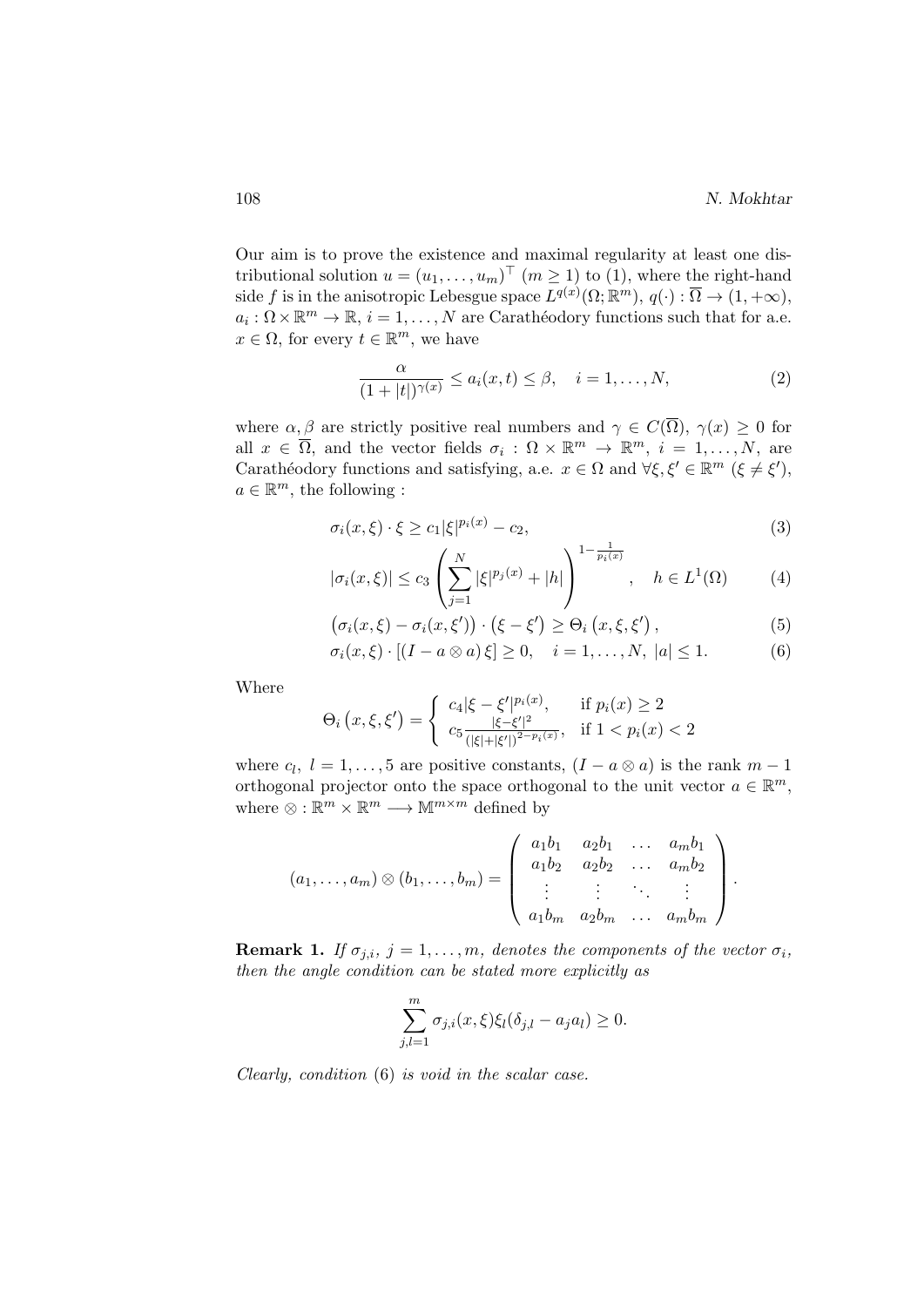The variable exponents  $p_i : \Omega \to (1,\infty)$   $i = 1,\ldots,N$  are continuous functions. We assume that the nonlinearity  $g: \Omega \times \mathbb{R}^m \to \mathbb{R}^m$  is a Caratéodory function and satisfies for a.e.  $x \in \Omega$  the following conditions:

$$
g(x,r) \cdot (r - r') \ge 0, \quad \forall r, r' \in \mathbb{R}^m, \ |r| \le |r'|,\tag{7}
$$

$$
\sup_{|r| \le \tau} |g(x,r)| \in L^1(\Omega; \mathbb{R}^m) \quad \forall r \in \mathbb{R}^m \text{ and } \forall \tau \in \mathbb{R},
$$
\n(8)

$$
g(x,r) \cdot r \ge |r|^{q(x)s(x)+1}, \quad \forall r \in \mathbb{R}^m,
$$
\n
$$
(9)
$$

$$
g(x,r) \cdot r \ge |r|^{s(x)+1}, \quad \forall r \in \mathbb{R}^m, \text{if } f \in (\mathring{W}^{1,\overrightarrow{p}(\cdot)}(\Omega; \mathbb{R}^m))^*, \quad (10)
$$

where  $s(\cdot) > 0$  is continuous function on  $\overline{\Omega}$ . As prototype example, we consider the following model:

$$
-\sum_{i=1}^{N} D_i \left( \frac{|D_i u|^{p_i(x)-2} D_i u}{(1+|u|)^{\gamma(x)}} \right) + |u|^{s(x)-1} u = f, \text{ in } \Omega,
$$
  
\n
$$
u = 0, \text{ on } \partial \Omega,
$$
\n(11)

where  $f \in L^{q(\cdot)}(\Omega;\mathbb{R}^m)$ ,  $s(\cdot)$  and  $p_i(\cdot)$  are restricted as in Theorem 1 or Theorem 2.

In this paper we study the existence of solutions in the sense of distributions for the anisotropic nonlinear elliptic system with variable exponents and degenerate coercivity where the right-hand side  $f$  of the system is in  $L^{q(\cdot)}(\Omega;\mathbb{R}^m)$ ,  $q(\cdot): \overline{\Omega} \to (1, +\infty)$ , with  $p_i$  is assumed to be merely a continuous function, and we treat the regularity of distributional solution  $u$ depending simultaneously on  $s(\cdot)$  and  $q(\cdot)$ .

We note that, the existence and regularity results for weak solutions in the framework of anisotropic Sobolev spaces for a nonlinear anisotropic elliptic equations and systems with variable exponents are proved in  $[1, 2, 3, 6, 7, 8]$ , the scalar case  $(p_i(\cdot) = p_i \text{ constant})$  processed in [4], and the isotropic case  $(p_i(\cdot) = p \text{ constant})$  studie in [17].

We mention also that the existence results for distributional solutions of nonlinear elliptic systems with variable exponents and measure data have been obtained in [5], and anisotropic scalar case  $(p_i(\cdot) = p_i \text{ constant})$  has been studied in [4, 13].

Here we will prove the existence of a solution to  $(1)$ , under the conditions  $1 < q(x) < \frac{N\bar{p}(x)}{1 + (N+1)(\bar{p}(x) - 1)}, \, \bar{p}(x) < N \text{ in } \overline{\Omega}.$ 

So, in the case when  $s(x) \geq \frac{1+\gamma(x)}{a(x)-1}$  $\frac{1+\gamma(x)}{q(x)-1}$  (see Theorem 1), then the case when  $\frac{1+\gamma(x)}{q(x)-1} > s(x) > \max\left(\frac{1+\gamma(x)}{p_i(x)q(x)}\right)$  $\frac{1+\gamma(x)}{p_i(x)q(x)-1}$ ;  $(1+\gamma(x))(p_i(x)-1)$  (see Theorem 2).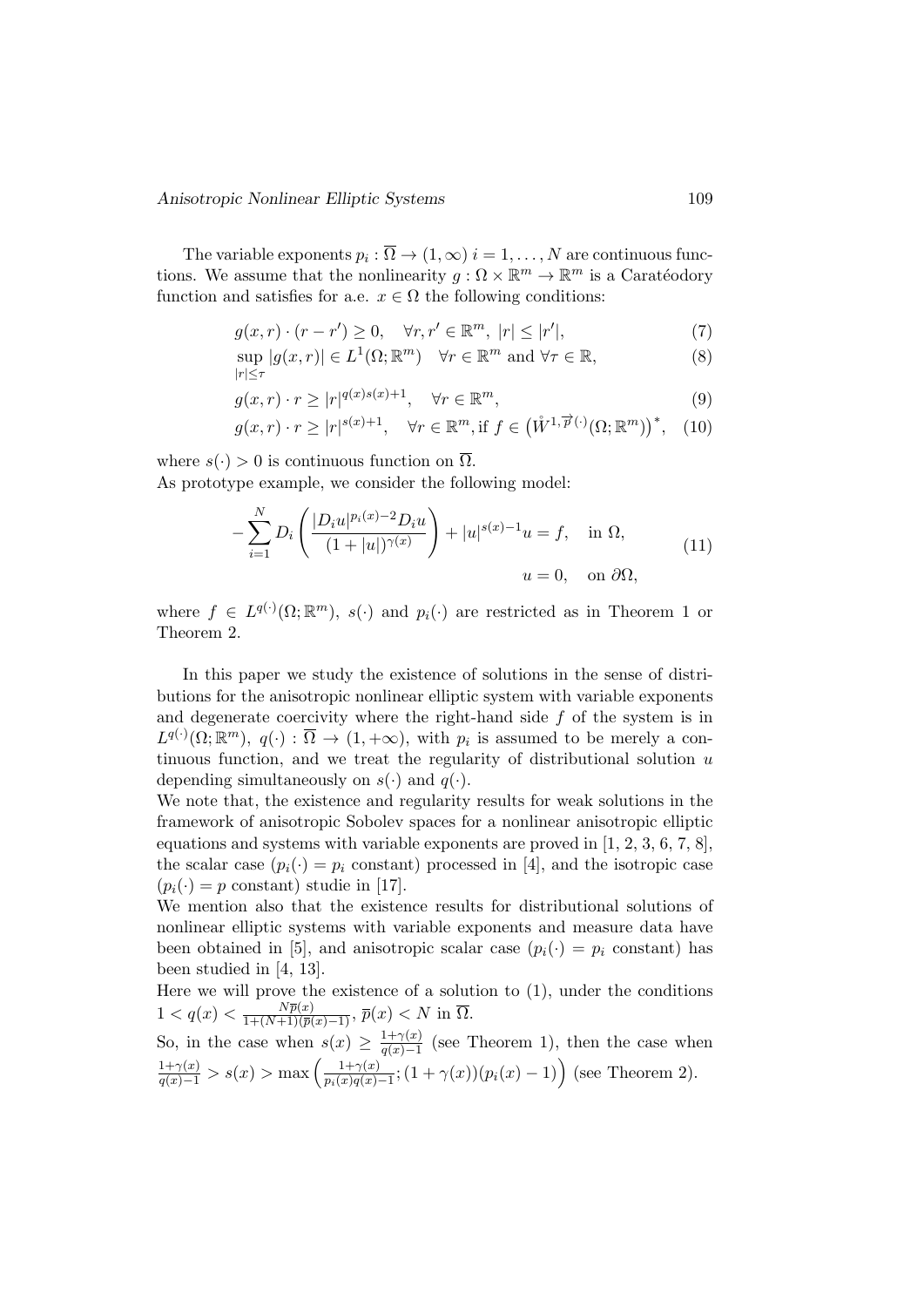The proof requires a priori estimates for a sequence of suitable approximate solutions  $(u_n)$ , which in turn is proving its existence, and then to pass to the limit .

We prove the a.e. convergence of the partial derivatives  $D_i u_n$ , which can be turned into strong  $L^1$  convergence. Equipped with this convergence we pass to the limit in the strong  $L^1$  sense in the nonlinear vector fields  $\sigma_i(x, D_i u_n)$ then  $a_i(x, T_n(u_n))\sigma_i(x, D_iu_n)$ , and the nonlinearity function  $g(x, u_n)$ , and finally conclude that the approximate solutions  $u_n$  converge to a solution of (1).

# 2 Mathematical preliminaries

In this section we first recall some facts on variable exponent spaces  $L^{p(\cdot)}(\Omega)$ . We refer to [11, 12, 14] and references therein for further properties of variable exponent Lebesgue-Sobolev spaces.

Let  $p : \overline{\Omega} \to [1, \infty)$  be a continuous function. We denote by  $L^{p(\cdot)}(\Omega)$  the space of measurable function  $f(x)$  on  $\Omega$  such that

$$
\rho_{p(\cdot)}(f) := \int_{\Omega} |f(x)|^{p(x)} dx < +\infty.
$$

The space  $L^{p(\cdot)}(\Omega)$  equipped with the norm

$$
||f||_{p(\cdot)} := ||f||_{L^{p(\cdot)}(\Omega)} = \inf \{ \lambda > 0 \mid \rho_{p(\cdot)}(f/\lambda) \le 1 \}
$$

becomes a Banach space. Moreover, if  $p^- = \min$  $x\in\overline{\Omega}$  $p(x) > 1$ , then  $L^{p(\cdot)}(\Omega)$ is reflexive and the dual of  $L^{p(\cdot)}(\Omega)$  can be identified with  $L^{p'(\cdot)}(\Omega)$ , where  $\frac{1}{p(x)} + \frac{1}{p'(x)}$  $\frac{1}{p'(x)} = 1$ . For any  $u \in L^{p(\cdot)}(\Omega)$  and  $v \in L^{p'(\cdot)}(\Omega)$  the Hölder type inequality:

$$
\left| \int_{\Omega} uv \, dx \right| \leq \left( \frac{1}{p^{-}} + \frac{1}{p'^{-}} \right) ||u||_{p(\cdot)} ||v||_{p'(\cdot)} \leq 2||u||_{p(\cdot)} ||v||_{p'(\cdot)},
$$

holds true.

We define also the Banach space  $W_0^{1,p(\cdot)}$  $\mathfrak{h}^{(1,p(\cdot))}_{0}(\Omega)$  by

$$
W_0^{1,p(\cdot)}(\Omega) := \left\{ f \in L^{p(\cdot)}(\Omega) : |Df| \in L^{p(\cdot)}(\Omega) \text{ and } f = 0 \text{ on } \partial\Omega \right\}
$$

endowed with the norm  $||f||_{W_0^{1,p(\cdot)}(\Omega)} = ||Df||_{p(\cdot)}$ . The space  $W_0^{1,p(\cdot)}$ separable and reflexive provided that with  $1 < p^- \le p^+ = \max$  $\binom{1,p(\cdot)}{0}$  is x∈Ω  $p(x) < \infty$ .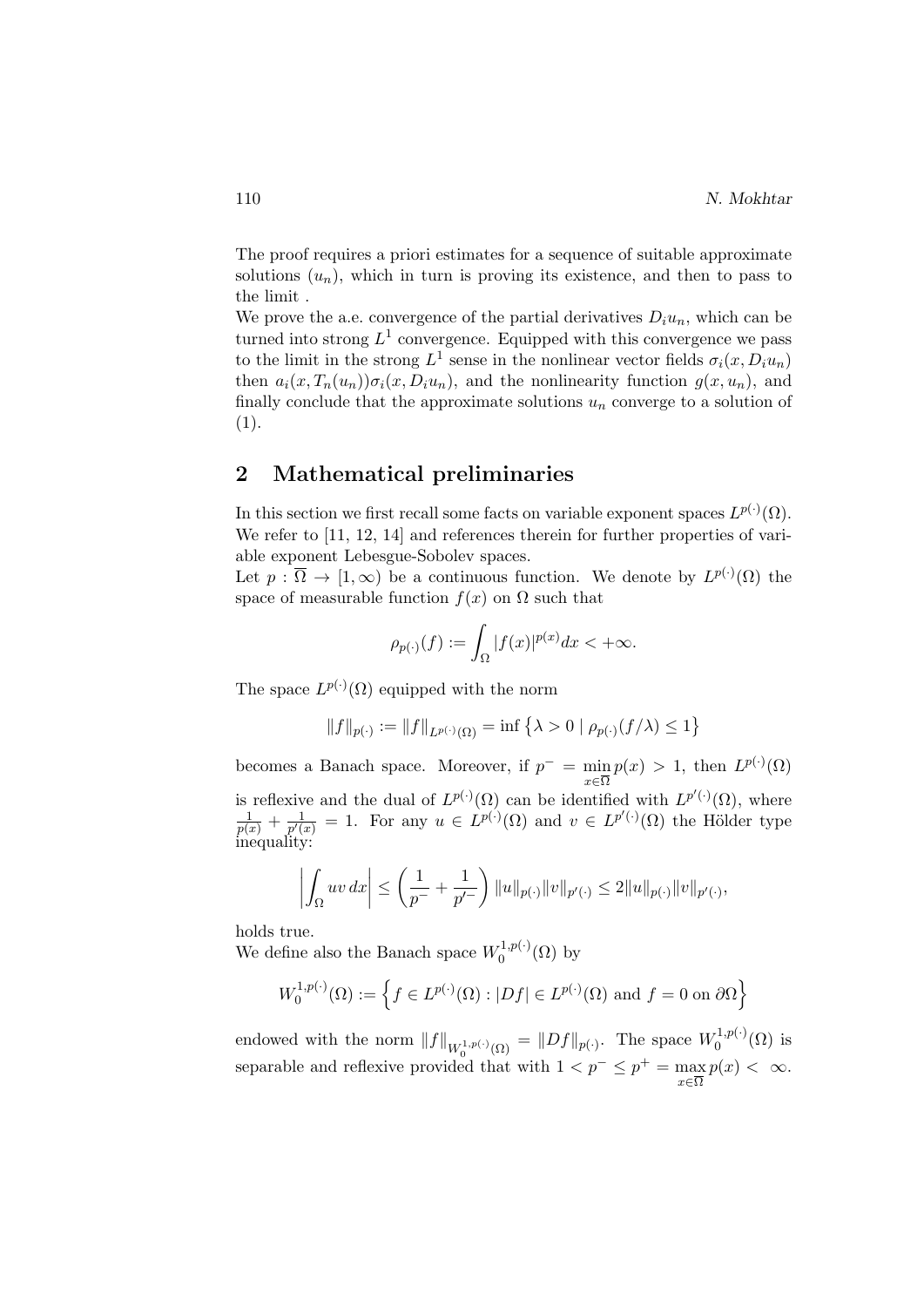The smooth functions are in general not dense in  $W_0^{1,p(.)}$  $\binom{1,p(\cdot)}{0}$  ( $\Omega$ ), but if the exponent variable  $p(x) > 1$  is logarithmic Hölder continuous (12), that is

$$
\exists M > 0 : |p(x) - p(y)| \le -\frac{M}{\ln(|x - y|)} \quad \forall x \ne y \text{ such that } |x - y| \le \frac{1}{2}, \tag{12}
$$

then the smooth functions are dense in  $W_0^{1,p(\cdot)}$  $\mathcal{O}^{(1,p(\cdot))}(\Omega).$ 

For  $u \in W_0^{1,p(\cdot)}$  $0^{(1,p(\cdot))}(\Omega)$  with  $p \in C(\overline{\Omega}, [1,+\infty))$ , the Poincaré inequality holds (see [12])

$$
||u||_{p(\cdot)} \le C||Du||_{p(\cdot)},\tag{13}
$$

for some constant C which depends on  $\Omega$  and the function  $p(x)$ . The following Lemma will be used later.

**Lemma 1** ([11, 12]). If  $(u_n)$ ,  $u \in L^{p(\cdot)}(\Omega)$ , then the following relations hold

(i)  $||u||_{p(\cdot)} < 1$  (respectively = 1, > 1)  $\iff \rho_{p(\cdot)}(u) < 1$  (respectively =  $1, > 1$ ),

(*ii*) min 
$$
\left(\rho_{p(\cdot)}(u)^{\frac{1}{p^+}}, \rho_{p(\cdot)}(u)^{\frac{1}{p^-}}\right) \le ||u||_{p(\cdot)} \le \max\left(\rho_{p(\cdot)}(u)^{\frac{1}{p^+}}, \rho_{p(\cdot)}(u)^{\frac{1}{p^-}}\right),
$$

$$
(iii) \ \min\left(\|u\|_{p(\cdot)}^{p^-},\|u\|_{p(\cdot)}^{p^+}\right) \leq \rho_{p(\cdot)}(u) \leq \max\left(\|u\|_{p(\cdot)}^{p^-},\|u\|_{p(\cdot)}^{p^+}\right),\,
$$

$$
(iv) \|u\|_{p(\cdot)} \le \rho_{p(\cdot)}(u) + 1,
$$

$$
(v) \|u_n - u\|_{p(\cdot)} \to 0 \iff \rho_{p(\cdot)}(u_n - u) \to 0.
$$

Remark 2. Note that the following inequality

$$
\int_{\Omega} |f|^{p(x)} dx \le C \int_{\Omega} |Df|^{p(x)} dx,
$$

in general does not hold (see  $(14)$ ). But by Lemma 1 and (13) we have

$$
\int_{\Omega} |f|^{p(x)} dx \le C \max\{ \|Df\|_{L^{p(\cdot)}(\Omega)}^{p^+}; \|Df\|_{L^{p(\cdot)}(\Omega)}^{p^-}\}. \tag{14}
$$

Let  $p_i : \overline{\Omega} \to [1, \infty)$  be a continuous functions.

We introduce the anisotropic variable exponent Sobolev space

$$
W^{1,p_i(\cdot)}(\Omega) := \left\{ u \in L^{p_i(\cdot)}(\Omega) : D_i u \in L^{p_i(\cdot)}(\Omega) \right\},
$$
  

$$
W_0^{1,p_i(\cdot)}(\Omega) := \left\{ u \in W_0^{1,1}(\Omega) : D_i u \in L^{p_i(\cdot)}(\Omega) \right\},
$$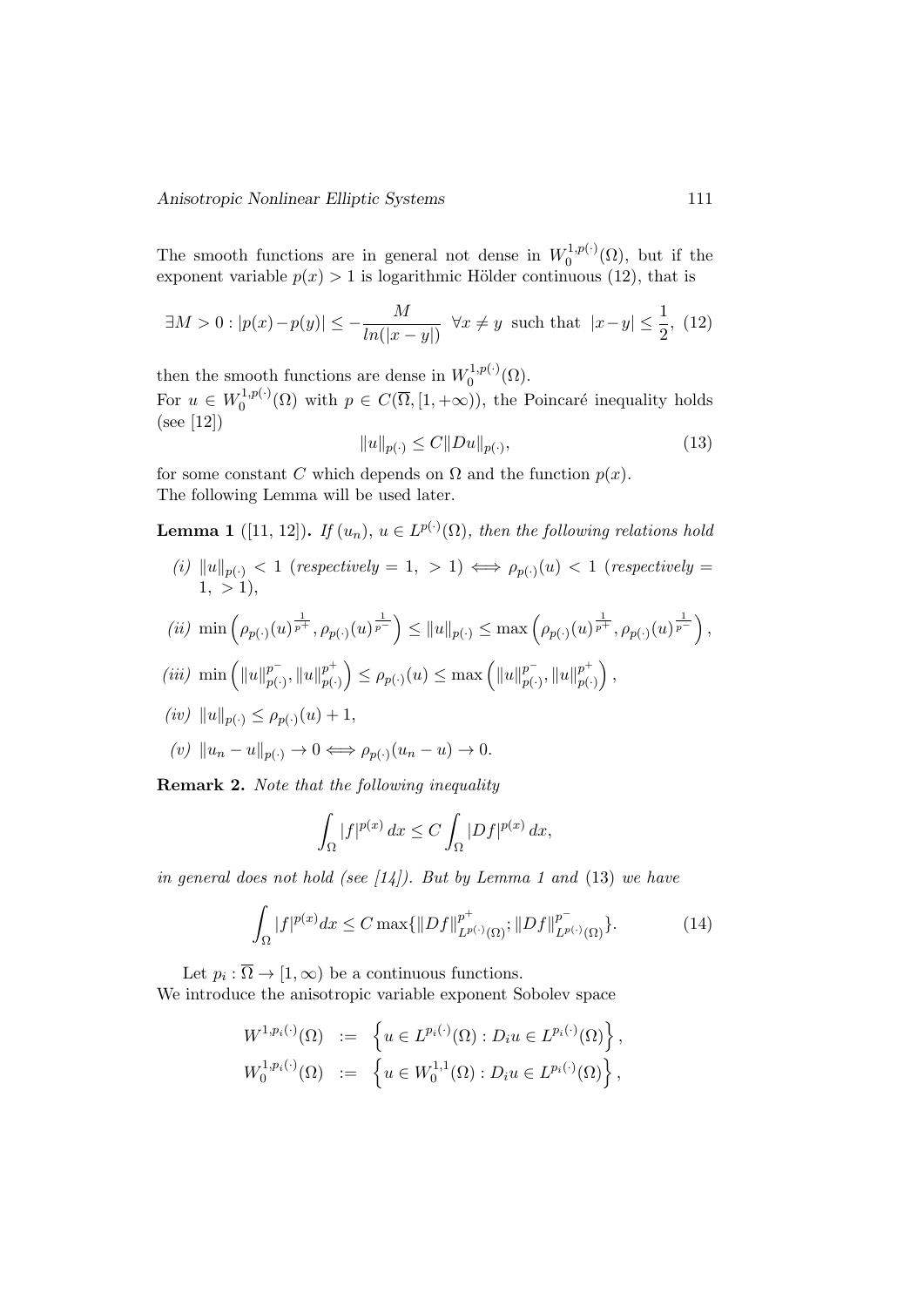which are Banach spaces under the norm

$$
||u||_i := ||u||_{L^{p_i(\cdot)}(\Omega)} + ||D_i u||_{L^{p_i(\cdot)}(\Omega)}, \quad i = 1, \ldots, N.
$$

we present the anisotropic Sobolev space with variable exponent which is used for the study of problems (1). First of all, let  $p_i(\cdot): \Omega \to [1, +\infty), i =$  $1, \ldots, N$  be a continuous functions, we set  $\overrightarrow{p}(\cdot) = (p_1(\cdot), \ldots, p_N(\cdot))$  and  $p_{+}(x) = \max_{1 \leq i \leq N} p_{i}(x), p_{-}(x) = \min_{1 \leq i \leq N} p_{i}(x), \ \forall x \in \overline{\Omega}.$ 

**Definition 1.** The anisotropic variable exponent Sobolev space  $W^{1,\overrightarrow{p}(\cdot)}(\Omega)$ is defined as follow

$$
W^{1,\overrightarrow{p}(\cdot)}(\Omega)=\left\{u\in L^{p+(\cdot)}(\Omega), D_iu\in L^{p_i(\cdot)}(\Omega),\ i=1,\ldots,N\right\},\
$$

which is Banach space with respect to the norm

$$
||u||_{W^{1,\overrightarrow{p}(\cdot)}(\Omega)} = ||u||_{p_{+}(\cdot)} + \sum_{i=1}^{N} ||D_i u||_{p_i(\cdot)}.
$$

**Definition 2.** We define the spaces  $W_0^{1,\overrightarrow{p}}(\cdot)$  $\int_0^{1,\,p(\cdot)} (\Omega)$  as the closure of  $C_0^{\infty}(\Omega)$ in  $W^{1,\overrightarrow{p}(\cdot)}(\Omega)$ , and  $\mathring{W}^{1,\overrightarrow{p}(\cdot)}(\Omega)$  as the intersection of  $W^{1,\overrightarrow{p}(\cdot)}(\Omega)$  and  $W^{1,1}_{0}$  ${\zeta_0^{1,1}(\Omega)},$ and we write

$$
W_0^{1,\overrightarrow{p}(\cdot)}(\Omega) = \overline{C_0^{\infty}(\Omega)}^{W^{1,\overrightarrow{p}(\cdot)}(\Omega)}, \overrightarrow{W}^{1,\overrightarrow{p}(\cdot)}(\Omega) = W^{1,\overrightarrow{p}(\cdot)}(\Omega) \cap W_0^{1,1}(\Omega).
$$

**Remark 3** ([10]). If  $\Omega$  is a bounded open set with Lipschitz boundary  $\partial\Omega$ , then

$$
\mathring{W}^{1,\overrightarrow{p}(\cdot)}(\Omega) = \left\{ u \in W^{1,\overrightarrow{p}(\cdot)}(\Omega), \ u_{|\partial\Omega} = 0 \right\},\,
$$

where,  $u_{|\partial\Omega}$  denotes the trace on  $\partial\Omega$  of u in  $W^{1,1}(\Omega)$ .

**Remark 4** ( $[10]$ ). It is well-known that in the constant exponent case, that is, when  $\overrightarrow{p}(\cdot) = \overrightarrow{p} \in [1, +\infty)^N$ ,  $W_0^{1, \overrightarrow{p}}$  $\tilde{W}^{1,\overrightarrow{p}}_0(\Omega) = \mathring{W}^{1,\overrightarrow{p}}(\Omega)$ . However in the variable exponent case, in general  $W_0^{1,\overrightarrow{p}}(\cdot)$  $\widetilde{\Phi}_0^{1,\overrightarrow{p}(\cdot)}(\Omega) \subset \mathring{W}^{1,\overrightarrow{p}(\cdot)}(\Omega)$  and the smooth functions are in general not dense in  $\mathring{W}^{1,\overrightarrow{p}(\cdot)}(\Omega)$ , but if for each  $i=1,\ldots,N,$ 

 $p_i$  is log-Hölder continuous, then  $C_0^{\infty}(\Omega)$  is dense in  $\mathring{W}^{1,\overrightarrow{p}(\cdot)}(\Omega)$ , thus  $W_0^{1,\overrightarrow{p}(\cdot)}$  $\tilde{W}^{1,\overrightarrow{p}(\cdot)}(\Omega) = \mathring{W}^{1,\overrightarrow{p}(\cdot)}(\Omega).$ 

Remark 5. We use standard notation for the vector and matrix-valued versions of the space/norm introduced above. For example, the  $\mathbb{R}^m$ -valued version of  $\mathring{W}^{1,\overrightarrow{p}(\cdot)}(\Omega)$  is denoted by  $\mathring{W}^{1,\overrightarrow{p}(\cdot)}(\Omega;\mathbb{R}^m)$ .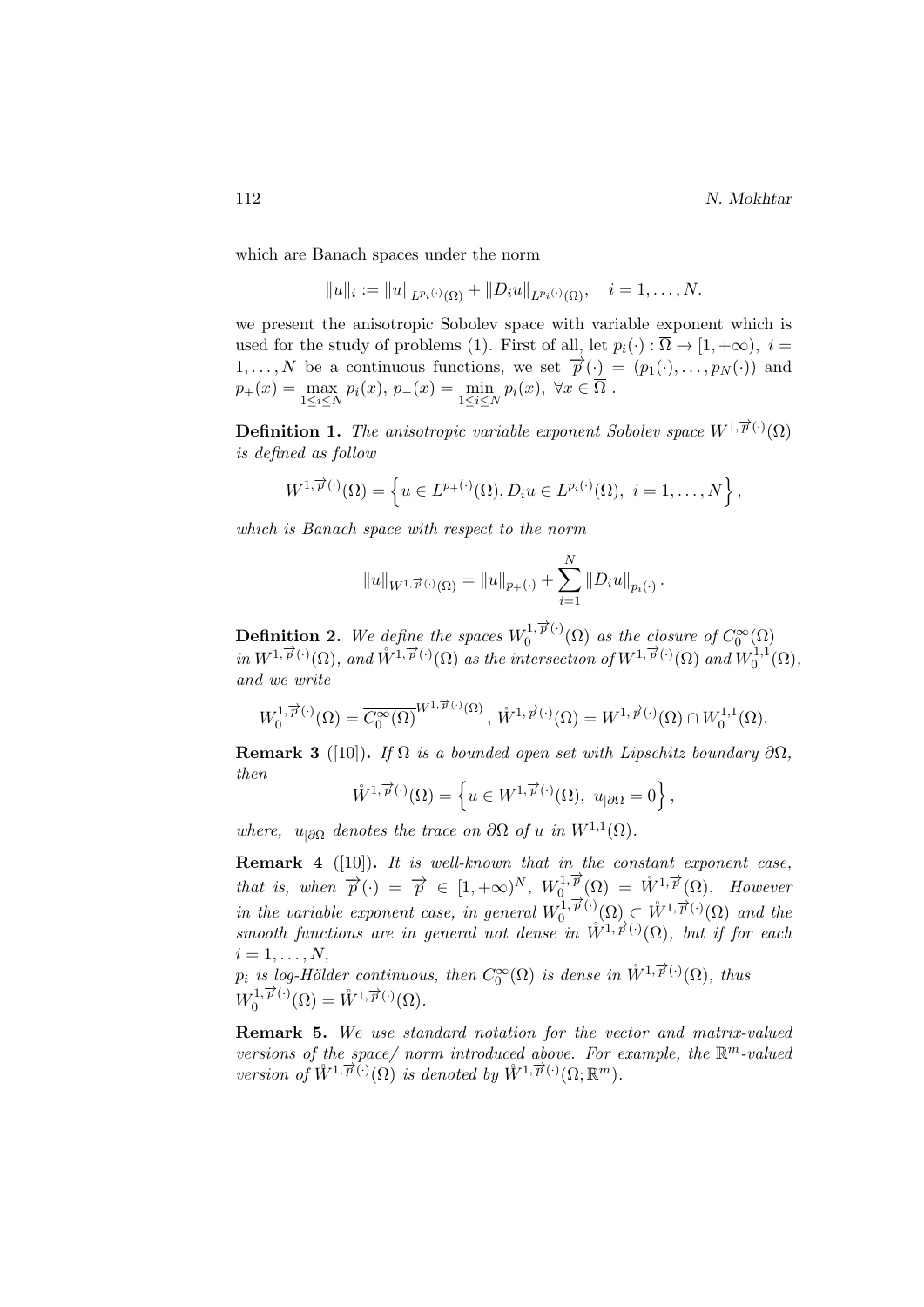Anisotropic Nonlinear Elliptic Systems 113

We set

$$
C_{+}(\overline{\Omega}) = \{ p \in C(\overline{\Omega}), \ p(x) > 1, \text{ for any } x \text{ in } \overline{\Omega} \}. \tag{15}
$$

For any  $p \in C_+(\overline{\Omega})$ , we denote

$$
p^+ = \max_{x \in \overline{\Omega}} p(x)
$$
, and  $p^- = \min_{x \in \overline{\Omega}} p(x)$ .

And we set for all  $x \in \overline{\Omega}$ 

$$
\overline{p}(x) = \frac{N}{\sum_{i=1}^{N} \frac{1}{p_i(x)}}, \quad p_+(x) = \max_{1 \le i \le N} p_i(x), \quad p_+^+ = \max_{x \in \overline{\Omega}} p_+(x),
$$
  

$$
p_-(x) = \min_{1 \le i \le N} p_i(x), \quad p_-^- = \min_{x \in \overline{\Omega}} p_-(x),
$$

and we define

$$
\overline{p}^{\star}(x) = \begin{cases} \frac{N\overline{p}(x)}{N - \overline{p}(x)}, & \text{for } \overline{p}(x) < N, \\ +\infty, & \text{for } \overline{p}(x) \ge N. \end{cases}
$$

We have the following embedding results.

**Lemma 2** ([14]). Let  $\Omega \subset \mathbb{R}^N$  be a bounded domain and  $\overrightarrow{p}(\cdot) \in (C_+(\overline{\Omega}))^N$ . If  $\varrho \in C_+(\overline{\Omega})$  and  $\forall x \in \overline{\Omega}$ ,  $\varrho(x) < \max(p_+(x), p^*(x))$ . Then the embedding

$$
\mathring{W}^{1,\overrightarrow{p}(\cdot)}(\Omega) \hookrightarrow L^{\varrho(\cdot)}(\Omega),
$$

is compact.

**Lemma 3** ([14]). Let  $\Omega \subset \mathbb{R}^N$  be a bounded domain and  $\overrightarrow{p}(\cdot) \in (C_+(\overline{\Omega}))^N$ . Suppose that

$$
\forall x \in \overline{\Omega}, \ p_{+}(x) < \overline{p}^{\star}(x). \tag{16}
$$

Then the following Poincaré-type inequality holds

$$
||u||_{L^{p+(\cdot)}(\Omega)} \leq C \sum_{i=1}^{N} ||D_i u||_{L^{p_i(\cdot)}(\Omega)}, \ \forall u \in \mathring{W}^{1, \overrightarrow{p}(\cdot)}(\Omega), \tag{17}
$$

where C is a positive constant independent of u. Thus  $\sum_{i=1}^{N} ||D_i u||_{L^{p_i(\cdot)}(\Omega)}$ is an equivalent norm on  $\mathring{W}^{1,\overrightarrow{p}(\cdot)}(\Omega)$ .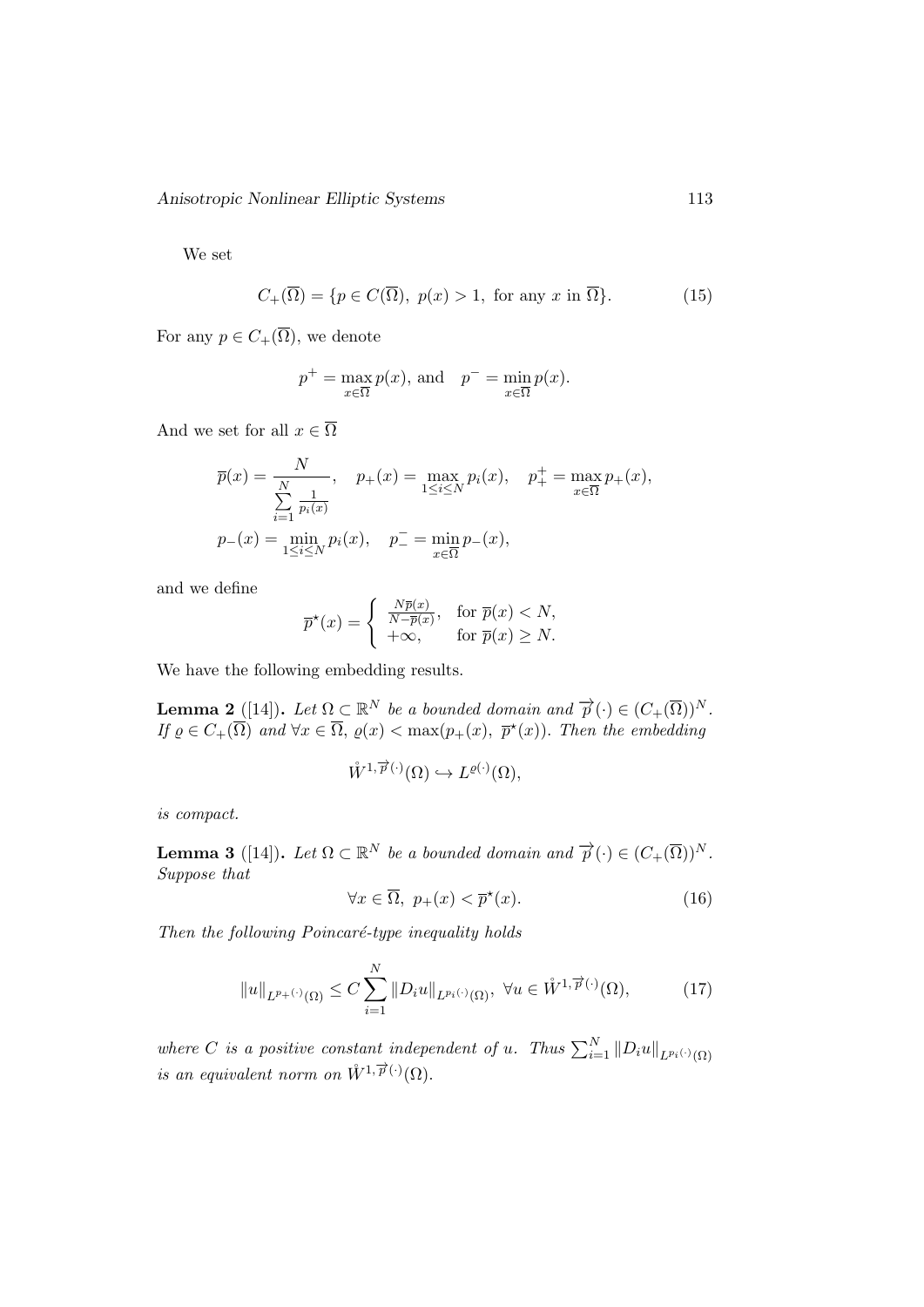**Proposition 1.** If  $u : \Omega \to \mathbb{R}$  is a measurable function such that  $T_t(u) \in$  $\hat{W}^{1,\overrightarrow{p}(\cdot)}(\Omega)$  for all  $t > 0$ , then there exists a unique measurable function  $v: \Omega \to \mathbb{R}^N$  such that

$$
\nabla T_t(u) = v1_{\{|u| \le t\}} \ a.e. \ in \ \Omega, \quad T_t(r) = \max\{-t, \min\{t, r\}\}. \tag{18}
$$

Moreover, if  $u \in W_0^{1,1}$  $\mathcal{O}_0^{1,1}(\Omega)$  then v coincides with the standard distributional gradient of u.

A function u such that  $T_t(u) \in \mathring{W}^{1,\overrightarrow{p}(\cdot)}(\Omega)$  for any  $t > 0$ , does not necessarily belong to  $W_0^{1,1}$  $\mathcal{O}_0^{1,1}(\Omega)$ . However, according to the above proposition, it is possible to define its weak gradient, still denoted by  $\nabla u$ , as the unique function  $v$  which satisfies  $(18)$ .

The following embedding results for the anisotropic constant exponent Sobolev space are well-known [15].

**Lemma 4.** Let  $\alpha_i \geq 1$ ,  $i = 1, ..., N$ , we pose  $\overrightarrow{\alpha} = (\alpha_1, ..., \alpha_N)$ . Suppose  $u \in W_0^{1,\overrightarrow{\alpha}}$  $\int_0^{1,\alpha} (\Omega)$ , and set

$$
\frac{1}{\overline{\alpha}} = \frac{1}{N} \sum_{i=1}^{N} \frac{1}{\alpha_i}, \quad r = \begin{cases} \overline{\alpha}^* = \frac{N\overline{\alpha}}{N-\overline{\alpha}} & \text{if } \overline{\alpha} < N, \\ \text{any number from } [1, +\infty) & \text{if } \overline{\alpha} \ge N. \end{cases}
$$

Then there exists a constant C depending on  $N, p_1, \ldots, p_N$  if  $\overline{\alpha} \langle N \rangle$  and also on r and  $|\Omega|$  if  $\overline{\alpha} \geq N$ , such that

$$
||u||_{L^{r}(\Omega)} \leq C \prod_{i=1}^{N} ||D_i u||_{L^{\alpha_i}(\Omega)}^{\frac{1}{N}}.
$$
\n(19)

In this paper we will use the weak Lebesgue (Marcinkiewicz) spaces with variable exponents  $\mathcal{M}^{h(\cdot)}(\Omega)$  where  $h(\cdot)$  a measurable function such that  $h^{-} > 0$  (see [9]). They contain the measurable functions  $u : \Omega \to \mathbb{R}$  for which there exists a positive constant  $M$  such that

$$
\int_{\{|u|>t\}} t^{h(x)} dx \le M, \quad \text{for all } t > 0.
$$

Moreover, it is clear that  $u \in \mathcal{M}^{h(\cdot)}(\Omega)$  if  $|u|^{h(\cdot)} \in L^1(\Omega)$ . Indeed,

$$
\int_{\{|u|>t\}} t^{h(x)} dx \le \int_{\Omega} |u|^{h(x)} dx
$$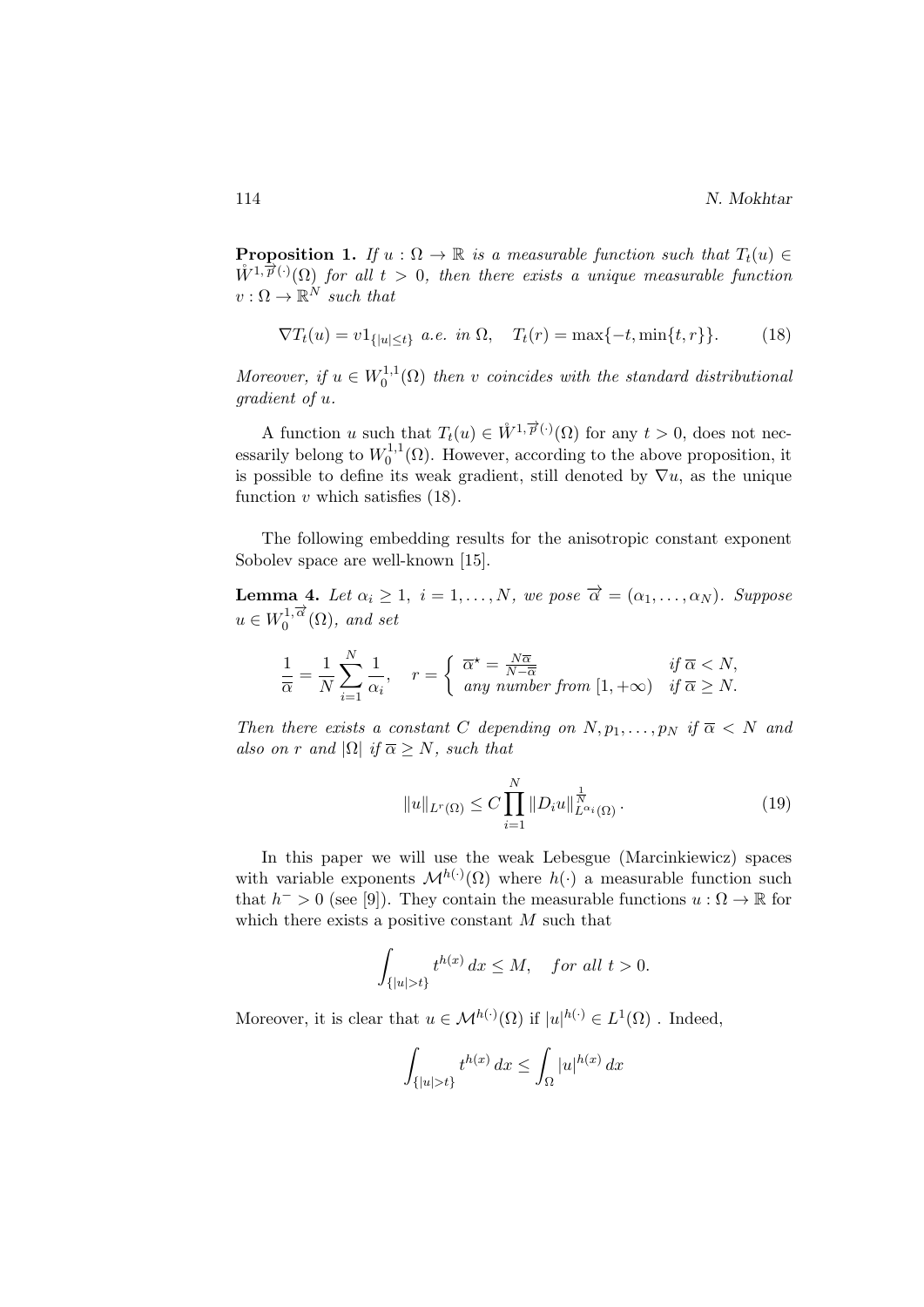In particular,  $L^{h(\cdot)}(\Omega) \subset \mathcal{M}^{h(\cdot)}$ , for all  $h(\cdot) \geq 1$ .

Similarly to the anisotropic Sobolev spaces with variable exponents, we use standard notation for the vector/matrix-valued versions of the weak Lebesgue spaces with variable exponents.

**Remark 6.** We remark that for  $h(\cdot) = h$  constant this definition coincides with the classical definition of the Marcinkiewicz space  $\mathcal{M}^h(\Omega)$ , they contain the measurable functions  $f : \Omega \to \mathbb{R}$  for which the distribution function

$$
\lambda_f(t) := | \{ x \in \Omega : |f(x)| > t \} |, \quad t \ge 0,
$$

satisfies an estimate of the form

$$
\lambda_f(t) \le Ct^{-h}, \quad \text{for some finite constant } C.
$$

For any  $t > 0$ , the standard scalar truncation function  $T_t$  on  $[0, \infty)$  (at height  $t$ ) is defined as

$$
T_t(r) := \begin{cases} r, & \text{if } r \le t, \\ t, & \text{if } r > t. \end{cases}
$$

Now we need the following Lemma, thanks to Proposition 2.5 in [9], we have

**Lemma 5.** Let  $\rho(\cdot), r(\cdot)$  in  $C(\overline{\Omega})$  such that  $r^{-} > 0, (\rho - r)^{-} > 0$ . If  $u \in \mathcal{M}^{\rho(\cdot)}(\Omega)$ , then  $|u|^{r(\cdot)} \in L^1(\Omega)$ . In particular,  $\mathcal{M}^{\rho(\cdot)}(\Omega) \subset L^{r(\cdot)}(\Omega)$ for all  $\rho(\cdot), r(\cdot) \geq 1$  such that  $(\rho - r)^{-} > 0$ .

For any  $t > 0$ , define the spherial (radially symmetric) truncation function  $T_t : \mathbb{R}^m \to \mathbb{R}^m$  by

$$
T_t(r) := \begin{cases} r, & \text{if } |r| \le t, \\ \frac{r}{|r|}t, & \text{if } |r| > t. \end{cases} \tag{20}
$$

This function will be used repeatedly to derive a priori estimates for our approximate solutions. We also need its derivative (see [1])

$$
DT_t(r) = \begin{cases} I, & \text{if } |r| < t, \\ \frac{t}{|r|} \left( I - \frac{r \otimes r}{|r|^2} \right), & \text{if } |r| > t. \end{cases} \tag{21}
$$

And if  $m = 1$ 

$$
DT_t(r) = \begin{cases} 1, & |r| < t, \\ 0, & |r| > t. \end{cases}
$$
 (22)

In particular, (6) implies for all  $\xi, r \in \mathbb{R}^m$  the crucial property

$$
\sigma_l(x,\xi) \cdot DT_t(r)\xi \ge \sigma_l(x,\xi) \cdot \xi \chi_{|r| < t}, \quad l = 1,\dots,N. \tag{23}
$$

We refer to [16] for a discussion of  $T_t$  and other test functions for elliptic systems, which indeed is a delicate issue.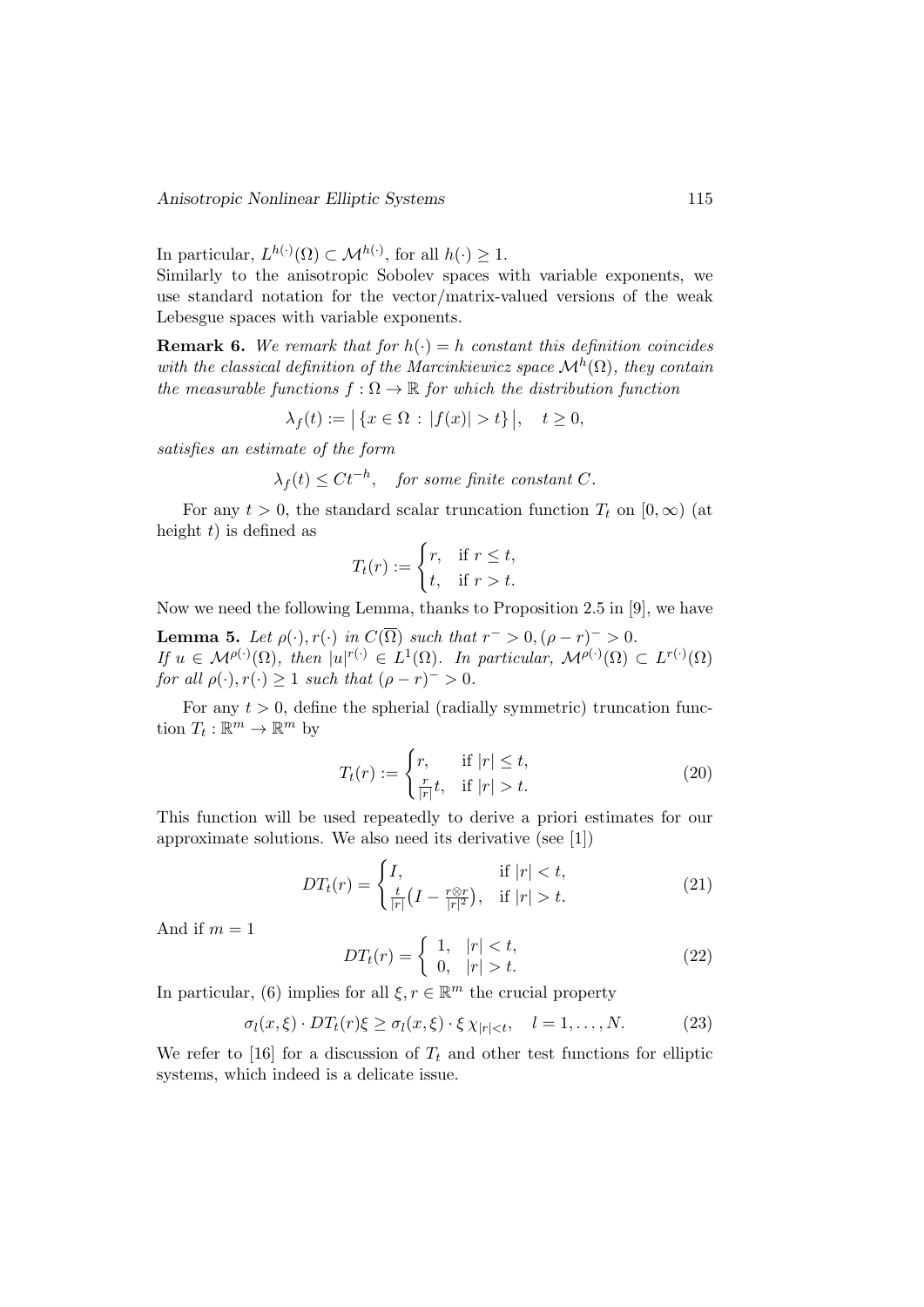Definition 3. A distributional solution of (1) is a vector-valued function  $u:\Omega\to\mathbb{R}^m$  satisfying  $u\in W_0^{1,1}$  $C_0^{1,1}(\Omega;\mathbb{R}^m)$ ,  $g(.,u)$  and  $\sigma_i(.,D_iu) \in L^1(\Omega;\mathbb{R}^m)$ ,  $i = 1, \ldots, N$ , and for all  $\varphi \in C_c^{\infty}(\Omega; \mathbb{R}^m)$ ,

$$
\int_{\Omega} \sum_{i=1}^{N} a_i(x, u) \sigma_i(x, D_i u) \cdot D_i \varphi \, dx + \int_{\Omega} g(x, u) \cdot \varphi \, dx = \int_{\Omega} f(x) \cdot \varphi \, dx.
$$

## 3 Main results

Our main results are the following.

**Theorem 1.** Let  $q(\cdot) : \Omega \to (1, +\infty)$ ,  $p_i : \Omega \to (1, +\infty)$ , and  $s : \Omega \to$  $(0, +\infty)$  be continuous functions such that (16) holds and for all  $x \in \overline{\Omega}$ 

$$
1 < q(x) < \frac{N\overline{p}(x)}{1 + (N+1)(\overline{p}(x) - 1)}, \ \overline{p}(x) < N, \quad \nabla q \in L^{\infty}(\Omega), \tag{24}
$$

and

$$
s(x) \ge \frac{1 + \gamma(x)}{q(x) - 1}, \quad \nabla s \in L^{\infty}(\Omega), \nabla \gamma \in L^{\infty}.
$$
 (25)

Let  $f \in L^{q(\cdot)}(\Omega;\mathbb{R}^m)$  and let  $a_i$  are satisfying  $(2)$ ,  $\sigma$  satisfying  $(3)-(6)$  and g satisfy (7)- (9). Then, the problem (1) has at least one distributional solution  $u \in \mathring{W}^{1,\overrightarrow{p}(\cdot)}(\Omega;\mathbb{R}^m) \cap L^{s(\cdot)q(\cdot)}(\Omega;\mathbb{R}^m)$ .

**Theorem 2.** Let  $f \in L^{q(\cdot)}(\Omega)$  with q as in (24),  $p_i : \overline{\Omega} \to (1, +\infty)$ , and  $s : \overline{\Omega} \to (0, +\infty)$  be continuous functions. Assume (16), and for all  $x \in \overline{\Omega}$ ,

$$
\frac{1+\gamma(x)}{q(x)-1} > s(x) > \max\left(\frac{1+\gamma(x)}{p_i(x)q(x)-1}; (1+\gamma(x))(p_i(x)-1)\right),\tag{26}
$$

and  $\nabla s \in L^{\infty}(\Omega)$ ,  $\overline{p}(x) < N$ .

Let  $a_i$  are satisfying (2),  $\sigma$  satisfying (3)-(6) and g satisfy (7)-(9). Then, the problem (1) has at least one distributional solution u such that  $|u|^{q(x)s(x)} \in$  $L^1(\Omega)$  and  $u \in \mathring{W}^{1,\vec{r}(\cdot)}(\Omega;\mathbb{R}^m)$  where  $r_i(\cdot)$  are continuous functions on  $\overline{\Omega}$ satisfying

$$
1 < r_i(x) < \frac{p_i(x)q(x)s(x)}{s(x) + 1 + \gamma(x)}, \quad \forall x \in \overline{\Omega}, \ i = 1, \dots, N. \tag{27}
$$

Remark 7. Observe that the conditions (24), (25), and (16) guarantee that

$$
s(x) > (1 + \gamma(x))(p_i(x) - 1), \quad \forall x \in \overline{\Omega}, \ i = 1, \dots, N.
$$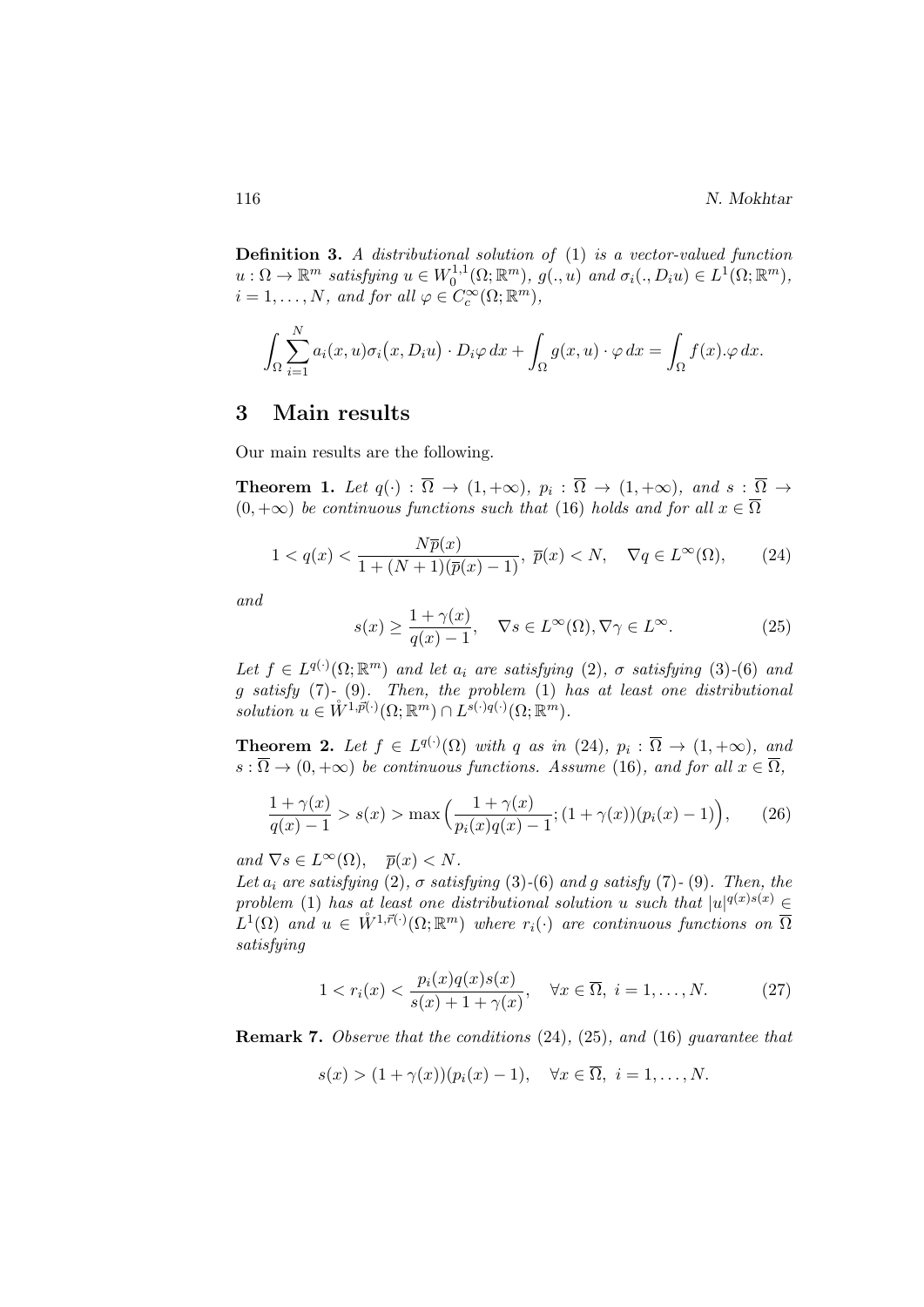Anisotropic Nonlinear Elliptic Systems 117

Remark 8. In Theorem 2, the conditions (24) and (16) imply that the assumption (26) is not empty since we have

$$
\frac{1}{q(x)-1} > p_i(x)-1, \quad \forall x \in \overline{\Omega}, \ i = 1, \dots, N. \tag{28}
$$

#### 3.1 Approximate solutions

• We must first prove the following Lemma

**Lemma 6.** Let f in  $(\mathring{W}^{1,\overrightarrow{p}(\cdot)}(\Omega;\mathbb{R}^m))^*$ . Assume that  $p_i(\cdot), i = 1, \ldots, N$ ,  $s(\cdot) \geq p_i(\cdot)$  are continuous functions on  $\Omega$  such that (2), (3)-(6), (7),(8), (10) and (16) holds. Then the system

$$
-\sum_{i=1}^{N} D_i \Big( a_i(x, T_n(u_n)) \sigma_i(x, D_i u_n) \Big) + g(x, u_n) = f \quad in \ \Omega,
$$
  

$$
u_n = 0 \quad on \ \partial \Omega,
$$
 (29)

has at least one solution in the sense that

$$
\sum_{i=1}^{N} \int_{\Omega} a_i(x, T_n(u_n)) \sigma_i(x, D_i u_n) \cdot D_i \varphi \, dx + \int_{\Omega} g(x, u_n) \cdot \varphi \, dx = \langle f, \varphi \rangle, \quad (30)
$$

for every  $\varphi \in \mathring{W}^{1,\vec{p}(\cdot)}(\Omega;\mathbb{R}^m) \cap L^{s(\cdot)}(\Omega;\mathbb{R}^m)$ .

*Proof.* Let f in  $(\mathring{W}^{1,\overrightarrow{p}(\cdot)}(\Omega;\mathbb{R}^m))^*$ , and consider the approximate system :

$$
-\sum_{i=1}^{N} D_i \big(a_i(x, T_n(u_{n_k})) \sigma_i(x, D_i u_{n_k})\big) + g_k(x, u_{n_k}) = f, \text{ in } \Omega,
$$
\n
$$
u_{n_k} = 0, \text{ on } \partial\Omega,
$$
\n(31)

where,  $g_k(x,\xi) = \frac{g(x,\xi)}{1+|g(x,\xi)|/k}, \quad \forall k \in \mathbb{N}^*.$ Note that  $|g_k(x,\xi)| \leq |g(x,\xi)|$ , and  $|g_k(x,\xi)| \leq k$ . Let's prove that the system (31) has at least one solution  $u_{n_k}$  in  $\hat{W}^{1,\overrightarrow{p}(\cdot)}(\Omega;\mathbb{R}^m)$  in the following sense,  $\forall \varphi \in \hat{W}^{1,\overrightarrow{p}(\cdot)}(\Omega;\mathbb{R}^m)$ 

$$
\sum_{i=1}^{N} \int_{\Omega} a_i(x, T_n(u_{n_k})) \sigma_i(x, D_i u_{n_k}). D_i \varphi \, dx + \int_{\Omega} g_k(x, u_{n_k}). \varphi \, dx = \langle f, \varphi \rangle \tag{32}
$$

For  $u_{n_k}, v \in \mathring{W}^{1, \overrightarrow{p}(\cdot)}(\Omega; \mathbb{R}^m)$ , we denote by  $\mathbf{A}_{\mathbf{k}}$  the operator

$$
\mathbf{A}_{\mathbf{k}}: u_{n_k} \mapsto \Big(v \mapsto \int_{\Omega} \sum_{i=1}^N a_i(x, T_n(u_{n_k})) \sigma_i(x, D_i u_{n_k}) \cdot D_i v + \int_{\Omega} g_k(x, u_{n_k}) \cdot v\Big).
$$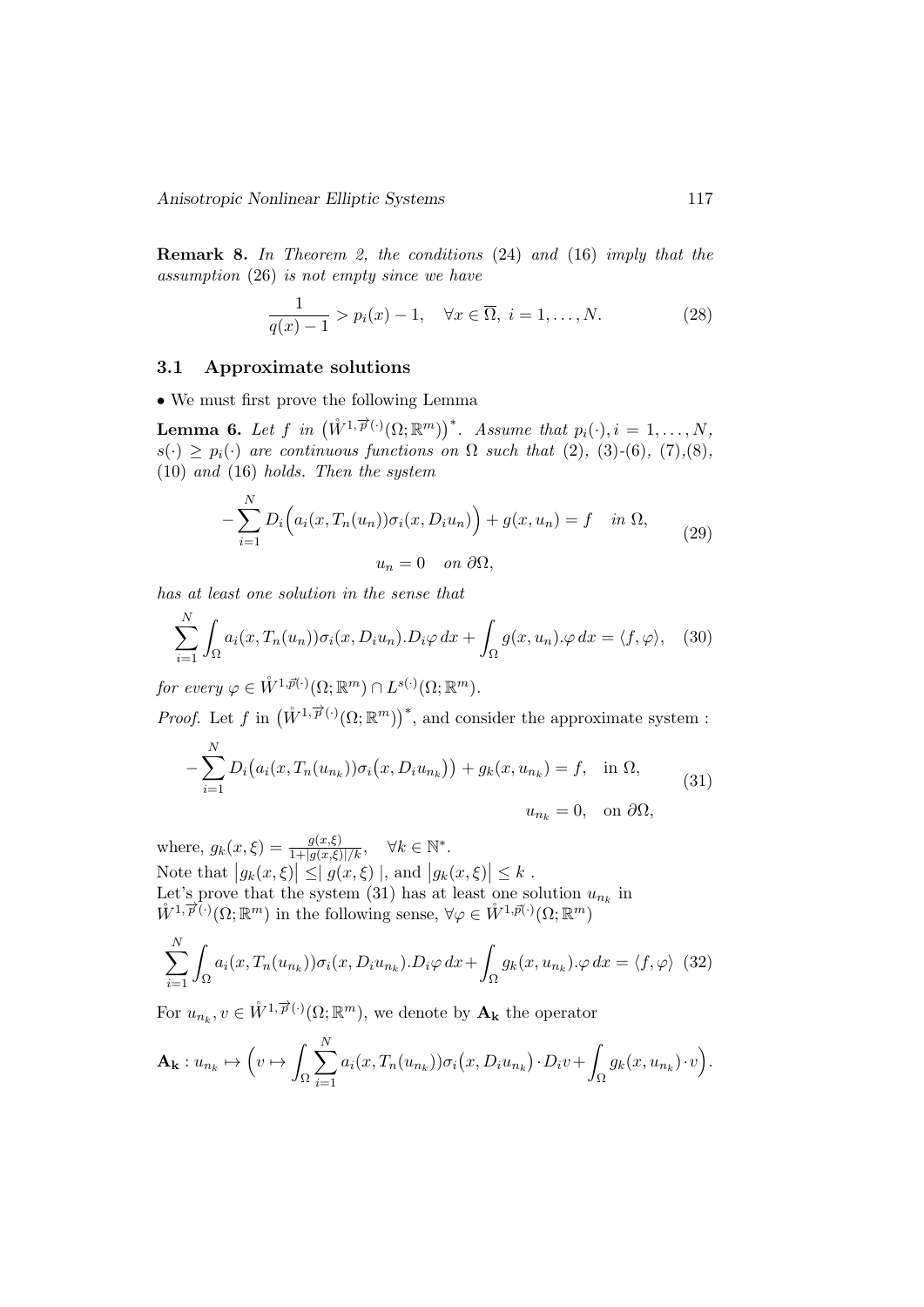We consider

$$
b_k(u_{n_k}, v) = \int_{\Omega} \sum_{i=1}^N a_i(x, T_n(u_{n_k})) \sigma_i(x, D_i u_{n_k}) \cdot D_i v,
$$
  

$$
c_k(u_{n_k}, v) = \int_{\Omega} g_k(x, u_{n_k}) \cdot v \, dx,
$$

and we seek  $u_{n_k} \in \mathring{W}^{1,\overrightarrow{p}(\cdot)}(\Omega;\mathbb{R}^m)$  such that

$$
b_k(u_{n_k}, v) + c_k(u_{n_k}, v) = \langle f, v \rangle, \forall v \in \mathring{W}^{1, \overrightarrow{p}(\cdot)}(\Omega; \mathbb{R}^m). \tag{33}
$$

The generalized problem (33) corresponding to (31) is equivalent to

$$
\mathbf{A}_{\mathbf{k}}(u_{n_{k}})(v) = \langle f, v \rangle, \,\forall v \in \mathring{W}^{1, \overrightarrow{p}(\cdot)}(\Omega; \mathbb{R}^{m}),
$$

where,  $\mathbf{A}_{\mathbf{k}} := \mathbf{B}_{\mathbf{k}} + \mathbf{C}_{\mathbf{k}}$ , with  $\mathbf{B_k}, \mathbf{C_k}: \mathring{W}^{1, \overrightarrow{p}(\cdot)}(\Omega; \mathbb{R}^m) \longrightarrow (\mathring{W}^{1, \overrightarrow{p}(\cdot)}(\Omega; \mathbb{R}^m))^*$  characterized by  $\langle \mathbf{B}_{\mathbf{k}}(u_{n_k}), v \rangle = b_k(u_{n_k}, v), \quad \langle \mathbf{C}_{\mathbf{k}}(u_{n_k}), v \rangle = c_k(u_{n_k}, v).$ Here  $\langle \cdot, \cdot \rangle$  denotes the duality pairing between  $\mathring{W}^{1, \vec{p}(\cdot)}(\Omega; \mathbb{R}^m)$  and  $(\hat{W}^{1,\overrightarrow{p}(\cdot)}(\Omega;\mathbb{R}^m))^*$ . We put in the following  $\left\Vert .\right\Vert _{\overrightarrow{p}\left(\cdot\right)}=\left\Vert .\right\Vert _{\mathring{W}^{1,\overrightarrow{p}\left(\cdot\right)}\left(\Omega;\mathbb{R}^{m}\right)},\quad\left\Vert .\right\Vert _{p\left(\cdot\right)}=\left\Vert .\right\Vert _{L^{p\left(\cdot\right)}\left(\Omega\right)}$  $*$  From  $(2)$ ,  $(4)$ , and Hölder inequality we have N

$$
\left| \langle \mathbf{B}_{\mathbf{k}}(u_{n_{k}}), v \rangle \right| \leq \sum_{i=1}^{N} \int_{\Omega} |a_{i}(x, T_{n}(u_{n_{k}}))| |\sigma_{i}(x, D_{i}u_{n_{k}})| |D_{i}v| dx
$$
  
\n
$$
\leq c \sum_{i=1}^{N} \int_{\Omega} \left( \sum_{j=1}^{N} |D_{i}u_{n_{k}}|^{p_{j}(x)} + |h(x)| \right)^{1 - \frac{1}{p_{i}(x)}} |D_{i}v| dx
$$
  
\n
$$
\leq 2c \sum_{i=1}^{N} \left| \left( \sum_{j=1}^{N} |D_{i}u_{n_{k}}|^{p_{j}(x)} + |h(x)| \right)^{1 - \frac{1}{p_{i}(x)}} \right| \left\| |D_{i}v| \right\|_{p_{i}(\cdot)}
$$
  
\n
$$
\leq 2c \sum_{i=1}^{N} \left( 1 + \int_{\Omega} \left( \sum_{j=1}^{N} |D_{i}u_{n_{k}}|^{p_{j}(x)} + |h(x)| \right) dx \right)^{1 - \frac{1}{p_{i}}} \sum_{i=1}^{N} |||D_{i}v|||_{p_{i}(\cdot)}
$$
  
\n
$$
\leq 2c \sum_{i=1}^{N} \left( 1 + \int_{\Omega} \left( N \sum_{j=1}^{N} |D_{j}u_{n_{k}}|^{p_{j}(x)} + |h(x)| \right) dx \right)^{1 - \frac{1}{p_{i}}} ||v||_{\overrightarrow{p}(\cdot)}
$$
  
\n
$$
\leq 2c N \left( N ||u_{n_{k}}||_{\overrightarrow{p}(\cdot)}^{\frac{p_{i}}{p_{i}}} + C \right)^{1 - \frac{1}{p_{i}}} ||v||_{\overrightarrow{p}(\cdot)}.
$$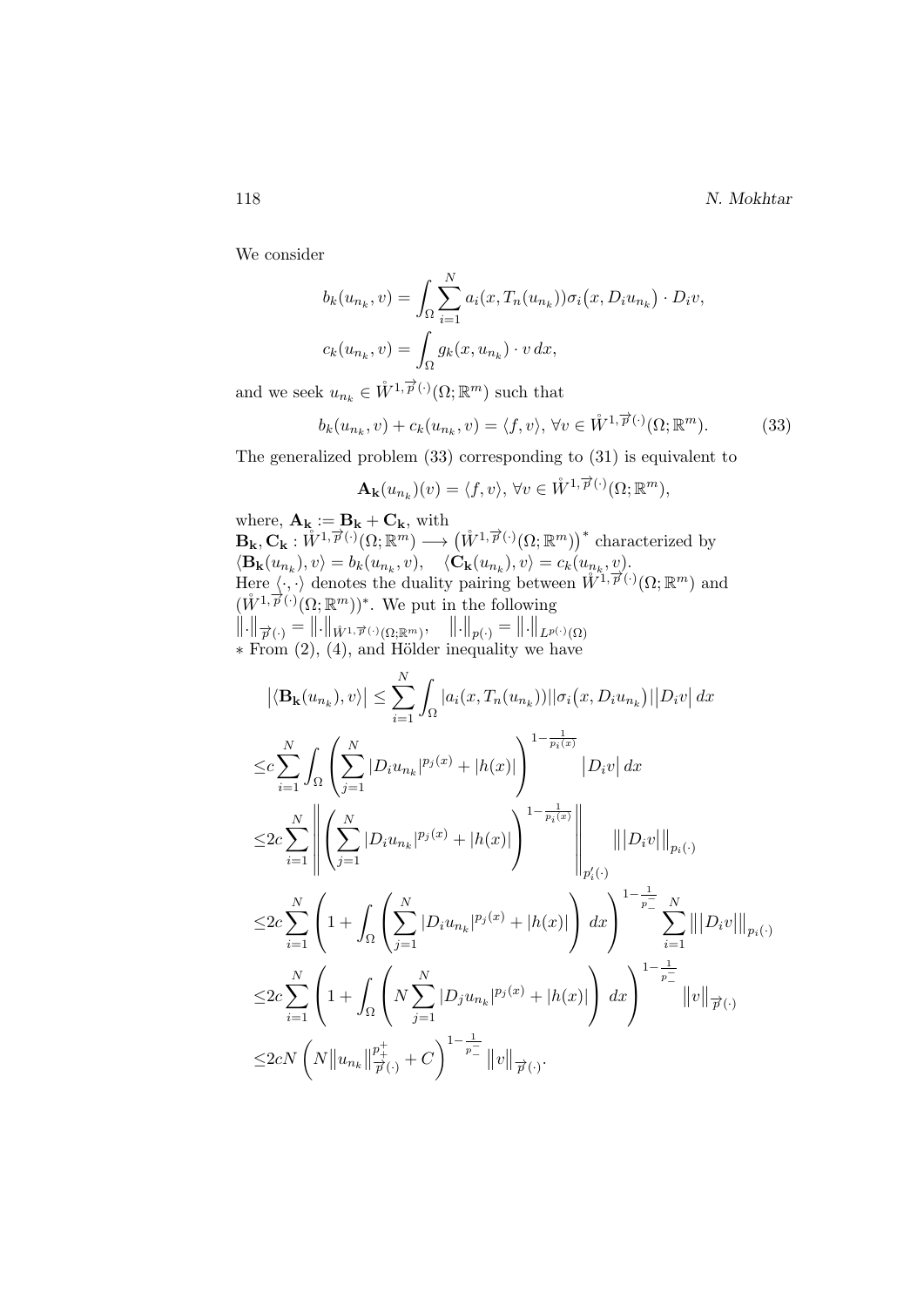Which implies the boundedness of  $B_k$ .

On the other hand, thanks to the Hölder inequality, we have for all  $u_{n_k}, v \in$  $\overrightarrow{W}^{1,\overrightarrow{p}(\cdot)}(\Omega;\mathbb{R}^m)$ 

$$
\begin{split} \left| \langle \mathbf{C}_{\mathbf{k}}(u_{n_{k}}), v \rangle \right| & = \left| \int_{\Omega} g_{k}(x, u_{n_{k}}) \cdot v \, dx \right| \\ & \leq & (\frac{1}{p_{+}^{-}} + \frac{1}{(p_{+}')^{-}}) \left\| \left| g_{k}(x, u_{n_{k}}) \right| \right\|_{L^{p_{+}(\cdot)}(\Omega)} \left\| |v| \right\|_{L^{p_{+}(\cdot)}(\Omega)} \\ & \leq & (\frac{1}{p_{+}^{-}} + \frac{1}{(p_{+}')^{-}}) \left( 1 + \int_{\Omega} k^{p_{+}'(x)} \right)^{1/(p_{+}')^{-}} \left\| v \right\|_{\overrightarrow{p}(\cdot)} \\ & \leq & (\frac{1}{p_{+}^{-}} + \frac{1}{(p_{+}')^{-}}) \left( 1 + k^{(p_{+}')^{+}} \left| \Omega \right| \right)^{1/(p_{+}')^{-}} \left\| v \right\|_{\overrightarrow{p}(\cdot)}. \end{split}
$$

Which implies the boundedness of  $C_n$ . ∗ Through (2) and (3), observe that

$$
\frac{\langle \mathbf{A}_{\mathbf{k}}(u_{n_{k}}), u_{n_{k}} \rangle}{\|u_{n_{k}}\|_{\overrightarrow{p}(\cdot)}} \geq \frac{\sum_{i=1}^{N} \int_{\Omega} a_{i}(x, T_{n}(u_{n_{k}})) \sigma_{i}(x, D_{i}u_{n_{k}}) \cdot D_{i}u_{n_{k}} dx}{\|u_{n_{k}}\|_{\overrightarrow{p}(\cdot)}} \geq \frac{c(\sum_{i=1}^{N} \int_{\Omega} |D_{i}u_{n_{k}}|^{p_{i}(x)}) - c'}{\|u_{n_{k}}\|_{\overrightarrow{p}(\cdot)}} \geq \frac{c(\sum_{i=1}^{N} \min\{\|D_{i}u_{n_{k}}\|_{p_{i}(\cdot)}^{p_{i}(\cdot)}, \|D_{i}u_{n_{k}}\|_{p_{i}(\cdot)}^{p_{i}^{+}}\}) - c'}{\|u_{n}\|_{\overrightarrow{p}(\cdot)}} \geq \frac{c(\sum_{i=1}^{N} \|D_{i}u_{n_{k}}\|_{p_{i}(\cdot)}^{p_{i}^{-}} - N) - c'}{\|u_{n_{k}}\|_{\overrightarrow{p}(\cdot)}} \geq \frac{c(\frac{1}{N} \sum_{i=1}^{N} \|D_{i}u_{n_{k}}\|_{p_{i}(\cdot)}^{p_{i}^{-}})}{\|u_{n_{k}}\|_{\overrightarrow{p}(\cdot)}} \geq \frac{c(\frac{1}{N} \sum_{i=1}^{N} \|D_{i}u_{n_{k}}\|_{p_{i}(\cdot)}^{p_{i}^{-}})}{\|u_{n_{k}}\|_{\overrightarrow{p}(\cdot)}} = \frac{c}{N^{p_{i}^{-}}} \|u_{n_{k}}\|_{\overrightarrow{p}(\cdot)}^{p_{i}^{-}-1} - \frac{Nc + c'}{\|u_{n_{k}}\|_{\overrightarrow{p}(\cdot)}}.
$$

This implies that  $\mathbf{A_k}$  is coercive.

 $*$  Let us prove the pseudo-monotonicity of the operator  $\mathbf{A}_{k}$ , Let  $(u_{n_k})_k$  be a sequence in  $\mathring{W}^{1,\overrightarrow{p}(\cdot)}(\Omega;\mathbb{R}^m)$  such that

$$
\begin{cases} u_{n_k} \rightharpoonup u_n \text{ in } \mathring{W}^{1, \overrightarrow{p}(\cdot)}(\Omega; \mathbb{R}^m), \\ \limsup_{k \to \infty} \langle \mathbf{A}_{\mathbf{n}}(u_{n_k}), u_{n_k} - u_n \rangle \le 0. \end{cases} \tag{34}
$$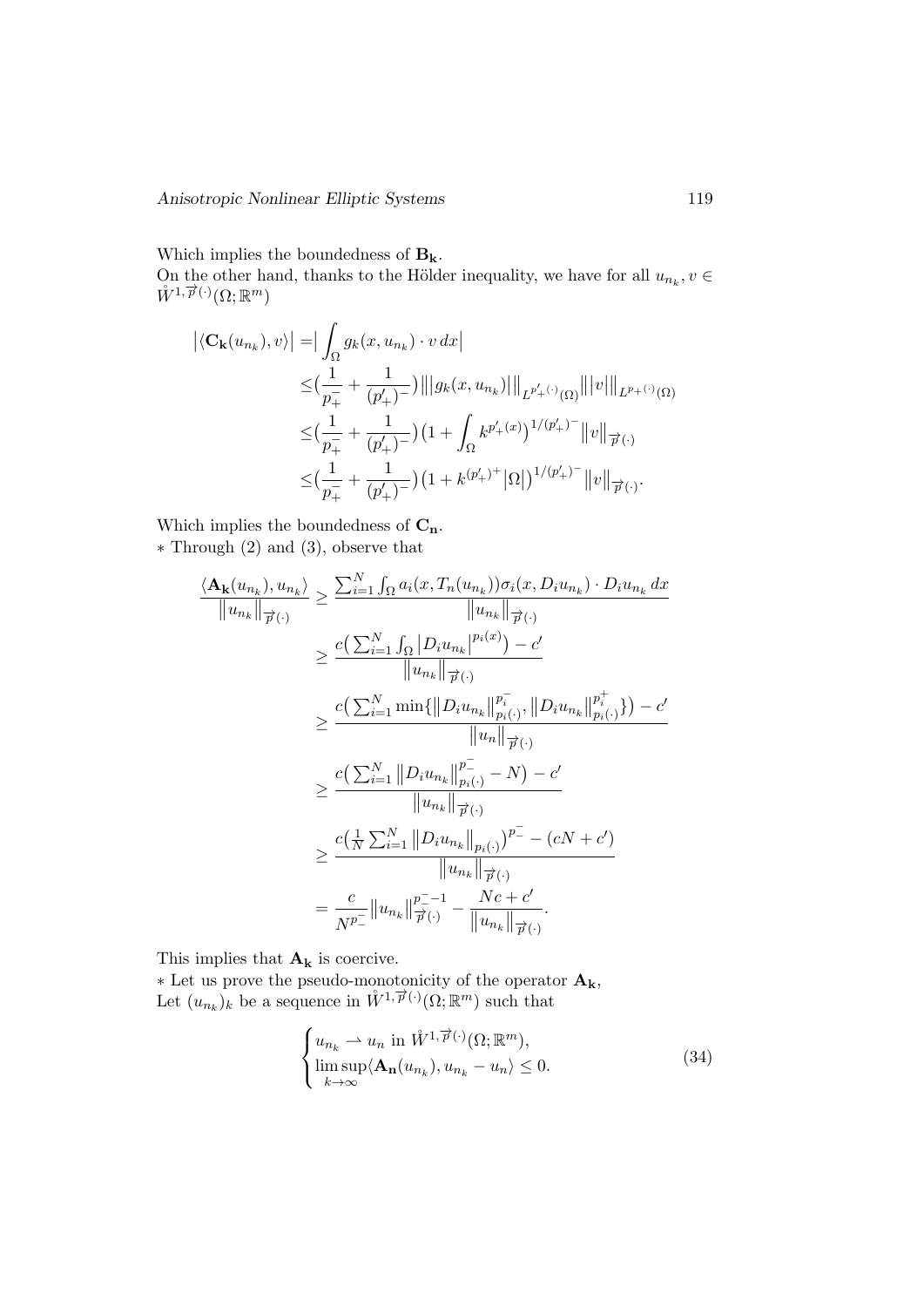120 N. Mokhtar

We have to prove that,

$$
\liminf_{k \to \infty} \langle \mathbf{A}_{\mathbf{k}}(u_{n_k}), u_{n_k} - v \rangle \ge \langle \mathbf{A}_{\mathbf{k}}(u_n), u_n - v \rangle, \quad \forall v \in \mathring{W}^{1, \overrightarrow{p}(\cdot)}(\Omega; \mathbb{R}^m). \tag{35}
$$

We remark that

$$
\langle \mathbf{A}_{\mathbf{k}}(u_{n_k}), u_{n_k} - v \rangle = \int_{\Omega} \sum_{i=1}^{N} a_i(x, T_n(u_{n_k})) \sigma_i(x, D_i u_{n_k}) \cdot (D_i u_{n_k} - D_i v) dx + \int_{\Omega} g_k(x, u_{n_k}) \cdot (u_{n_k} - v) dx.
$$
\n(36)

We will separately study the two terms of the right-hand side. First, let's prove that

$$
\lim_{k \to +\infty} \int_{\Omega} \sum_{i=1}^{N} J_i(x) dx = 0,
$$
\n(37)

where,

$$
J_i(x) = a_i(x, T_n(u_{n_k})) \left( \sigma_i(x, D_i u_{n_k}) - \sigma_i(x, D_i u_n) \right) \cdot (D_i u_{n_k} - D_i u_n).
$$

Note that,

$$
\langle \mathbf{A}_{\mathbf{k}}(u_{n_k}), u_{n_k} - u_n \rangle = \int_{\Omega} \sum_{i=1}^{N} a_i(x, T_n(u_{n_k})) \sigma_i(x, D_i u_{n_k}) \cdot (D_i u_{n_k} - D_i u_n)
$$

$$
+ \int_{\Omega} g_k(x, u_{n_k}) \cdot (u_{n_k} - u_n).
$$

We observe that  $\int_{\Omega} g_k(x, u_{n_k}) \cdot (u_{n_k} - u_n) \longrightarrow 0$ , since  $u_{n_k} \longrightarrow u_n$  in  $L^{\varrho(\cdot)}(\Omega;\mathbb{R}^m)$  where  $\varrho(\cdot)$  defined in Lemma 2, and the sequence  $(g_k(x, u_{n_k}))$ is bounded in  $L^{p'_i(\cdot)}(\Omega;\mathbb{R}^m)$  due to the hypotheses on  $g_k$ . By (34) and that  $D_i u_{n_k} \rightharpoonup D_i u_n$  in  $L^{p_i(\cdot)}$  this implies that

$$
\limsup_{k \to +\infty} \int_{\Omega} \sum_{i=1}^{N} J_i(x) \, dx \le 0.
$$

Through this and using hypothesis (2) and (5), we get the desired result (37).

Right Now, let's prove the following, for all  $i = 1, \ldots, N$ ,

$$
\lim_{k \to +\infty} \int_{\Omega} |D_i u_{n_k} - D_i u_n|^{p_i(x)} = 0.
$$
\n(38)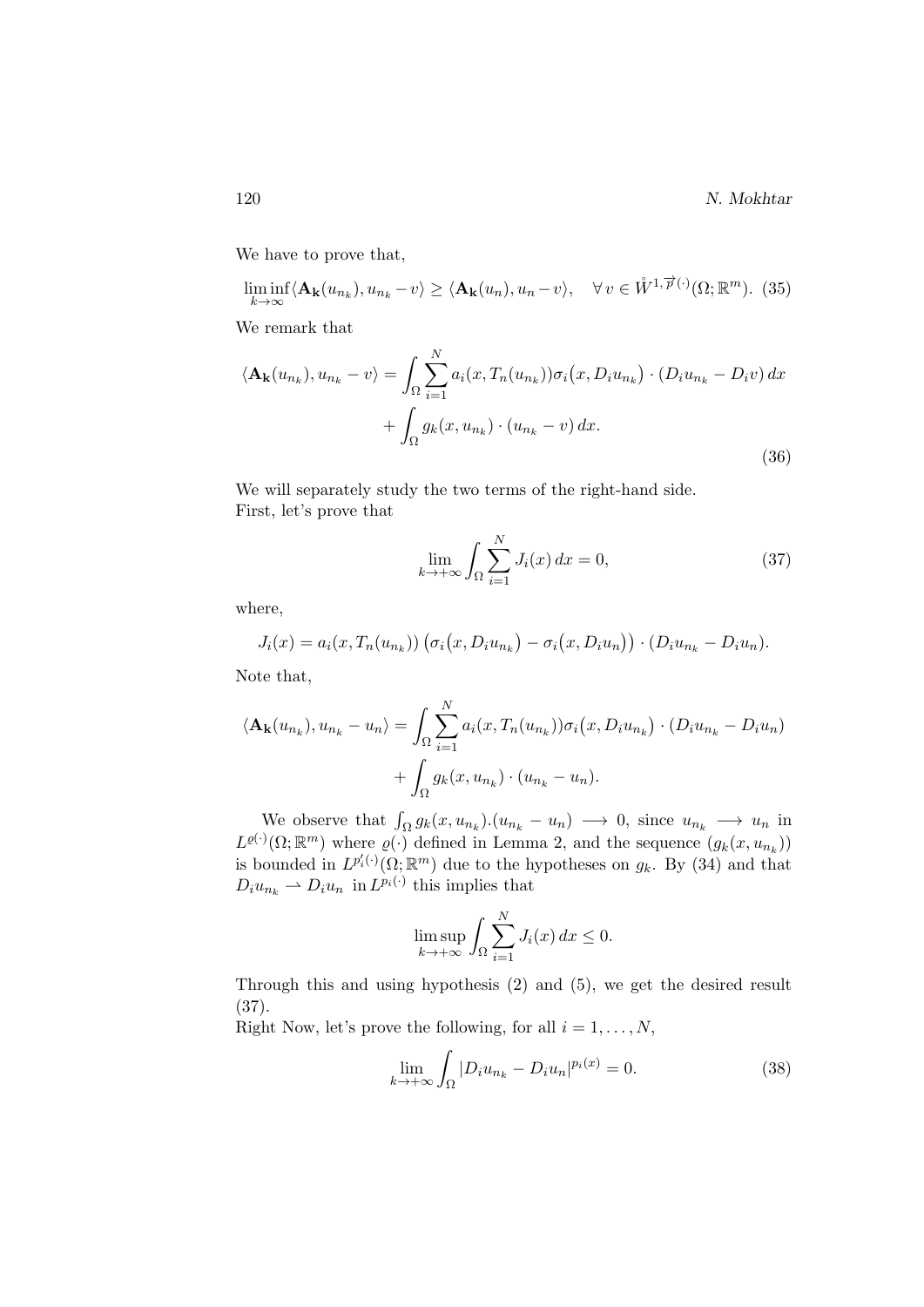For that we put

 $\Omega_i^1 = \{x \in \Omega, p_i(x) \ge 2\},\$  and  $\Omega_i^2 = \{x \in \Omega, 1 < p_i(x) < 2\},\$ 

then, by hypothesis (2) and (5) we have

$$
\int_{\Omega} J_i(x) dx \ge c_4 \int_{\Omega_i^1} |D_i u_{n_k} - D_i u_n|^{p_i(x)}.
$$
\n(39)

On the other hand, we have

$$
\int_{\Omega_{i}^{2}} |D_{i}u_{n_{k}} - D_{i}u_{n}|^{p_{i}(x)} dx
$$
\n
$$
\leq \int_{\Omega_{i}^{2}} \frac{|D_{i}u_{n_{k}} - D_{i}u_{n}|^{p_{i}(x)}}{|D_{i}u_{n_{k}}| + |D_{i}u_{n}|)^{\frac{p_{i}(x)(2-p_{i}(x))}{2}}} (|D_{i}u_{n_{k}}| + |D_{i}u_{n}|)^{\frac{p_{i}(x)(2-p_{i}(x))}{2}} dx
$$
\n
$$
\leq 2 \left\| \frac{|D_{i}u_{n_{k}} - D_{i}u_{n}|^{p_{i}(x)}}{|D_{i}u_{n_{k}}| + |D_{i}u_{n}|^{\frac{p_{i}(x)(2-p_{i}(x))}{2}}| \right\|_{L^{\frac{2}{p_{i}(x)}}(\Omega_{i}^{2})}
$$
\n
$$
\times \left\| (|D_{i}u_{n_{k}}| + |D_{i}u_{n}|)^{\frac{p_{i}(x)(2-p_{i}(x))}{2}} \right\|_{L^{\frac{2}{2-p_{i}(x)}}(\Omega_{i}^{2})}
$$
\n
$$
\leq 2 \max \left\{ \left( \int_{\Omega_{i}^{2}} \frac{|D_{i}u_{n_{k}} - D_{i}u_{n}|^{2}}{|D_{i}u_{n_{k}}| + |D_{i}u_{n}|^{2}} \right)^{\frac{p_{i}^{-}}{2}}, \left( \int_{\Omega_{i}^{2}} \frac{|D_{i}u_{n_{k}} - D_{i}u_{n}|^{2}}{|D_{i}u_{n_{k}}| + |D_{i}u_{n}|^{2}} \right)^{\frac{p_{i}^{+}}{2}} \right\}
$$
\n
$$
\times \max \left\{ \left( \int_{\Omega} (|D_{i}u_{n_{k}}| + |D_{i}u_{n}|)^{p_{i}(x)} dx \right)^{\frac{2-p_{i}^{+}}{2}}, \left( \int_{\Omega} (|D_{i}u_{n_{k}}| + |D_{i}u_{n}|)^{p_{i}(x)} dx \right)^{\frac{2-p_{i}^{-}}{2}} \right\}.
$$
\n
$$
(40)
$$

By hypothesis (5), boundedness of  $(u_{n_k})_k$  in  $\mathring{W}^{1,\overrightarrow{p}(\cdot)}(\Omega;\mathbb{R}^m)$ ,  $u_n \in \mathring{W}^{1,\overrightarrow{p}(\cdot)}(\Omega;\mathbb{R}^m)$ , and (37), after letting  $k \longrightarrow +\infty$  in (39) and in (40), we find (38),

which implies, for all  $i = 1, \ldots, N$ ,

$$
D_i u_{n_k} \longrightarrow D_i u_n
$$
 strongly in  $L^{p_i(\cdot)}(\Omega; \mathbb{R}^m)$  and a.e. in  $\Omega$ . (41)

By  $(41)$  and  $(34)$ , we have

$$
a_i(x, T_n(u_{n_k})) \sigma_i(x, D_i u_{n_k}) \rightharpoonup a_i(x, T_n(u_n)) \sigma_i(x, D_i u_n) \text{ in } L^{p'_i(\cdot)}(\Omega; \mathbb{R}^m),
$$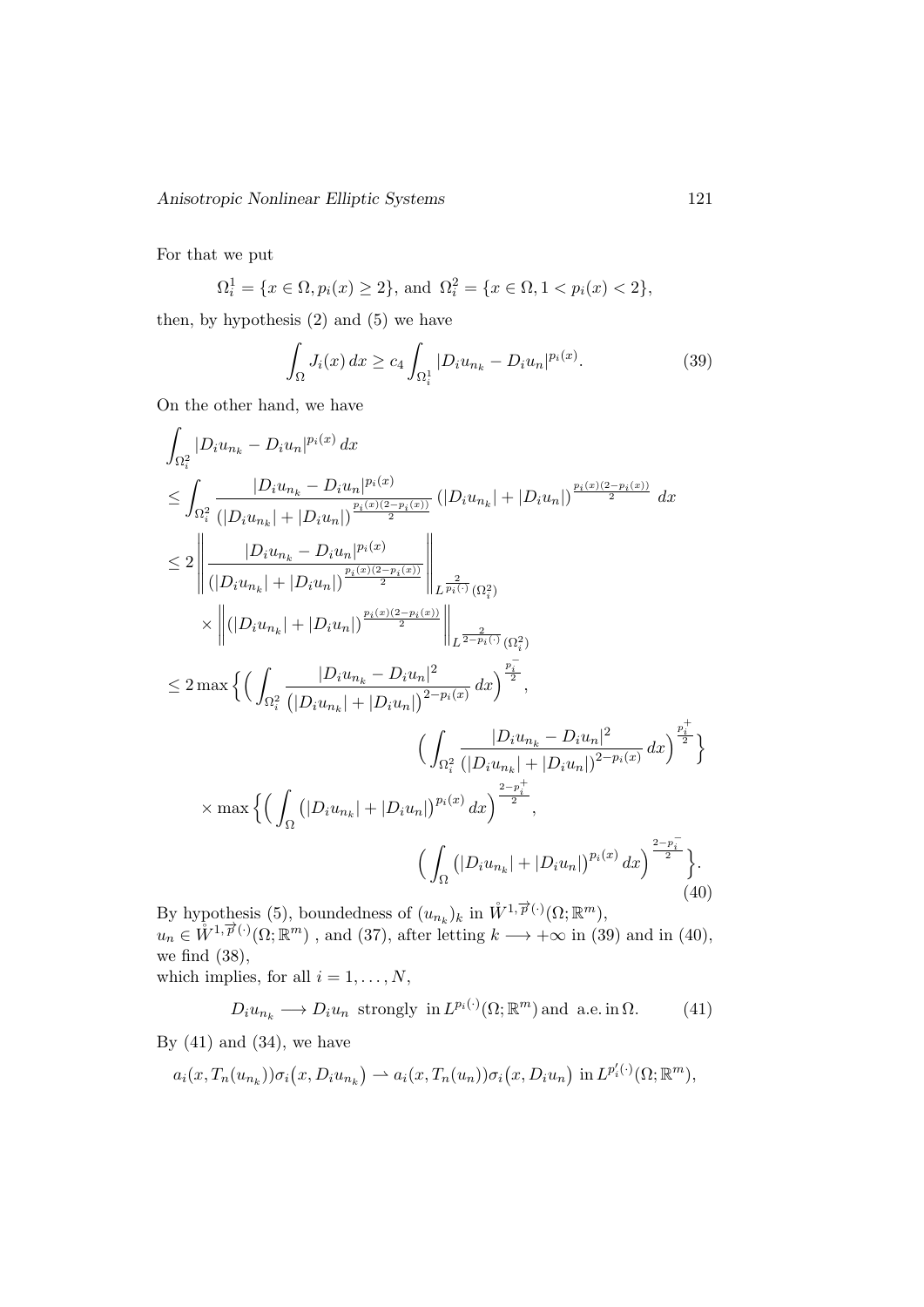122 N. Mokhtar

then we have, for every  $v \in \mathring{W}^{1,\overrightarrow{p}(\cdot)}(\Omega;\mathbb{R}^m), i = 1,\ldots,N$ 

$$
\int_{\Omega} a_i(x, T_n(u_{n_k})) \sigma_i(x, D_i u_{n_k}) \cdot D_i v \longrightarrow \int_{\Omega} a_i(x, T_n(u_n)) \sigma_i(x, D_i u_n) \cdot D_i v
$$
\n(42)

On the other hand,

as  $a_i(x, T_n(u_{n_k})) \sigma_i(x, D_i u_{n_k}) \longrightarrow a_i(x, T_n(u_n)) \sigma_i(x, D_i u_n)$ and  $D_i u_{n_k} \longrightarrow D_i u_n$  a.e. in  $\Omega$ , Fatou's Lemma implies that

$$
\liminf_{k \to +\infty} \int_{\Omega} \sum_{i=1}^{N} a_i(x, T_n(u_{n_k})) \sigma_i(x, D_i u_{n_k}) \cdot D_i u_{n_k}
$$
\n
$$
\geq \int_{\Omega} \sum_{i=1}^{N} a_i(x, T_n(u_n)) \sigma_i(x, D_i u_n) \cdot D_i u_n.
$$
\n(43)

From (42) and (43), we deduce that

$$
\liminf_{k \to +\infty} \int_{\Omega} \sum_{i=1}^{N} a_i(x, T_n(u_{n_k})) \sigma_i(x, D_i u_{n_k}) \cdot (D_i u_{n_k} - D_i v)
$$
  
\n
$$
\geq \int_{\Omega} \sum_{i=1}^{N} a_i(x, T_n(u_n)) \sigma_i(x, D_i u_n) \cdot (D_i u_n - D_i v).
$$

Since  $u_{n_k} \longrightarrow u_n$  in  $L^{\varrho(\cdot)}(\Omega;\mathbb{R}^m)$  where  $\varrho(\cdot)$  defined in Lemma (2), then  $g_k(x, u_{n_k}) \stackrel{\sim}{\rightarrow} g_k(x, u_n)$  weakly in  $L^{p'_i(\cdot)}(\Omega; \mathbb{R}^m)$ , and this implies that

$$
\liminf_{k \to +\infty} \int_{\Omega} g_k(x, u_{n_k}) \cdot (u_{n_k} - v) \ge \int_{\Omega} g_k(x, u_n) \cdot (u_n - v).
$$

We thus have obtained (35).

Therefore  $\mathbf{A_k}$  is pseudo-monotone.

∗ Moreover, the operator A<sup>k</sup> is bounded, pseudomonotone , and coercive then, the main Theorem on pseudo-monotone operators applies and ensures existence of least one weak solution  $u_{n_k} \in \mathring{W}^{1,\overrightarrow{p}(\cdot)}(\Omega;\mathbb{R}^m)$  to (31) in the sense that,  $\forall \varphi \in \overset{\circ}{W}^{1,\overrightarrow{p}(\cdot)}(\Omega;\mathbb{R}^m)$ 

$$
\int_{\Omega} \sum_{i=1}^{N} a_i(x, T_n(u_{n_k})) \sigma_i(x, D_i u_{n_k}) \cdot D_i \varphi \, dx + \int_{\Omega} g_k(x, u_{n_k}) \cdot \varphi \, dx = \langle f, \varphi \rangle.
$$
\n(44)

*Passage to the limit:* Put  $X = \mathring{W}^{1,\overrightarrow{p}(\cdot)}(\Omega;\mathbb{R}^m)$ . Choosing  $\varphi = u_{n_k}$  in (44), by (2), (3), and (9), we have

$$
\alpha (1+n)^{-\gamma^+} \left( c_1 \int_{\Omega} \sum_{i=1}^N |D_i u_{n_k}|^{p_i(x)} dx - c' \right) \le ||f||_{X^*} ||u_{n_k}||_{X},
$$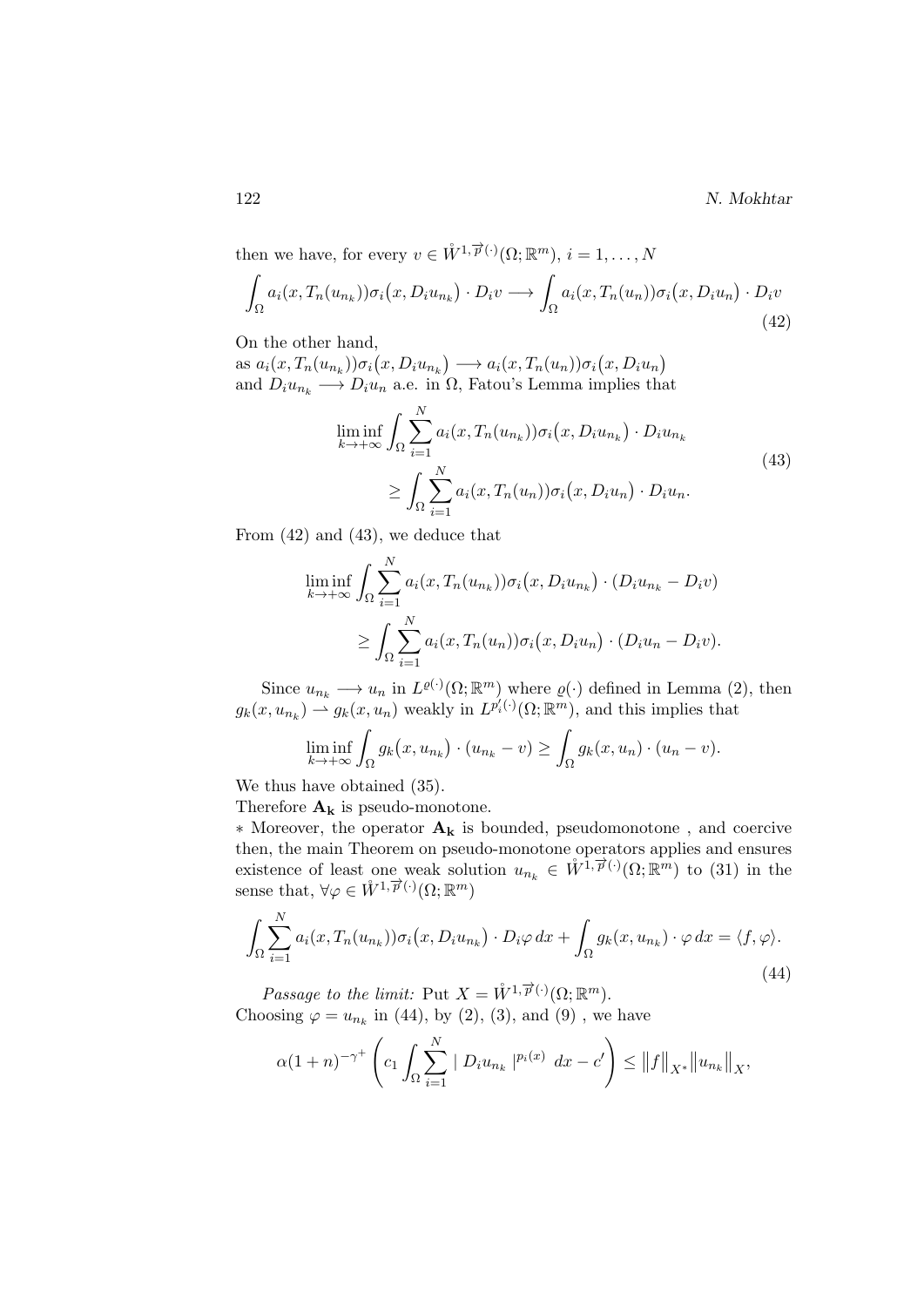where,  $c' = N |\Omega| c_2$ . Using Young's inequality,  $(iii)$  of Lemma 1, and the fact that, for all  $i = 1, \ldots, N$ 

$$
| D_i u_{n_k} |^{p_i(x)} + 1 \geq | D_i u_{n_k} |^{p^-},
$$

we get, for all  $\varepsilon > 0$ 

$$
\frac{\alpha c_1}{N^{p_-}} \|u_{n_k}\|_X^{p_-} \le (1+n)^{\gamma^+} \left( C(\varepsilon) \|f\|_{X^*}^{(p_-^-)'} + \varepsilon \|u_{n_k}\|_X^{p_-^-}\right) + \alpha(N|\Omega|c_1+c').
$$

After taking  $\varepsilon = \frac{\alpha c_1 (1+n)^{-\gamma^+}}{1-n}$  $\frac{(1+n)^{-1}}{2N^p}$  it follows that the sequence  $(u_{n_k})_k$  is bounded in  $\mathring{W}^{1,\overrightarrow{p}(\cdot)}(\Omega;\mathbb{R}^m)$ .

So, there exists a function  $u_n \in \mathring{W}^{1,\overrightarrow{p}(\cdot)}(\Omega;\mathbb{R}^m)$  and a subsequence (still denoted by  $(u_{n_k})_k$ , such that

$$
u_{n_k} \rightharpoonup u_n
$$
 weakly in  $\mathring{W}^{1,\overrightarrow{p}(\cdot)}(\Omega;\mathbb{R}^m)$  and a.e in  $\Omega$ . (45)

Now, choosing  $\varphi = u_{n_k} - u_n$  in (44) as a test function, we get

$$
\int_{\Omega} \sum_{i=1}^{N} \left( a_i(x, T_n u_{n_k}) \sigma_i(x, D_i u_{n_k}) - a_i(x, T_n(u_n)) \sigma_i(x, D_i u_n) \right)
$$

$$
\cdot (D_i u_{n_k - D_i u_n}) dx
$$

$$
+ \int_{\Omega} \sum_{i=1}^{N} a_i(x, T_n(u_n)) \sigma_i(x, D_i(u_n)) \cdot (D_i u_{n_k} - D_i u_n) dx
$$

$$
+ \int_{\Omega} g_k(x, u_{n_k}) \cdot (u_{n_k - u_n}) dx
$$

$$
= \langle f, u_{n_k} - u_n \rangle.
$$

We observe that  $\int_{\Omega} g_k(x, u_{n_k}) \cdot (u_{n_k} - u_n) \longrightarrow 0$ , since  $u_{n_k} \longrightarrow u_n$  in  $L^{\varrho(\cdot)}(\Omega;\mathbb{R}^m)$  where  $\varrho(\cdot)$  defined in Lemma 2, and the hypotheses on  $g_k$ give us that  $(g_k(x, u_{n_k}))_k$  is bounded in  $L^{p'_i(\cdot)}(\Omega; \mathbb{R}^m)$ , and that  $D_i u_{n_k} \to$  $D_i u_n$  in  $L^{p_i(\cdot)}$ , this implies that

$$
\lim_{k \to +\infty} \int_{\Omega} \sum_{i=1}^{N} I_i(x) \, dx \longrightarrow 0.
$$

where,

 $I_i(x) = (a_i(x, T_n(u_{n_k}))\sigma_i(x, D_iu_{n_k}) - a_i(x, T_n(u_n))\sigma_i(x, D_iu_n)) \cdot (D_iu_{n_k} D_i u_n$ ) In the same way as proving (41) we can get, for all  $i = 1, ..., N$ ,

$$
D_i u_{n_k} \longrightarrow D_i u_n
$$
 strongly in  $L^{p_i(\cdot)}(\Omega; \mathbb{R}^m)$  and a.e. in  $\Omega$ . (46)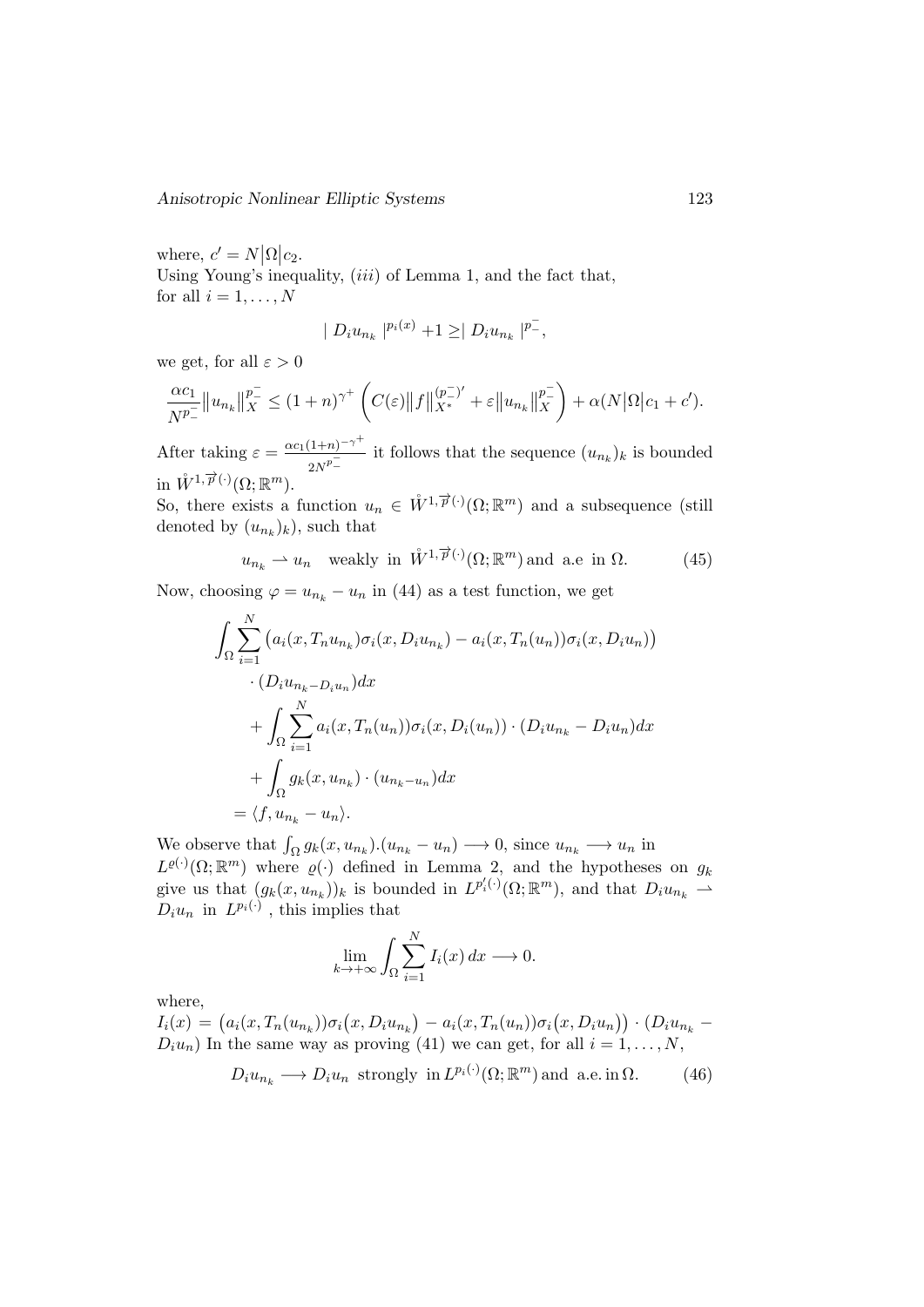Now, by  $(4)$ ,  $(2)$ , and  $(45)$ , we have

$$
\int_{\Omega} |a_i(x, T_n(u_{n_k})) \sigma_i(x, D_i u_{n_k})|^{p_i'(\cdot)} dx \leq C \int_{\Omega} \left( \sum_{j=1}^N |D_i u_{n_k}|^{p_j(x)} + |h| \right) dx
$$
  

$$
\leq C \int_{\Omega} \left( N \sum_{j=1}^N |D_j u_{n_k}|^{p_j(x)} + |h| \right) dx
$$
  

$$
\leq CN \|u_{n_k}\|_{\overrightarrow{p}(\cdot)}^{\frac{p^+}{p^+}} + C' \leq C''.
$$

And therefore

$$
a_i(x, T_n(u_{n_k})) \sigma_i(x, D_i u_{n_k}) \text{ is bounded in } L^{p'_i(\cdot)}(\Omega; \mathbb{R}^m). \tag{47}
$$

From  $(46)$  and  $(47)$ , we have

$$
a_i(x,T_n(u_{n_k}))\sigma_i(x,D_iu_{n_k}) \rightharpoonup a_i(x,T_n(u_n))\sigma_i(x,D_iu_n) \text{ in } L^{p'_i(\cdot)}(\Omega;\mathbb{R}^m).
$$

From this, we obtain, for every  $\varphi \in \mathring{W}^{1,\overrightarrow{p}(\cdot)}(\Omega;\mathbb{R}^m), i = 1,\ldots,N$ 

$$
a_i(x, T_n(u_{n_k}))\sigma_i(x, D_iu_{n_k}) \cdot D_i\varphi \longrightarrow a_i(x, T_n(u_n))\sigma_i(x, D_iu_n) \cdot D_i\varphi. \tag{48}
$$

Now, we have to prove that

$$
g_k(x, u_{n_k}) \longrightarrow g(x, u_n)
$$
 strongly in  $L^1(\Omega; \mathbb{R}^m)$ . (49)

From (45), we have

$$
g_k(x, u_{n_k}) \longrightarrow g(x, u_n) \quad \text{a.e. in } \Omega. \tag{50}
$$

Let  $E \subset \Omega$  be any measurable set, we write for all  $t > 0$ 

$$
\int_{E} |g_{k}(x, u_{n_{k}})| dx = \int_{E_{1}} |g_{k}(x, u_{n_{k}})| dx + \int_{E_{2}} |g_{k}(x, u_{n_{k}})| dx,
$$

where,  $E_1 = E \cap \{|u_{n_k}| \le t\}$ ,  $E_2 = E \cap \{|u_{n_k}| > t$ Let  $0 < M < t$ , and observe that

$$
|T_t(u_{n_k})| \leq |T_t(u_{n_k})|\mathbf{1}_{\{|u_n| \leq M\}} + |T_t(u_{n_k})|\mathbf{1}_{\{|u_{n_k}| > M\}} \leq M + t\mathbf{1}_{\{|u_{n_k}| > M\}}.
$$

Using this decomposition in (44) after taking  $\varphi = T_t(u_{n_k})$ , and by (8), we conclude the equi-integrability of  $g_k(x, u_{n_k})$  in  $L^1(\Omega;\mathbb{R}^m)$ , and since (50), Vitalis theorem implies (49).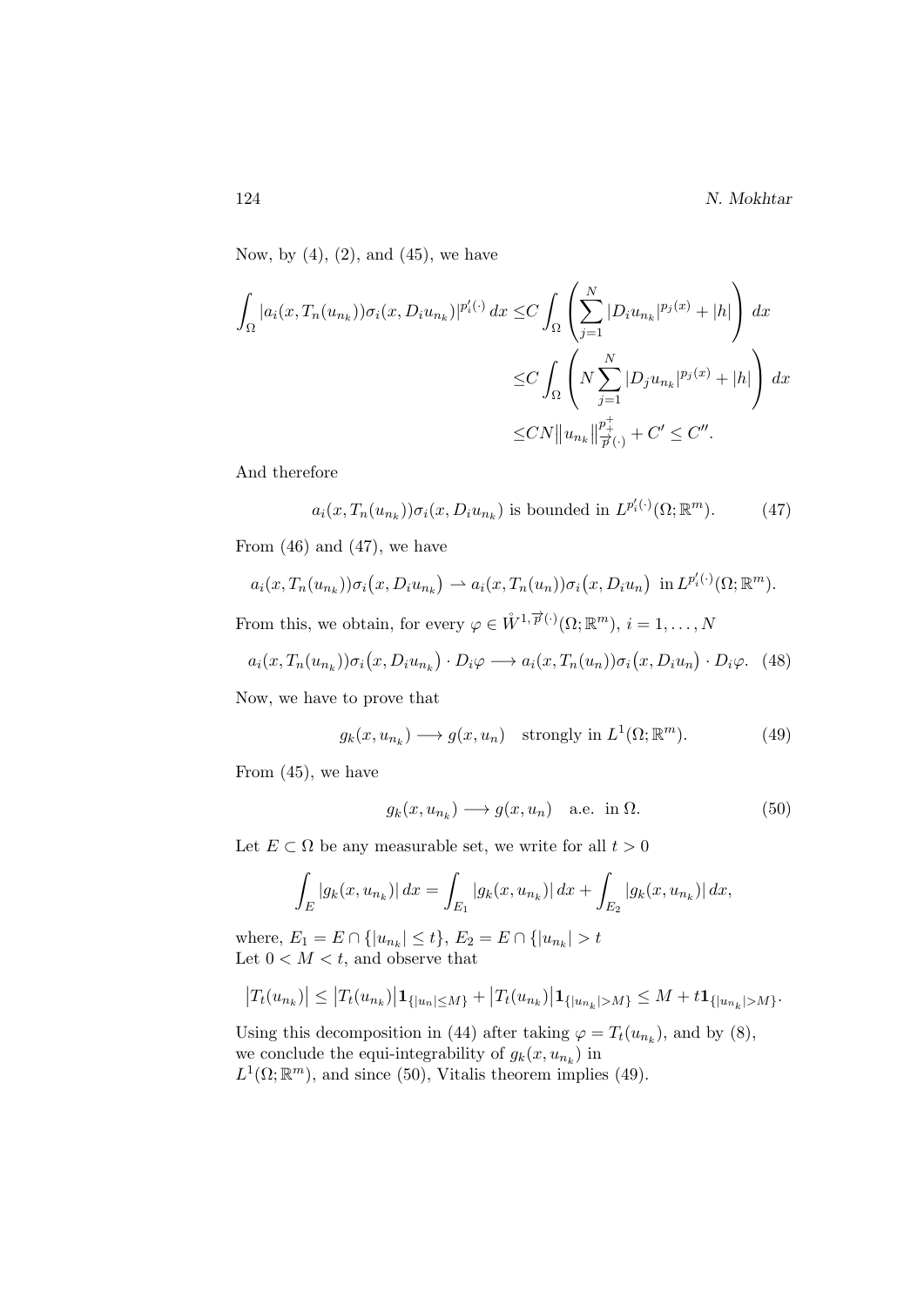Therefore, we can obtain (30) by passing to the limit in (44). Thus the proof of Lemma 6 was concluded.

• Let  $(f_n)$  be a sequence in  $(\mathring{W}^{1,\overrightarrow{p}(\cdot)}(\Omega;\mathbb{R}^m))^* \cap L^{q(\cdot)}(\Omega;\mathbb{R}^m)$  of bounded functions which converges to f in  $L^{q(\cdot)}(\Omega;\mathbb{R}^m)$ , and which verifies the inequality

$$
||f_n||_{q(.)} \leq ||f||_{q(.)}, \quad \forall n \geq 1.
$$

Thanks to Lemma 6, there exists at least one solution in the sense of distributions for the approximate problem

$$
-\sum_{i=1}^{N} D_i(a_i(x, T_n(u_n))\sigma_i(x, D_i u_n)) + g(x, u_n) = f_n, \text{ in } \Omega,
$$
  

$$
u_n = 0 \text{ in } \partial\Omega,
$$

satisfies the weak formulation

$$
\int_{\Omega} \sum_{i=1}^{N} a_i(x, T_n(u_n)) \sigma_i(x, Du_n) \cdot D_i \varphi \, dx + \int_{\Omega} g(x, u_n) \cdot \varphi \, dx = \int_{\Omega} f_n \cdot \varphi \, dx,
$$
\nfor every  $\varphi \in \mathring{W}^{1, \vec{p}(\cdot)}(\Omega; \mathbb{R}^m) \cap L^{s(\cdot)}(\Omega; \mathbb{R}^m).$ 

\n
$$
\Box
$$
\n(51)

#### 3.2 A priori estimates

In this section, we state and prove an uniform estimates for the approximate solutions  $u_n$  of the problem (30). Throughout the paper, we will denote by  $C_n$  (or  $C$ ) the positive constants depending only on the data of the problem, but not on  $n$ .

**Lemma 7.** There exists a constant  $C > 0$  such that

$$
||u_n||_{\mathring{W}^{1,\overrightarrow{p}(\cdot)}(\Omega;\mathbb{R}^m)} \leq C. \tag{52}
$$

*Proof.* Put  $X = \mathring{W}^{1, \overrightarrow{p}(\cdot)}(\Omega; \mathbb{R}^m)$ . Choosing  $\varphi = u_n$  in (51), by (2), (3), and (9), we have

$$
\alpha (1+n)^{-\gamma^+} \left( c_1 \int_{\Omega} \sum_{i=1}^N \| D_i u_n \|^{p_i(x)} \, dx - c' \right) \le \|f_n\|_{X^*} \|u_n\|_{X^*},
$$

where,  $c' = N |\Omega| c_2$ .

Using Young's inequality,  $(iii)$  of Lemma 1, and the fact that, for all  $i = 1, \ldots, N$ −

$$
| D_i u_n |^{p_i(x)} + 1 \geq | D_i u_n |^{p^-},
$$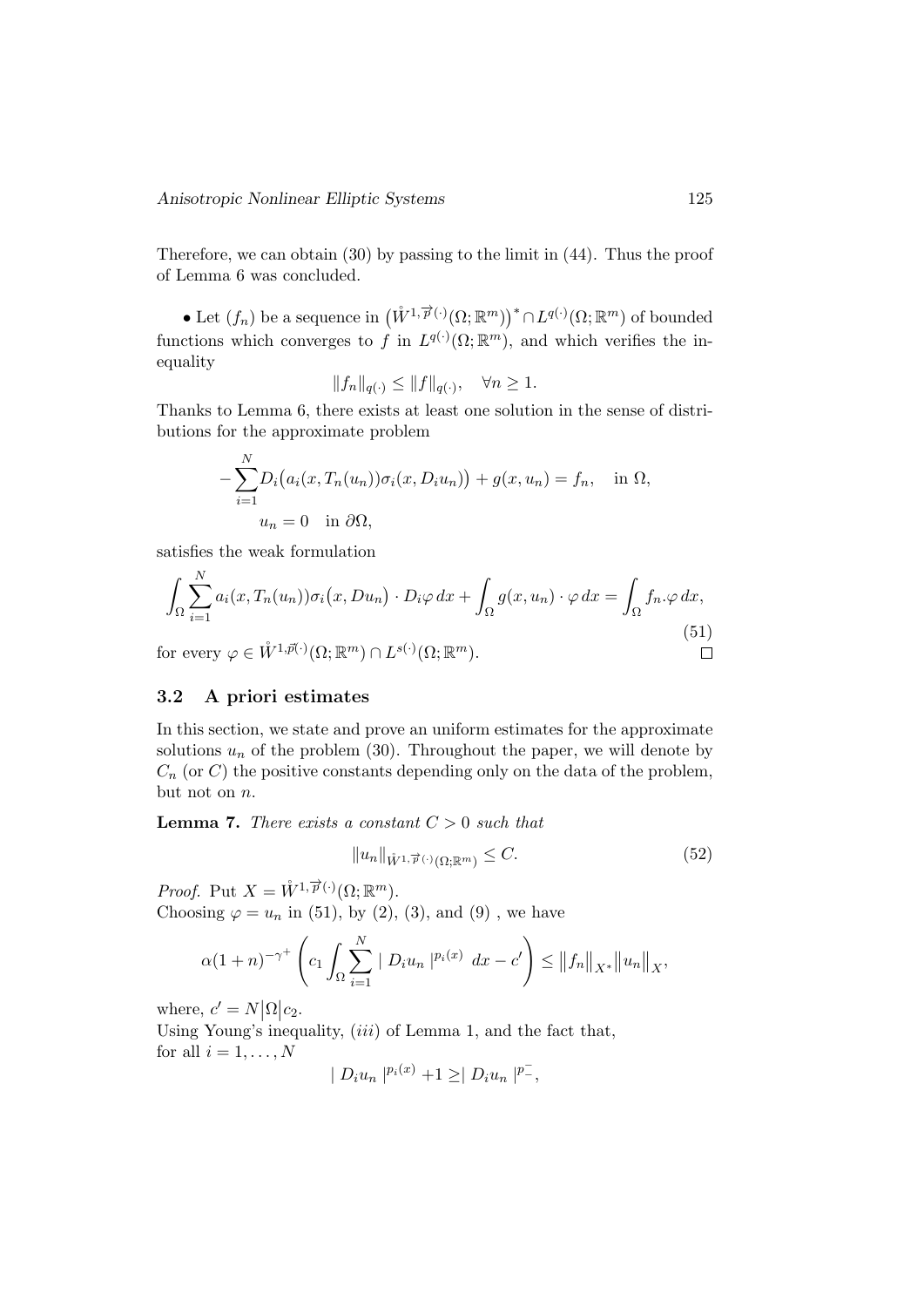we get, for all  $\varepsilon > 0$ 

$$
\frac{\alpha c_1}{N^{p_-}} \|u_n\|_X^{p_-^-} \le (1+n)^{\gamma^+} \left( C(\varepsilon) \|f_n\|_{X^*}^{(p_-^-)'} + \varepsilon \|u_n\|_X^{p_-^-} \right) + \alpha(N|\Omega|c_1+c').
$$

After taking  $\varepsilon = \frac{\alpha c_1 (1+n)^{-\gamma^+}}{1-n}$  $\frac{(1+n)^{-1}}{2N^p}$  it follows that the sequence  $(u_n)_n$  is bounded in  $\mathring{W}^{1,\overrightarrow{p}(\cdot)}(\Omega;\mathbb{R}^m)$ .

**Lemma 8.** Let q, s,  $p_i$  and  $\gamma$  be restricted as in Theorem 2. Then, there exists a constant  $C > 0$  such that

$$
\sum_{i=1}^{N} \int_{\{|u_n| \le t\}} \frac{|D_i u_n|^{p_i(x)}}{(1+|u_n|)^{\gamma(x)-(q(x)-1)s(x)}} dx \le C(1+t). \tag{53}
$$

$$
\int_{\Omega} |g(x, u_n)| dx \le C. \tag{54}
$$

$$
\int_{\Omega} |u_n|^{s(x)q(x)} dx \le C. \tag{55}
$$

$$
\sum_{i=1}^{N} \int_{\{|u_n| \le t\}} t^{(q(x)-1)s(x)-1-\gamma(x)} |D_i u_n|^{p_i(x)} dx \le C, \quad \forall t \ge 1.
$$
 (56)

*Proof.* Taking  $\psi(x, u_n) = ((1 + |u_n|)^{(q(x)-1)s(x)}) T_t(u_n)$  in (51) as a test function, by the fact that for a.e.  $x \in \Omega$  and for all  $i = 1, \ldots, N$ 

$$
D_i \psi(x, u_n) = D_i ((q(x) - 1)s(x)) \frac{T_t(u_n) \ln(1 + |u_n|)}{(1 + |u_n|)^{(1 - q(x))s(x)}} + (q(x) - 1)s(x) \frac{T_t(u_n)D_i|u_n|}{(1 + |u_n|)^{(1 - q(x))s(x) + 1}} + \frac{D_i u_n DT_t(u_n)}{(1 + |u_n|)^{(1 - q(x))s(x)}},
$$

we have,

$$
\int_{\Omega} \sum_{i=1}^{N} \sigma_i(x, D_i u_n) \cdot D_i \psi(x, u_n) dx \n+ \int_{\Omega} g(x, u_n) \cdot \psi(x, u_n) dx \n= \int_{\Omega} f_n \cdot \psi(x, u_n) dx.
$$
\n(57)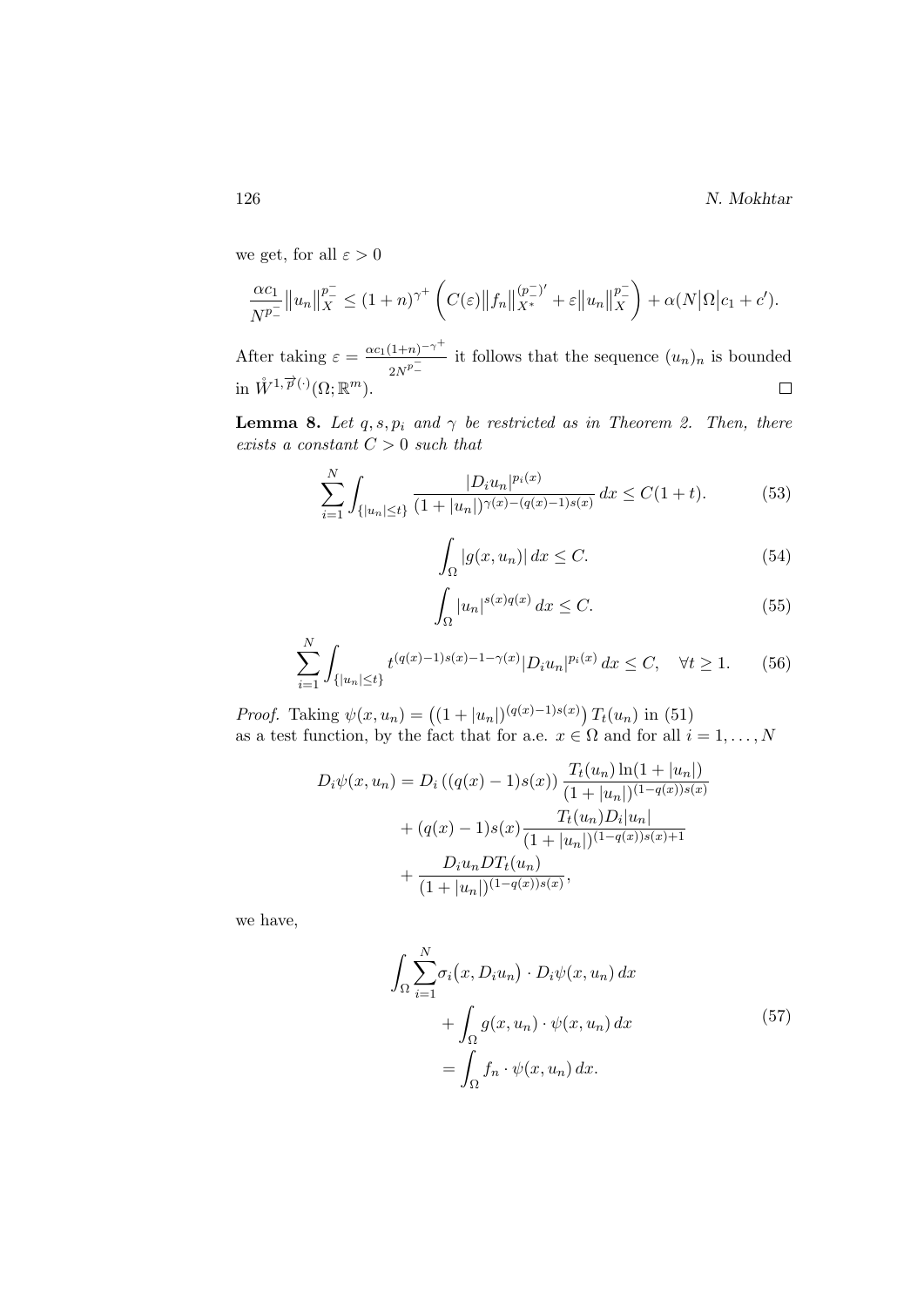And this is equivalent to what follows after compensation

$$
\int_{\Omega} \sum_{i=1}^{N} \frac{a_i(x, T_n(u_n)\sigma_i(x, D_i u_n) \cdot DT_t(u_n)D_i u_n}{(1+|u_n|)^{(1-q(x))s(x)}} dx \n+ \int_{\Omega} \frac{g(x, u_n) \cdot T_t(u_n)}{(1+|u_n|)^{(1-q(x))s(x)}} dx \n+ \int_{\Omega} \sum_{i=1}^{N} (q(x) - 1)s(x) \frac{a_i(x, T_n(u_n)\sigma_i(x, D_i u_n) \cdot T_t(u_n)D_i|u_n|}{(1+|u_n|)^{(1-q(x))s(x)+1}} dx \n= \int_{\Omega} \frac{f_n \cdot T_t(u_n)}{(1+|u_n|)^{(1-q(x))s(x)}} dx \n- \int_{\Omega} \sum_{i=1}^{N} D_i((q(x) - 1)s(x)) \frac{a_i(x, T_n(u_n)\sigma_i(x, D_i u_n) \cdot T_t(u_n) \ln(1+|u_n|)}{(1+|u_n|)^{(1-q(x))s(x)}} dx.
$$
\n(58)

Using  $(23)$ ,  $(2)$  and  $(3)$ , we obtain

$$
\int_{\Omega} \sum_{i=1}^{N} \frac{a_i(x, T_n(u_n)\sigma_i(x, D_i u_n) \cdot DT_t(u_n)D_i u_n}{(1+|u_n|)^{(1-q(x))s(x)}}\n\n\geq \int_{\Omega} \sum_{i=1}^{N} \frac{a_i(x, T_n(u_n)\sigma_i(x, D_i u_n) \cdot D_i u_n \chi_{|u_n| < t}}{(1+|u_n|)^{(1-q(x))s(x)}}\n\n\geq c \sum_{i=1}^{N} \int_{\{|u_n| \leq t\}} (1+|u_n|)^{(q(x)-1)s(x)-\gamma(x)} \left(c_1|D_i u_n|^{p_i(x)}-c_2\right) dx.
$$
\n(59)

By the observation that  $(q(x) - 1)s(x) - 1 - \gamma(x) < 0$ , we get

$$
\sum_{i=1}^{N} \int_{\{|u_n| \le t\}} (1+|u_n|)^{(q(x)-1)s(x)-\gamma(x)} dx
$$
  
\n
$$
\le \sum_{i=1}^{N} \int_{\{|u_n| \le t\}} (1+|u_n|)(1+|u_n|)^{(q(x)-1)s(x)-1-\gamma(x)} dx
$$
  
\n
$$
\le (1+t) \sum_{i=1}^{N} \int_{\{|u_n| \le t\}} dx
$$
  
\n
$$
\le N|\Omega|(1+t).
$$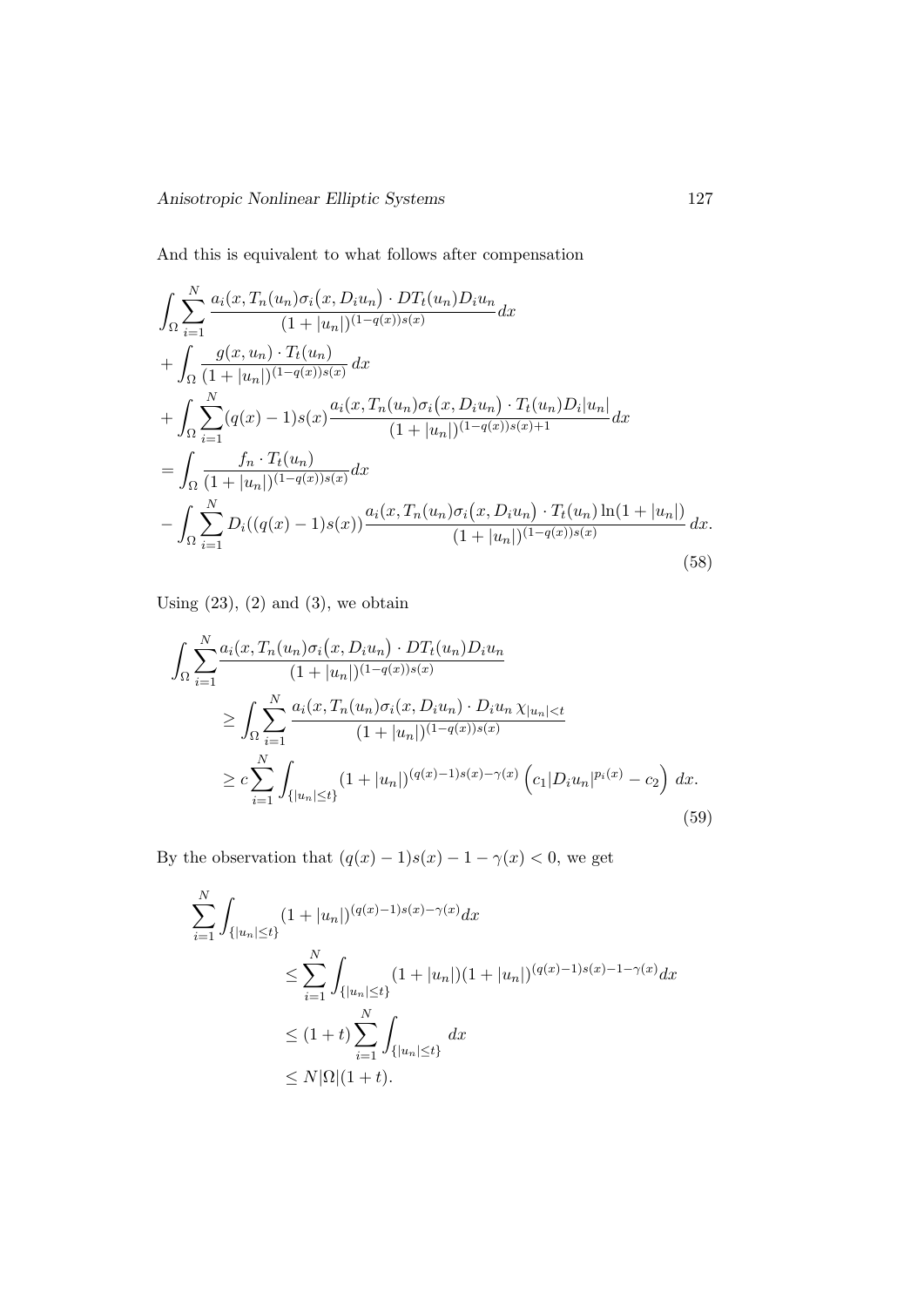128 N. Mokhtar

We find that, (59) give us

$$
\int_{\Omega} \sum_{i=1}^{N} \frac{a_i(x, T_n(u_n)\sigma_i(x, D_i u_n) \cdot DT_t(u_n)D_i u_n}{(1+|u_n|)^{(1-q(x))s(x)}} dx
$$
\n
$$
\geq c' \sum_{i=1}^{N} \int_{\{|u_n| \leq t\}} \frac{|D_i u_n|^{p_i(x)}}{(1+|u_n|)^{\gamma(x)+(1-q(x))s(x)}} dx - c'''(1+t)
$$
\n(60)

And after using (7), we have

$$
\int_{\Omega} \frac{g(x, u_n) \cdot T_t(u_n)}{(1 + |u_n|)^{(1 - q(x))s(x)}} dx \ge t \int_{\{|u_n| > t\}} (1 + |u_n|)^{(q(x) - 1)s(x)} \frac{u_n}{|u_n|} \cdot g(x, u_n) dx.
$$
\n(61)

Using the fact that

$$
(1+|u_n|)^{(q(x)-1)s(x)-1-\gamma(x)}\frac{u_n}{|u_n|}g(x,u_n) \ge |g(x,u_n)|, \quad |u_n| > 0,
$$
 (62)

it is produced through the following:

By (7) with the observation that  $(q(x) - 1)s(x) - 1 - \gamma(x) < 0$  since (26), we get

$$
\frac{1}{|u_n|} g(x, u_n) \cdot \left( (1+|u_n|)^{(q(x)-1)s(x)-1-\gamma(x)} u_n - |u_n| \frac{g(x, u_n)}{|g(x, u_n)|} \right) \ge 0,
$$

we get

$$
\int_{\Omega} \frac{g(x, u_n) \cdot T_t(u_n)}{(1 + |u_n|)^{(1 - q(x))s(x)}} dx \ge t(1 + t)^{1 + \gamma^+} \int_{\{|u_n| > t\}} |g(x, u_n)| dx. \tag{63}
$$

On the other hand by (2) we have it as well

$$
\int_{\Omega} \sum_{i=1}^{N} (q(x) - 1)s(x) \frac{a_i(x, T_n(u_n)\sigma_i(x, D_i u_n) \cdot T_t(u_n)D_i|u_n|}{(1 + |u_n|)^{(1 - q(x))s(x) + 1}} dx
$$
\n
$$
\geq \alpha (q^{-} - 1)s^{-} \int_{\Omega} \sum_{i=1}^{N} \frac{\sigma_i(x, D_i u_n) \cdot T_t(u_n)D_i|u_n|}{(1 + |u_n|)^{(1 - q(x))s(x) + 1 + \gamma(x)}} dx.
$$
\n(64)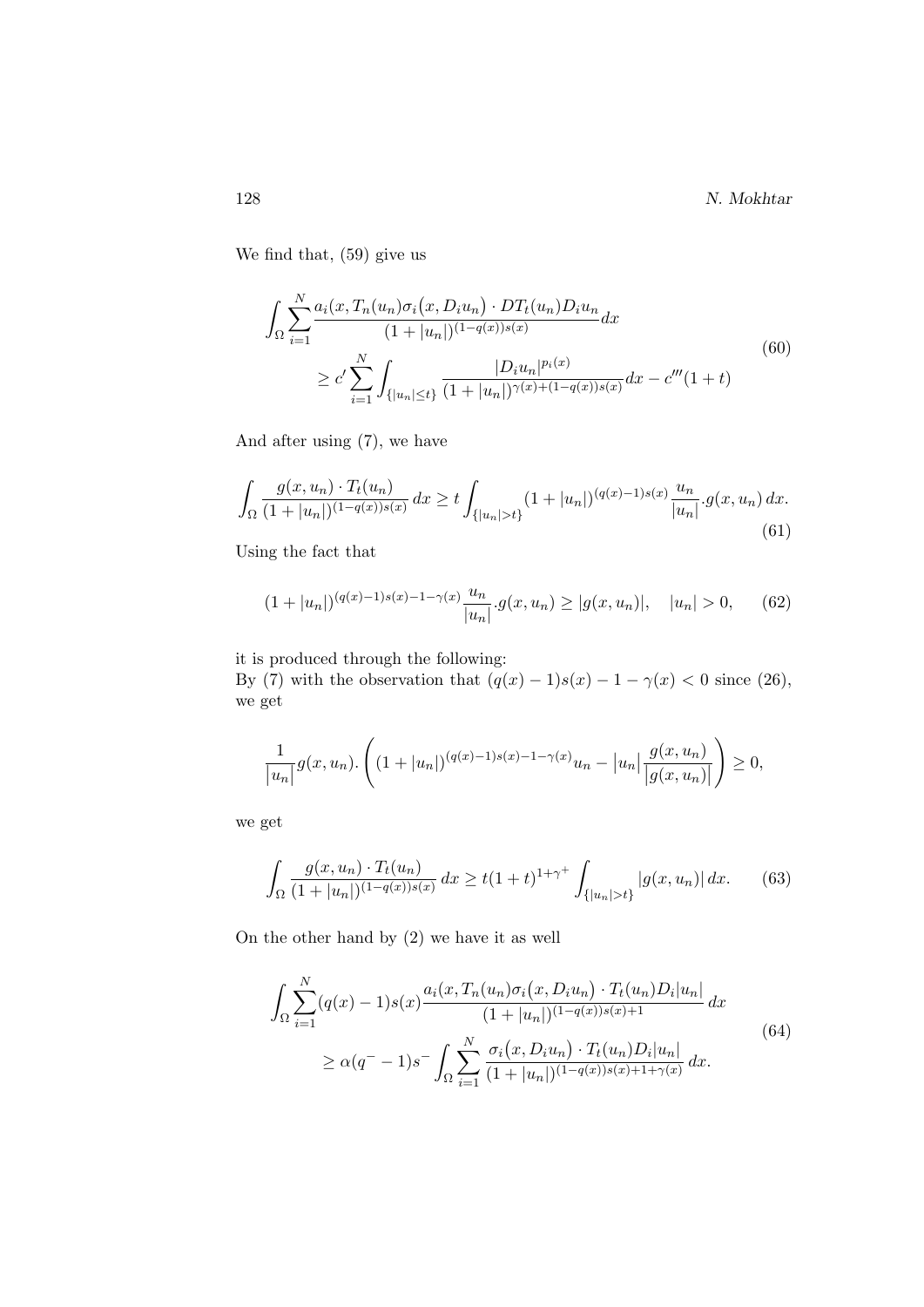Through all this we find that (58) give us

$$
c' \sum_{i=1}^{N} \int_{\{|u_n| \le t\}} \frac{|D_i u_n|^{p_i(x)}}{(1+|u_n|)^{\gamma(x)+(1-q(x))s(x)}} dx
$$
  
+  $t(1+t)^{1+\gamma^+} \int_{\{|u_n| > t\}} |g(x, u_n)| dx$   

$$
\le \int_{\Omega} \frac{f_n \cdot T_t(u_n)}{(1+|u_n|)^{(1-q(x))s(x)}} dx
$$
  

$$
-\alpha(q^- - 1)s^- \int_{\Omega} \sum_{i=1}^{N} \frac{\sigma_i(x, D_i u_n) \cdot T_t(u_n) D_i |u_n|}{(1+|u_n|)^{(1-q(x))s(x)+1+\gamma(x)}} dx
$$
  

$$
-\int_{\Omega} \sum_{i=1}^{N} D_i((q(x) - 1)s(x)) \frac{a_i(x, T_n(u_n)\sigma_i(x, D_i u_n) \cdot T_t(u_n) \ln(1+|u_n|)}{(1+|u_n|)^{(1-q(x))s(x)}} dx
$$
  
+  $c'''(1+t).$  (65)

So, from (65) with using (2), we get

$$
c' \sum_{i=1}^{N} \int_{\{|u_n| \le t\}} \frac{|D_i u_n|^{p_i(x)}}{(1+|u_n|)^{\gamma(x)+(1-q(x))s(x)}} dx
$$
  
+  $t(1+t)^{1+\gamma^+} \int_{\{|u_n| > t\}} |g(x, u_n)| dx$   

$$
\le t \int_{\Omega} |f_n| (1+|u_n|)^{(q(x)-1)s(x)} dx
$$
  
+  $\alpha(q^- - 1)s^- t \int_{\Omega} \sum_{i=1}^{N} \frac{|\sigma_i(x, D_i u_n)||D_i|u_n||}{(1+|u_n|)^{(1-q(x))s(x)+1+\gamma(x)}} dx$   
+  $c'' t \int_{\Omega} \sum_{i=1}^{N} (1+|u_n|)^{(q(x)-1)s(x)} |\sigma_i(x, D_i u_n)| \ln(1+|u_n|) dx$   
+  $c'''(1+t)$ .

Now, from Hölder inequality,  $(4)$ ,  $(52)$ , and the fact that

$$
|D_i|u_n|| \leq |D_i u_n|, |u_n| > 0
$$

(Which is a direct result of equality  $D_i|u_n| = \frac{u_n \cdot D_i u_n}{|u_n|}$  $\frac{d \cdot D_i u_n}{|u_n|}$  for the Euclidean norm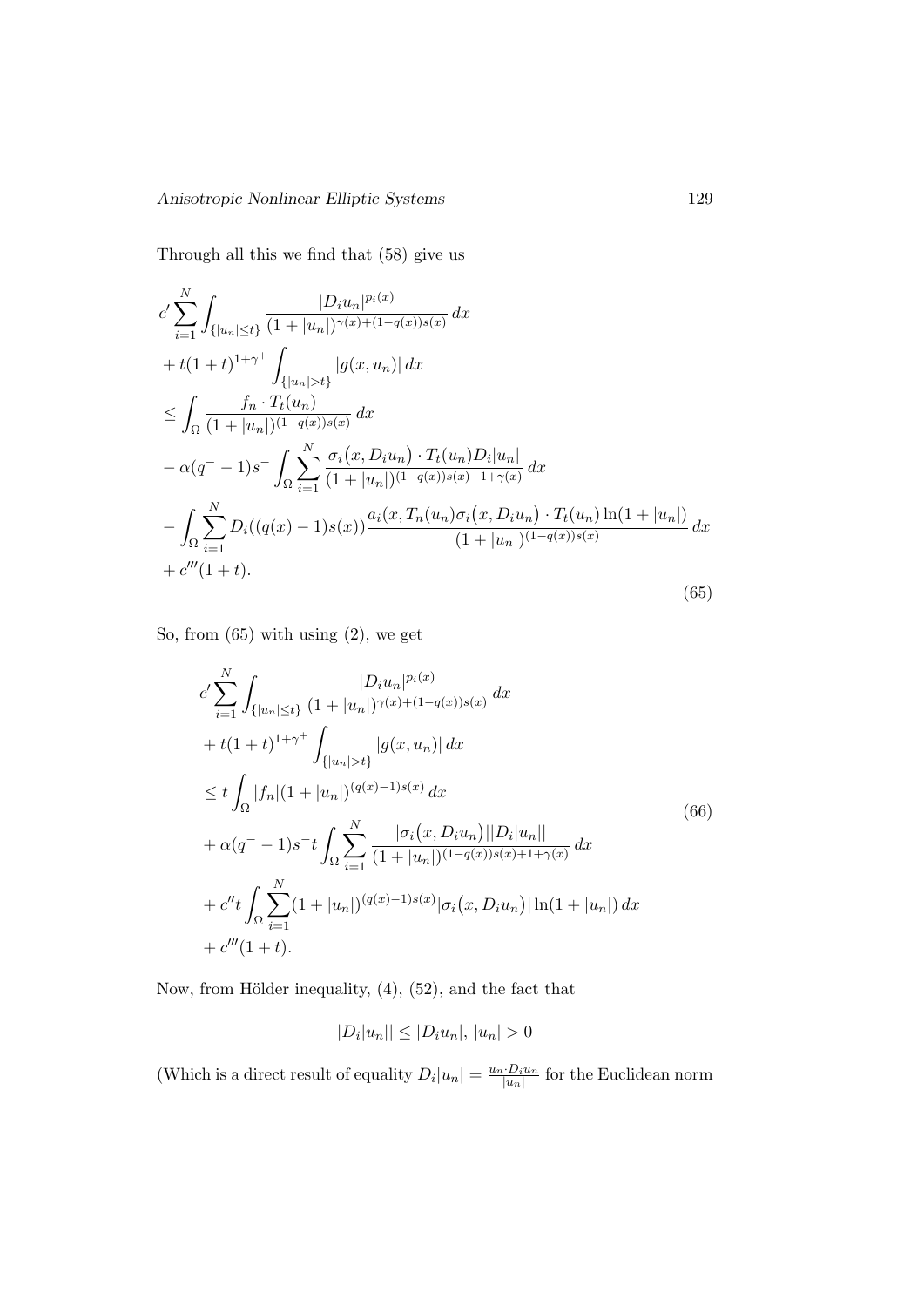on  $\mathbb{R}^m$  for example), we have

$$
\int_{\Omega} \sum_{i=1}^{N} \frac{|\sigma_{i}(x, D_{i} u_{n})||D_{i}|u_{n}||}{(1+|u_{n}|)^{(1-q(x))s(x)+1+\gamma(x)}} dx
$$
\n
$$
\leq \sum_{i=1}^{N} \int_{\Omega} |\sigma_{i}(x, D_{i} u_{n})||D_{i} u_{n}| dx
$$
\n
$$
\leq c_{3} \sum_{i=1}^{N} \int_{\Omega} \left( \sum_{j=1}^{N} |D_{i} u_{n}|^{p_{j}(x)} + |h| \right)^{1-\frac{1}{p_{i}(x)}} |D_{i} u_{n}| dx
$$
\n
$$
\leq c \sum_{i=1}^{N} \left\| \left( \sum_{j=1}^{N} |D_{i} u_{n}|^{p_{j}(x)} + |h| \right)^{1-\frac{1}{p_{i}(x)}} \right\|_{p'_{i}(\cdot)}
$$
\n
$$
\leq c \sum_{i=1}^{N} \left( 1 + \int_{\Omega} \left( \sum_{j=1}^{N} |D_{i} u_{n}|^{p_{j}(x)} + |h| \right) dx \right)^{1-\frac{1}{p_{-}}} \sum_{i=1}^{N} |||D_{i} u_{n}|||_{p_{i}(\cdot)}
$$
\n
$$
\leq c \sum_{i=1}^{N} \left( 1 + \int_{\Omega} \left( N \sum_{j=1}^{N} |D_{j} u_{n}|^{p_{j}(x)} + |h| \right) dx \right)^{1-\frac{1}{p_{-}}} ||u_{n}||_{p'_{i}(\cdot)}
$$
\n
$$
\leq Nc \left( N ||u_{n}||_{p'_{i}(\cdot)}^{p_{+}^{+}} + C \right)^{1-\frac{1}{p_{-}}} ||u_{n}||_{p'_{i}(\cdot)} \leq C'.
$$
\n(67)

By Young enequality, we have  $\forall \varepsilon > 0$ 

$$
\int_{\Omega} \left( (1+|u_n|)^{(q(x)-1)s(x)} \right) |f_n| \, dx \le \frac{1}{\varepsilon} \int_{\Omega} |f|^{q(x)} \, dx + \varepsilon \int_{\Omega} (1+|u_n|)^{q(x)s(x)} \, dx.
$$

Using that  $1+|u_n|^{q(x)s(x)} \geq \min\{1; 2^{1-q^+s^+}\}(1+|u_n|)^{q(x)s(x)},$  (8), and (9), we have

$$
\int_{\Omega} \left( (1+|u_n|)^{(q(x)-1)s(x)} \right) |f_n| \, dx \leq \frac{1}{\varepsilon} \rho_{q(\cdot)}(|f|) + c\varepsilon (c' + \int_{|u_n|>t} |g(x, u_n)| \, dx).
$$

In order to choose  $\varepsilon = 1/(2c)$ , we get

$$
\int_{\Omega} \left( (1+|u_n|)^{(q(x)-1)s(x)} \right) |f_n| \, dx \le \frac{1}{2} \int_{|u_n|>t} |g(x, u_n)| \, dx + C. \tag{68}
$$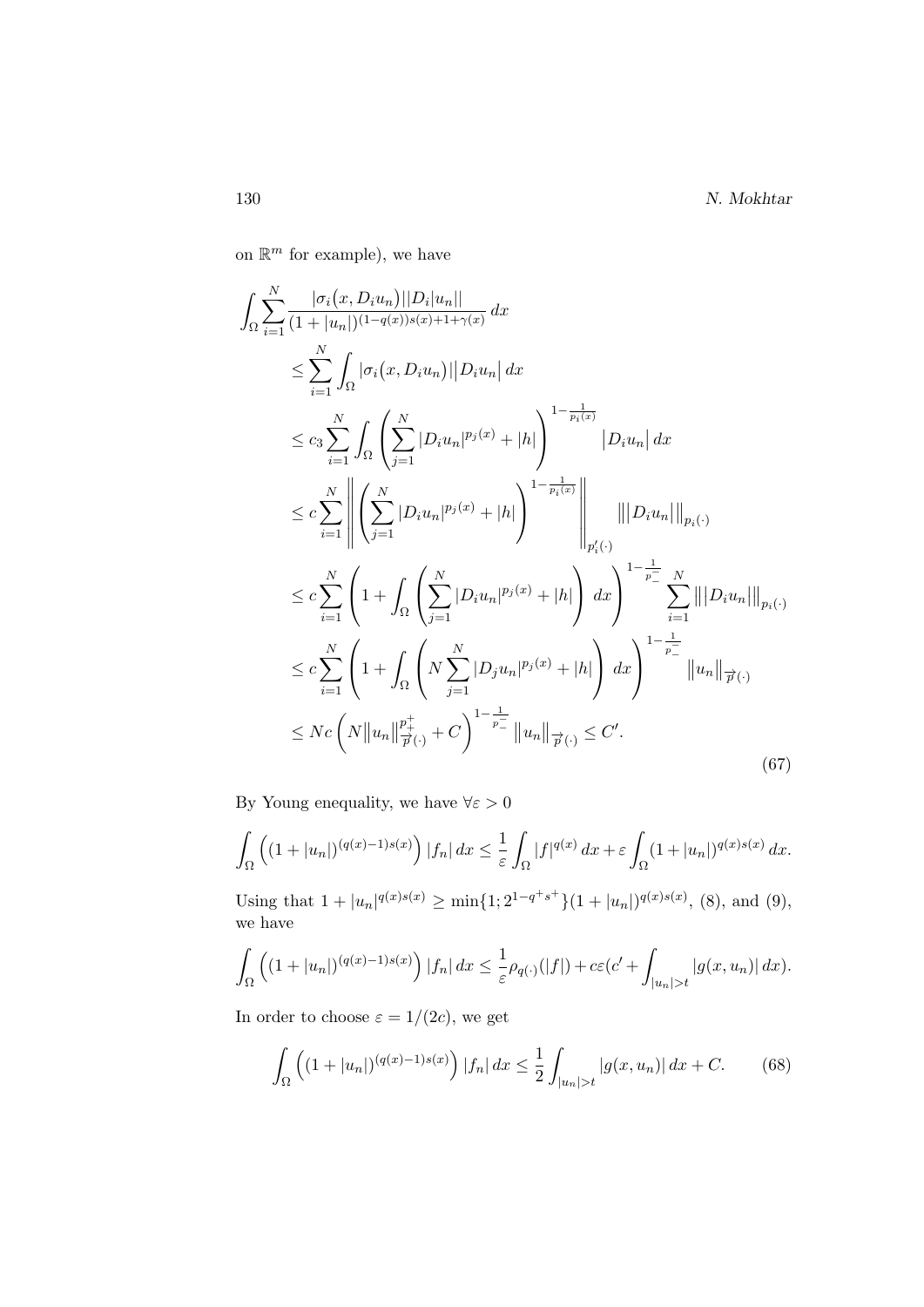Now, by Young's inequality, and remark that  $(q(x) - 1)s(x) - \gamma(x) - 1 \leq 0$ , we have Z Ω  $(1+|u_n|)^{(q(x)-1)s(x)}|\sigma_i(x,D_iu_n)|\ln(1+|u_n|)dx$ 

$$
= \int_{\Omega} \left[ (1+|u_n|)^{\frac{(q(x)-1)s(x)+(p_i(x)-1)(\gamma(x)+1)}{p_i(x)}} (\ln(1+|u_n|)) \right]
$$
  
\n
$$
\times |\sigma_i(x, D_i u_n)| (1+|u_n|)^{\frac{(q(x)-1)s(x)-\gamma(x)-1}{p_i'(x)}} dx
$$
  
\n
$$
\leq \varepsilon \int_{\Omega} (1+|u_n|)^{(q(x)-1)s(x)+(p_i(x)-1)(\gamma(x)+1)} (\ln(1+|u_n|))^{p_i(x)} dx
$$
  
\n
$$
+ c(\varepsilon) \int_{\Omega} |\sigma_i(x, D_i u_n)|^{p_i'(x)} (1+|u_n|)^{(q(x)-1)s(x)-\gamma(x)-1} dx
$$
  
\n
$$
\leq \varepsilon \int_{\Omega} (1+|u_n|)^{(q(x)-1)s(x)+(p_i(x)-1)(\gamma(x)+1)} (\ln(1+|u_n|))^{p_i(x)} dx
$$
  
\n
$$
+ c(\varepsilon) \int_{\Omega} |\sigma_i(x, D_i u_n)|^{p_i'(x)} dx
$$
(69)

Thanks to Remark 7 we have  $s(x) > (p_i(x) - 1)(\gamma(x) + 1)$ , so

 $(p_i(x) - 1)(\gamma(x) + 1) - s(x) < 0,$ 

and therefore  $(1+|t|)^{(p_i(x)-1)(\gamma(x)+1)-s(x)}\ln(1+|t|)^{p_i(x)}$  is bounded by  $C>0$ for all  $x \in \overline{\Omega}$  and  $t \in \mathbb{R}$ .

So, through this, (4), (8), (9), (52), and after choosing  $\varepsilon = \frac{1}{2cc''C}$  we have  $\Gamma$ 

$$
\int_{\Omega} (1+|u_n|)^{(q(x)-1)s(x)} |\sigma_i(x, D_i u_n)| \ln(1+|u_n|) dx
$$
  

$$
\leq \frac{1}{2c''} \int_{|u_n|>t} |g(x, u_n)| dx + C''.
$$
 (70)

Now, by using (67), (68), (70) in (66) we get

$$
c' \sum_{i=1}^{N} \int_{\{|u_n| < t\}} \frac{|D_i u_n|^{p_i(x)}}{(1+|u_n|)^{\gamma(x)+(1-q(x))s(x)}} dx
$$

$$
+ t((1+t)^{1+\gamma^+} - 1) \int_{|u_n| > t} |g(x, u_n)| dx
$$

$$
\leq c(1+t). \tag{71}
$$

After dropping the nonnegative term in (71) we get (53), and from this we get, for any choice of  $t > 0$  in (71), we have

$$
\int_{\{|u_n| > t\}} |g(x, u_n)| \, dx \le C. \tag{72}
$$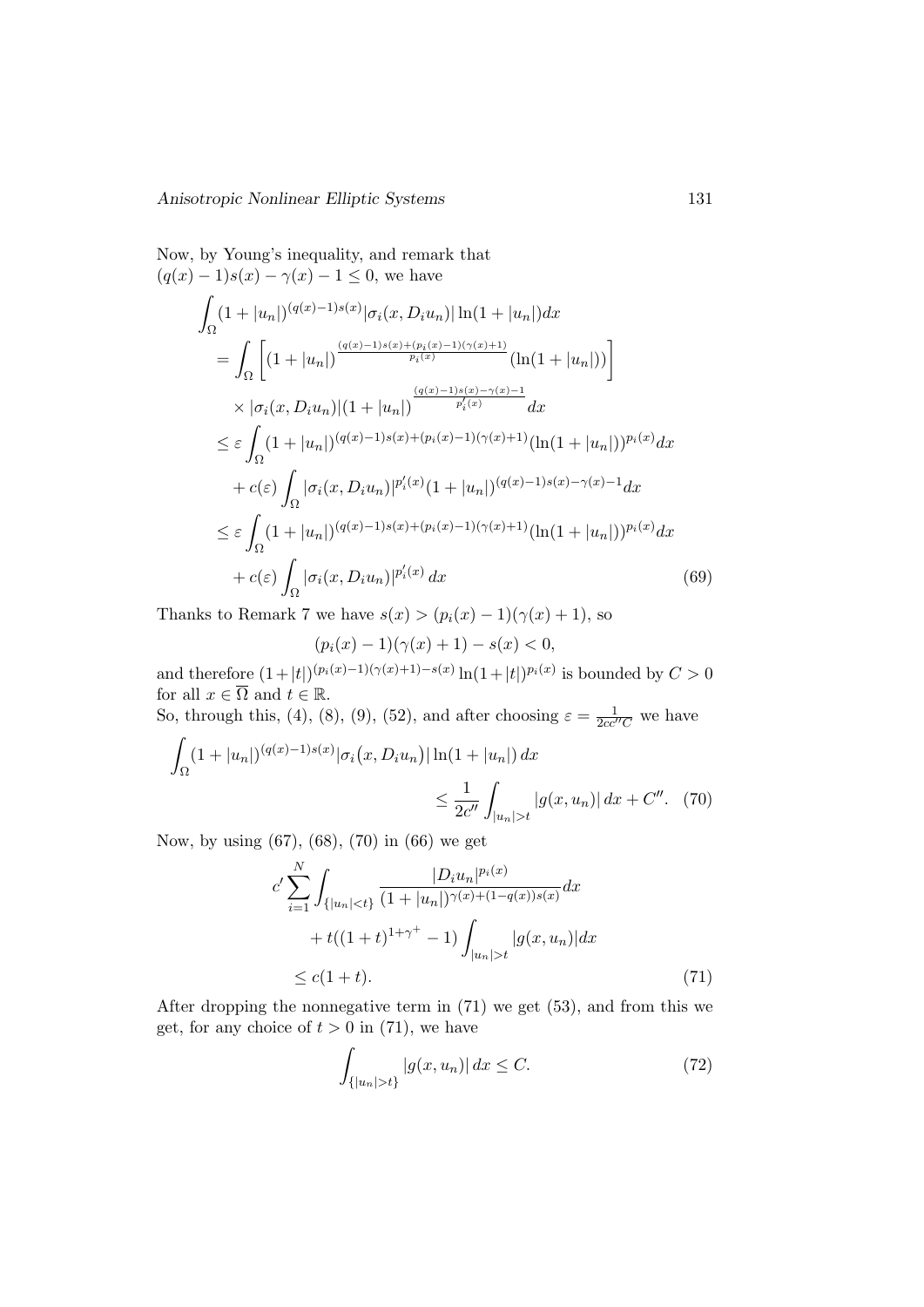$\Box$ 

Then, by  $(8)$  and  $(72)$ , we derive  $(54)$ . Finally we combine  $(9)$  and  $(54)$  to obtain (55).

Now let's prove (56), by (53), (26), and the observation that

$$
(q(x) - 1)s(x) - 1 - \gamma(x) \le 0 \text{ in } \overline{\Omega},
$$

we have for all  $t \geq 1$ 

$$
\int_{\{|u_n| \le t\}} t^{(q(x)-1)s(x)-1-\gamma(x)} |D_i u_n|^{p_i(x)} dx
$$
\n
$$
\le \int_{\{|u_n| \le t\}} \left(\frac{1+t}{2}\right)^{(q(x)-1)s(x)-1-\gamma(x)} |D_i u_n|^{p_i(x)} dx
$$
\n
$$
\le c(1+t)^{-1} \int_{\{|u_n| \le t\}} (1+|u_n|)^{(q(x)-1)s(x)-\gamma(x)} |D_i u_n|^{p_i(x)} dx
$$
\n
$$
\le C.
$$

**Lemma 9.** Let q, s, and  $p_i$  be restricted as in Theorem 2. Then,  $(D_i u_n)$  is bounded in  $L^{r_i}(\Omega; \mathbb{R}^m)$  for all  $(r_1(\cdot), \ldots, r_N(\cdot)) \in (C(\overline{\Omega}))^N$  such that

$$
1 < r_i(x) < \frac{p_i(x)q(x)s(x)}{s(x)+1+\gamma(x)}, \quad \forall x \in \overline{\Omega}, \ i = 1, \dots, N.
$$

*Proof.* For all  $i = 1, ..., N$  setting  $\alpha_i(\cdot) = \frac{p_i(\cdot)}{s(\cdot) + 1 + \gamma(\cdot)}$ , then we have  $*$  For  $0 < t < 1$ , we have trivially that

$$
\int_{\{|D_i u_n|^{\alpha_i(x)} > t\}} t^{s(x)q(x)} dx \leq |\Omega|.
$$

 $\ast$  For  $t \geq 1$ , using (55), and (26), we have

$$
\int_{\{|D_i u_n|^{\alpha_i(x)} > t\}} t^{q(x)s(x)} dx
$$
\n
$$
\leq \int_{\{|D_i u_n|^{\alpha_i(x)} > t\} \cap \{|u_n| \leq t\}} t^{q(x)s(x)} dx + \int_{\{|u_n| > t\}} t^{q(x)s(x)} dx
$$
\n
$$
\leq \int_{\{|u_n| \leq t\}} t^{q(x)s(x)} \left( \frac{|D_i u_n|^{\alpha_i(x)}}{t} \right)^{\frac{p_i(x)}{\alpha_i(x)}} dx + \int_{\Omega} |u_n|^{q(x)s(x)} dx
$$
\n
$$
\leq \int_{\{|u_n| \leq t\}} t^{(q(x)-1)s(x)-1-\gamma(x)} |D_i u_n|^{p_i(x)} dx + c.
$$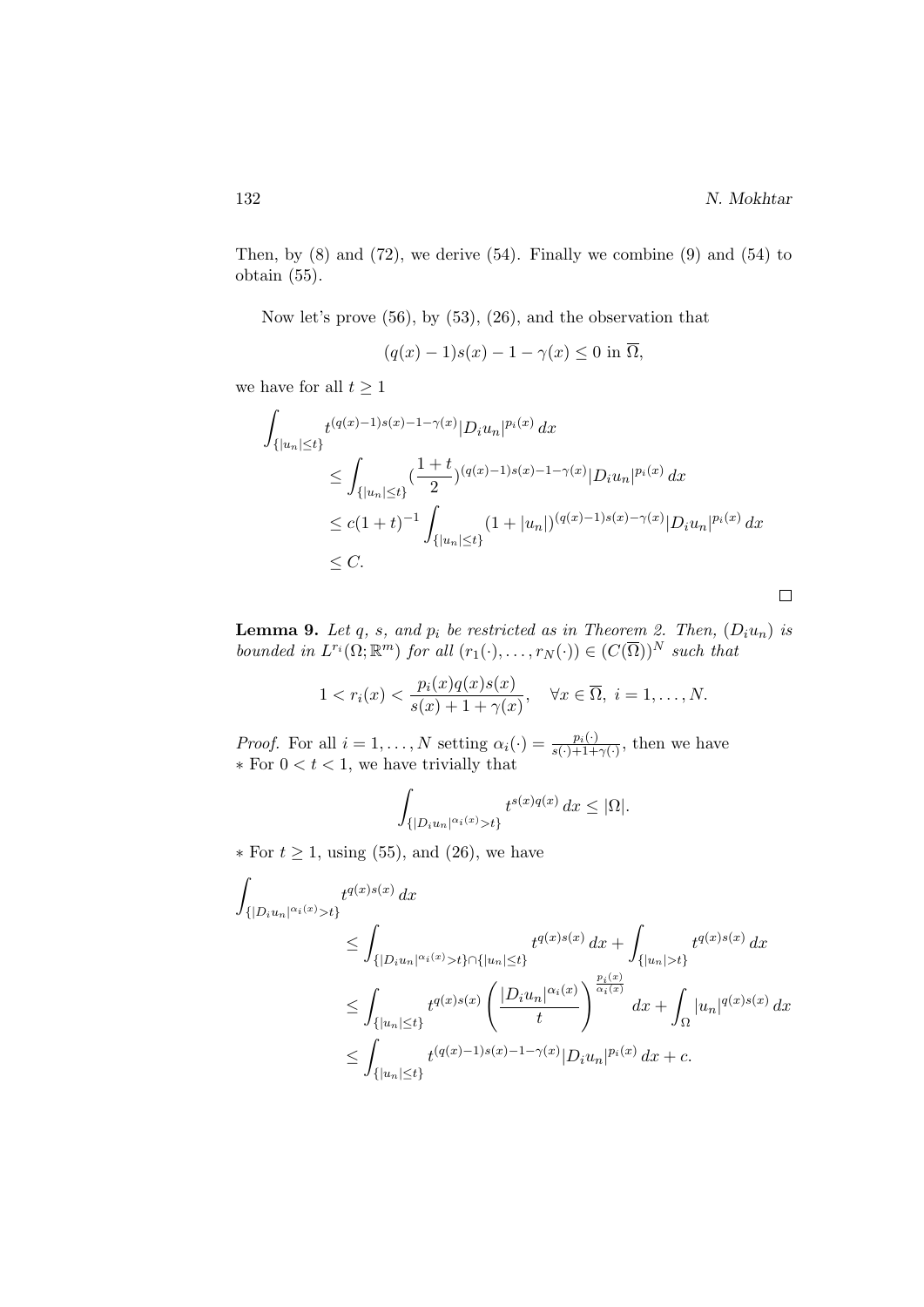With (56), we have

$$
\int_{\{|D_i u_n|^{\alpha_i(x)} > t\}} t^{q(x)s(x)} dx \le C'.
$$

This shows that, for all  $i = 1, ..., N$ ,  $|D_i u_n|^{\alpha_i(\cdot)}$  is bounded in  $\mathcal{M}^{q(\cdot), s(\cdot)}(\Omega)$ , and hence we conclude from Lemma 5 that  $|D_i u_n|$  is bounded in  $L^{r_i(\cdot)}(\Omega)$ for all  $r_i(\cdot)$  in  $C(\overline{\Omega})$  satisfying

$$
1 < r_i(x) < \frac{p_i(x)q(x)s(x)}{s(x) + 1 + \gamma(x)} \quad in \quad \overline{\Omega}.
$$

This completes the proof of Lemma 9.

**Lemma 10.** Let m, s,  $p_i$ , and  $\gamma$  be restricted as in Theorem 1. Then, there exists a constant  $C > 0$  such that

$$
\int_{\Omega} |u_n|^{s(x)q(x)} dx \le C. \tag{73}
$$

$$
\int_{\Omega} |g(x, u_n)| dx \le C. \tag{74}
$$

*Proof.* After choosing  $\varphi = u_n$  in (30), by (2), (3), and (9), we have

$$
c_1 \int_{\Omega} \sum_{i=1}^N |D_i u_n|^{p_i(x)} dx + \int_{\Omega} |u_n|^{s(x)q(x)+1} dx \leq ||f_n||_{X^*} ||u_n||_X + c'.
$$

Then, by (52) we get

$$
\int_{\Omega} |u_n|^{s(x)q(x)+1} dx \le C. \tag{75}
$$

By the fact,  $1 + |u_n|^{s(x)q(x)+1} \ge |u_n|^{s(x)q(x)}$ , we conclud (73). Now, choosing  $\varphi = T_t(u_n)$ ,  $t > 0$  in (30), by (2), (3), and (9), we have

$$
\int_{\Omega} \sum_{i=1}^{N} a_i(x, T_n(u_n)) \sigma_i(x, D_i u_n) \cdot DT_t(u_n) D_i u_n dx
$$
  
+ 
$$
t \int_{\{|u_n| > t\}} \frac{u_n}{|u_n|} \cdot g(x, u_n) dx
$$
  

$$
\leq t \int_{\Omega} |f_n| dx.
$$
 (76)

 $\Box$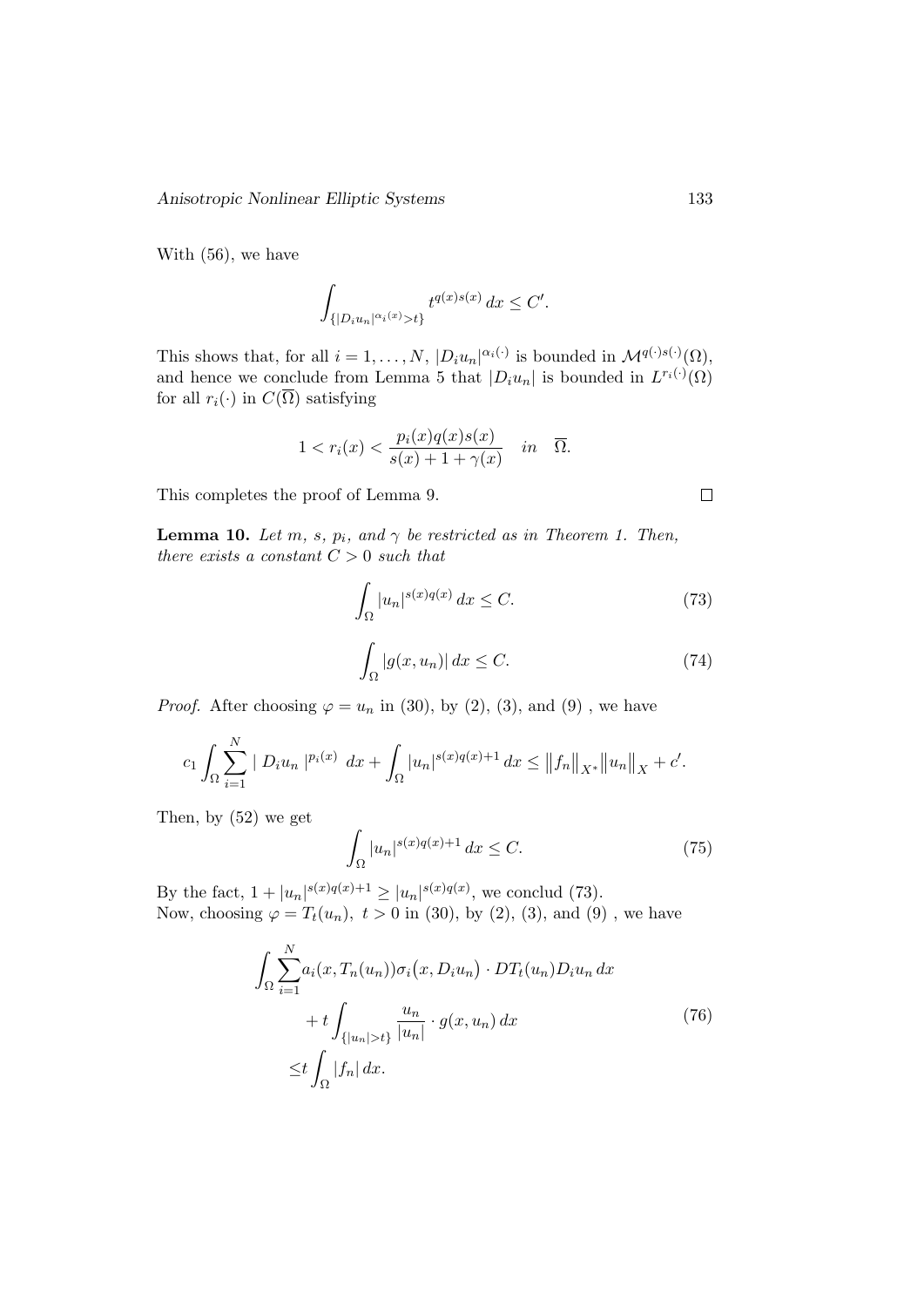Using  $(23)$ ,  $(2)$ , and  $(3)$ , we obtain

$$
\int_{\Omega} \sum_{i=1}^{N} a_i(x, T_n(u_n)) \sigma_i(x, D_i u_n) \cdot DT_t(u_n) D_i u_n
$$
  
\n
$$
\geq \int_{\Omega} \sum_{i=1}^{N} a_i(x, T_n(u_n)) \sigma_i(x, D_i u_n) \cdot D_i u_n \chi_{|u_n| < t}
$$
  
\n
$$
\geq \frac{c_1}{(1+n)^{\gamma^+}} \Big( \sum_{i=1}^{N} \int_{\{|u_n| \leq t\}} |D_i u_n|^{p_i(x)} dx - c' \Big).
$$

By this equation, the fact  $\frac{u_n}{|u_n|} g(x, u_n) \geq |g(x, u_n)|, |u_n| > 0$  (Which results from (7)), and after dropping the nonnegative term, we find that (76) give us

$$
t \int_{\{|u_n| > t\}} |g(x, u_n)| dx \le ct \left(1 + \int_{\Omega} |f|^{q(\cdot)} dx\right) + c'. \tag{77}
$$

Then, for any choice to  $t > 0$ , we have

$$
\int_{\{|u_n|>t\}} |g(x, u_n)| \, dx \le C. \tag{78}
$$

Then, by  $(8)$  and  $(78)$ , we derive  $(74)$ .

### 3.3 Proofs for Theorem 1 and Theorem 2:

**The Proof of Theorem 1:** by (52), the sequence  $(u_n)$  is bounded in  $\mathring{W}^{1,\vec{p}(\cdot)}(\Omega;\mathbb{R}^m)$ . This implies that we can extract a subsequence (denote again by  $(u_n)$ , such that

$$
u_n \to u \quad \text{weakly in } \mathring{W}^{1, \vec{p}(\cdot)}(\Omega; \mathbb{R}^m),
$$
  

$$
u_n \to u \quad \text{strongly in } L^{p_0}(\Omega; \mathbb{R}^m), \quad p_0 = \min_{1 \le i \le N} \min_{x \in \overline{\Omega}} p_i(x), \tag{79}
$$
  

$$
u_n \to u \quad \text{a.e. in } \Omega.
$$

This implies that

$$
g(x, u_n) \to g(x, u) \quad \text{a.e. in } \Omega \tag{80}
$$

Let  $E \subset \Omega$  be any measurable set, we write

$$
\int_{E} |g(x, u_n)| dx = \int_{E \cap \{|u_n| \le t\}} |g(x, u_n)| dx + \int_{E \cap \{|u_n| > t\}} |g(x, u_n)| dx.
$$

 $\Box$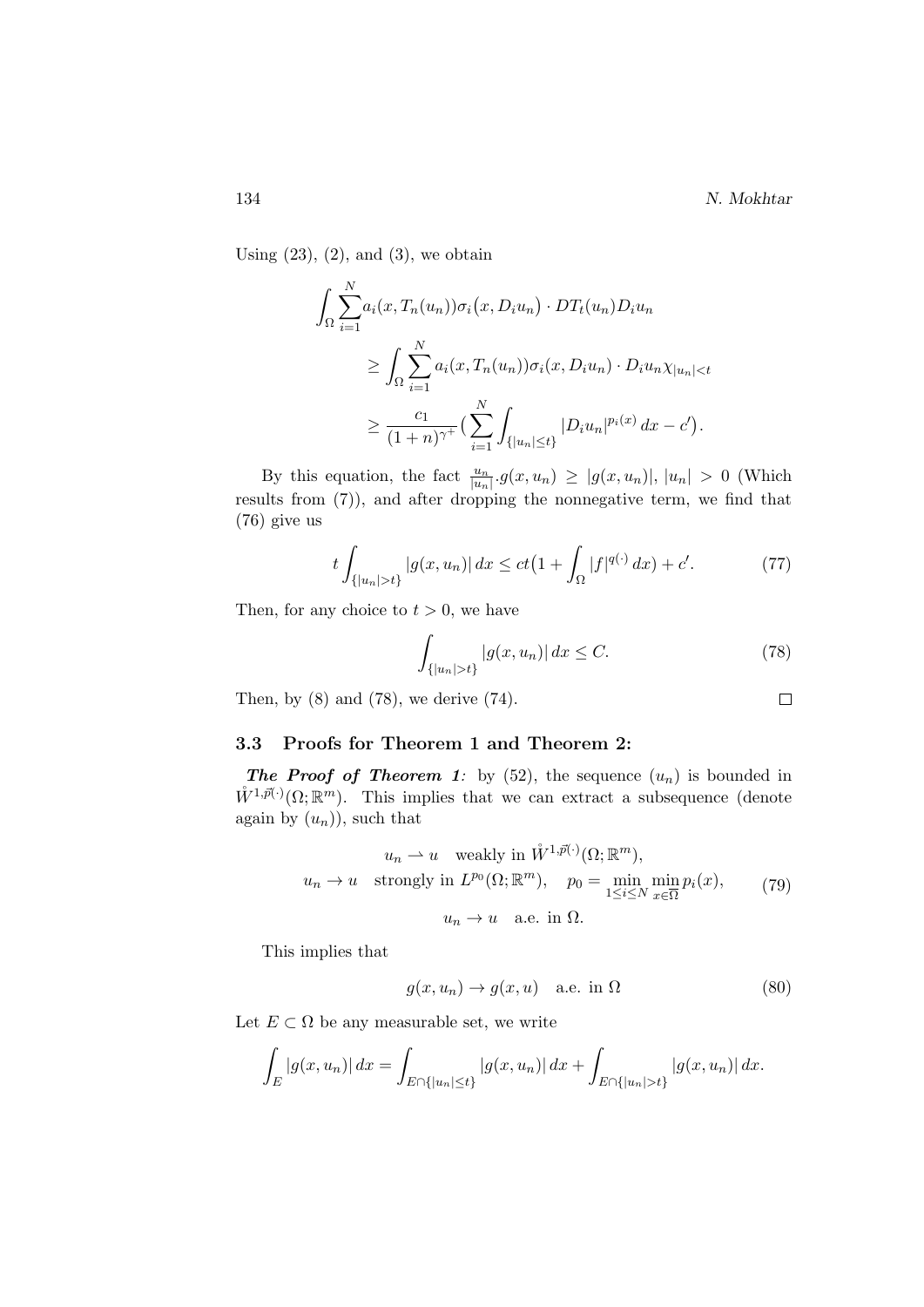Let  $0 < M < t$ , and observe that

$$
|T_t(u_n)| \leq |T_t(u_n)| \mathbf{1}_{\{|u_n| \leq M\}} + |T_t(u_n)| \mathbf{1}_{\{|u_n| > M\}} \leq M + t \mathbf{1}_{\{|u_n| > M\}},
$$

Using this decomposition in (51) after taking  $\varphi = T_t(u_n)$ , yields

$$
t \int_{\{|u_n| > t\}} |g(x, u_n)| dx \le M \int_{\Omega} |f_n| dx + t \int_{\{|u_n| > M\}} |f_n| dx. \tag{81}
$$

From (81) and (8), we conclude the equi-integrability of  $g(x, u_n)$  in  $L^1(\Omega; \mathbb{R}^m)$ , and since (80), Vitali's theorem implies that

$$
g(x, u_n) \longrightarrow g(x, u) \quad \text{strongly in } L^1(\Omega; \mathbb{R}^m). \tag{82}
$$

Now, choosing  $\varphi = u_n - u$  in (51) as a test function, we get

$$
\int_{\Omega} \sum_{i=1}^{N} a_i(x, T_n(u_n)) (\sigma_i(x, D_i u_n) - \sigma_i(x, D_i u)) \cdot (D_i u_n - D_i u) dx +
$$

$$
\int_{\Omega} \sum_{i=1}^{N} a_i(x, T_n(u_n)) \sigma_i(x, D_i u) \cdot (D_i u_n - D_i u) dx
$$

$$
+ \int_{\Omega} g(x, u_n) \cdot (u_n - u) dx
$$

$$
= \int_{\Omega} f_n \cdot (u_n - u) dx.
$$

We observe that  $\int_{\Omega} g(x, u_n) \cdot (u_n - u) \longrightarrow 0$ , since  $u_n \longrightarrow u$  in  $L^{\varrho(\cdot)}(\Omega; \mathbb{R}^m)$ where  $\varrho(\cdot)$  is defined in lemma 2, and  $(g(x, u_n))$  is bounded in  $L^{p'_i(\cdot)}(\Omega; \mathbb{R}^m)$ , and that  $D_i u_n \rightharpoonup D_i u$  in  $L^{p_i(\cdot)}$ , this implies that

$$
\lim_{n \to +\infty} \int_{\Omega} \sum_{i=1}^{N} a_i(x, T_n(u_n)) (\sigma_i(x, D_i u_n) - \sigma_i(x, D_i u)) \cdot (D_i u_n - D_i u) dx \longrightarrow 0,
$$

and this convergence gives us, for all  $i = 1, \ldots, N$ 

$$
a_i(x, T_n(u_n))(\sigma_i(x, D_i u_n) - \sigma_i(x, D_i u)) \cdot (D_i u_n - D_i u) \longrightarrow 0 \quad \text{a.e. in } \Omega.
$$
\n(83)

From  $(83)$  and  $(2)$ , we have

$$
\left| \big(\sigma_i(x, D_i u_n) - \sigma_i(x, D_i u)\big) \cdot (D_i u_n - D_i u)\right| \leq C(x),
$$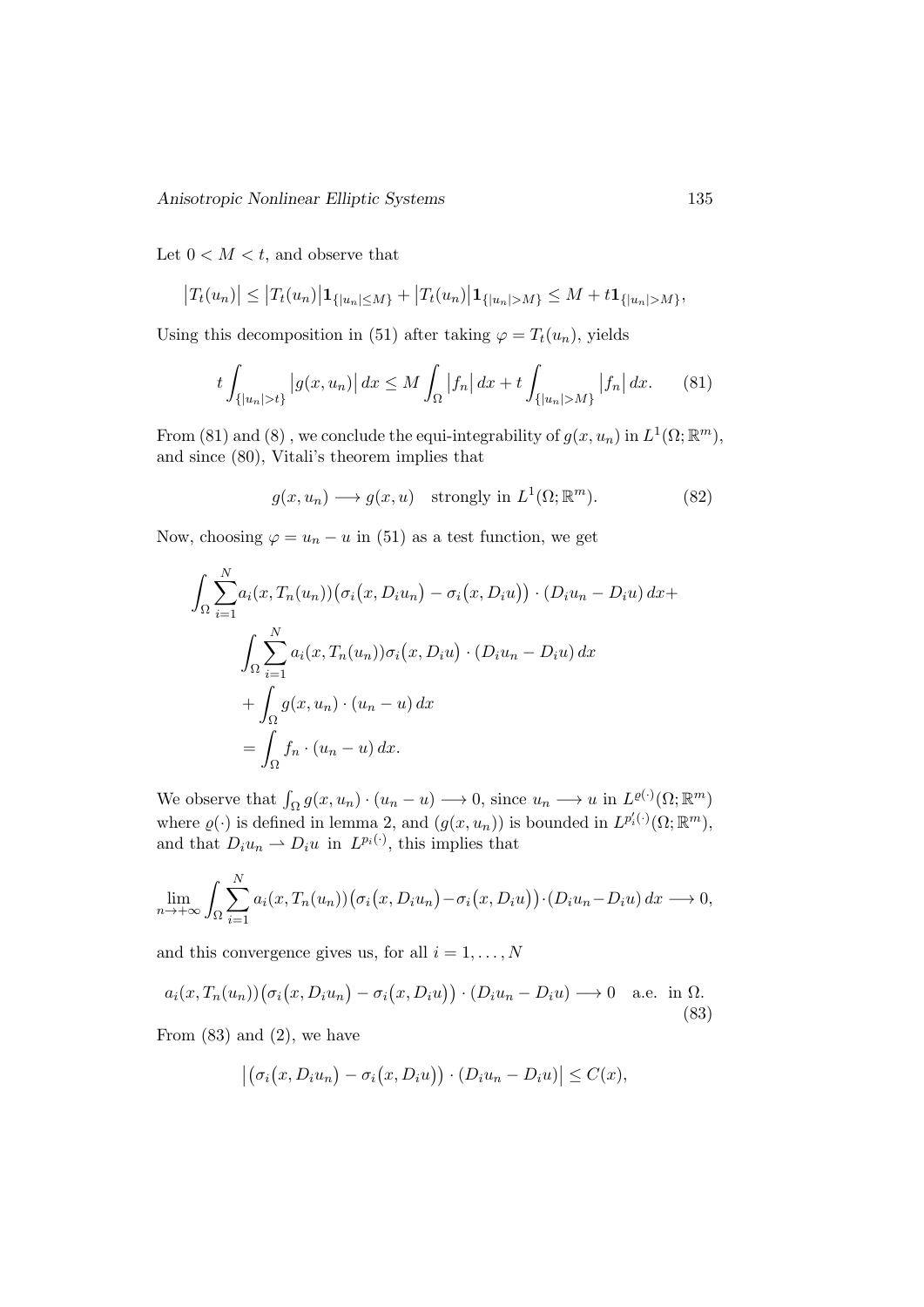for some function  $C(x)$ . Up to a Lebesgue measure zero set Z, the above inequality holds pointwise. Let us prove that there exists a function  $c$  such that

$$
|D_i u_n(x)| \le c(x). \tag{84}
$$

By hypothese (5), we have

$$
C(x) \ge \begin{cases} c_4 \left( (|D_i u_n| - |D_i u|)^{p-} - 1 \right), & \text{if } p_i(x) \ge 2\\ c_5 \left( \frac{|D_i u_n| - |D_i u|}{1 + |D_i u_n| + |D_i u|} \right)^2, & \text{if } 1 < p_i(x) < 2 \end{cases}
$$

and this implies (84). We are going to prove that

$$
D_i u_n(x) \longrightarrow D_i u(x) \text{ in } \Omega \backslash Z. \tag{85}
$$

Assume by contradiction that there exists  $x_0 \in \Omega \backslash Z$  such that  $D_i u_n(x_0)$ does not converge to  $D_iu(x_0)$ . The Bolzano Weierstrass theorem implies that  $D_i u_n(x_0) \longrightarrow b$ , for some  $b \in \mathbb{R}^N$ , up to a subsequence. Passing to the limit in

$$
(\sigma_i(x_0,D_iu_n(x_0))-\sigma_i(x_0,D_iu(x_0)))\cdot(D_iu_n(x_0)-D_iu(x_0)),
$$

we get

$$
(\sigma_i(x_0,b)-\sigma_i(x_0,D_iu(x_0)))\cdot (b-D_iu(x_0))=0,
$$

which yields  $b = D_i u(x_0)$  by hypothesis (5). Through this we get, for all  $i = 1, \ldots, N$ ,

$$
D_i u_n \longrightarrow D_i u \quad \text{a.e. in } \Omega. \tag{86}
$$

From (86),(52), Vitali's theorem gives , for all  $i = 1, ..., N$ 

$$
D_i u_n \longrightarrow D_i u \text{ in } L^1(\Omega; \mathbb{R}^m) \text{ and a.e. in } \Omega.
$$
 (87)

So we have

$$
\sigma_i(x, D_i u_n) \longrightarrow \sigma_i(x, D_i u) \quad \text{a.e. in } \Omega. \tag{88}
$$

Now, we prove that,

$$
(\sigma_i(x, D_i u_n))_n
$$
 is uniformly bounded in  $L^{p_i(\cdot)}(\Omega; \mathbb{R}^m)$ .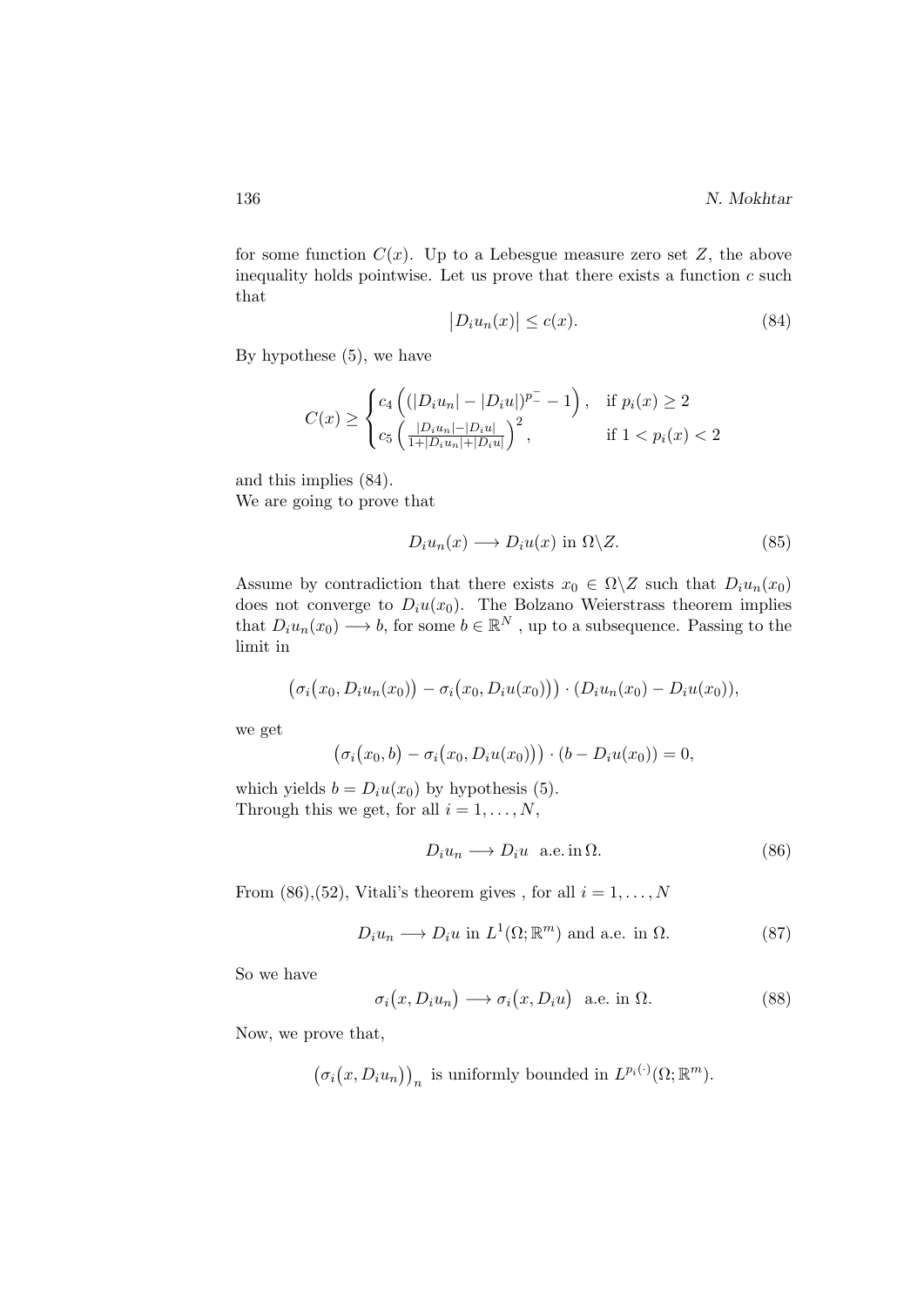Using the assumption (4), we get for all  $i = 1, \ldots, N$ ,

$$
|\sigma_i(x, D_i u_n)|^{p_i(x)} \le C \left( \sum_{j=1}^N |D_i u_n|^{p_j(x)} + |h| \right)^{p_i(x)-1}
$$
  
 
$$
\le C' \left( \sum_{i=1}^N |D_i u_n|^{p_i(x)} + |h| \right)^{p_i(x)-1}.
$$
 (89)

Then, by (52), we conclude that, for all  $i = 1, \ldots, N$ ,

 $(\sigma_i(x, D_i u_n))_n$  is uniformly bounded in  $L^{p_i(\cdot)}(\Omega; \mathbb{R}^m)$ ,

So, by (88) and Vitali's theorem, we derive, , for all  $i = 1, \ldots, N$ ,

$$
\sigma_i(x, D_i u_n) \longrightarrow \sigma_i(x, D_i u) \text{ strongly in } L^1(\Omega; \mathbb{R}^m). \tag{90}
$$

So, we can easily pass to the limit in (51) for all  $\varphi \in C_c^{\infty}(\Omega; \mathbb{R}^m)$ . This proves Theorem (1).

**The Proof of Theorem 2:** By Lemma 9 the sequence  $(u_n)$  is bounded in  $\mathring{W}^{1,\vec{r}(\cdot)}(\Omega)$  where  $r_i(\cdot)$  is defined as (27). Without loss of generality, we can therefore assume that

$$
u_n \to u \quad \text{weakly in } \mathring{W}^{1,\vec{r}(\cdot)}(\Omega),
$$
  

$$
u_n \to u \quad \text{strongly in } L^{r_0}(\Omega), \quad r_0 = \min_{1 \le i \le N} \min_{x \in \overline{\Omega}} r_i(x),
$$
  

$$
u_n \to u \quad \text{a.e. in } \Omega.
$$
 (91)

This implies that

$$
g(x, u_n) \to g(x, u) \quad \text{a.e. in } \Omega. \tag{92}
$$

By proceeding as in Theorem 1, we have

$$
g(x, u_n) \to g(x, u) \quad \text{in } L^1(\Omega; \mathbb{R}^m), \tag{93}
$$

and

$$
D_i u_n \longrightarrow D_i u \quad \text{a.e. in } \Omega. \tag{94}
$$

 $\sim$ 

By (94) we have

$$
\sigma_i(x, D_i u_n) \longrightarrow \sigma_i(x, D_i u) \quad \text{a.e. in } \Omega. \tag{95}
$$

Now, we prove that,

$$
(\sigma_i(x, D_i u_n))_n
$$
 uniformly bounded in  $L^{\frac{r_i(\cdot)}{p_i(\cdot)-1}}(\Omega; \mathbb{R}^m)$ ,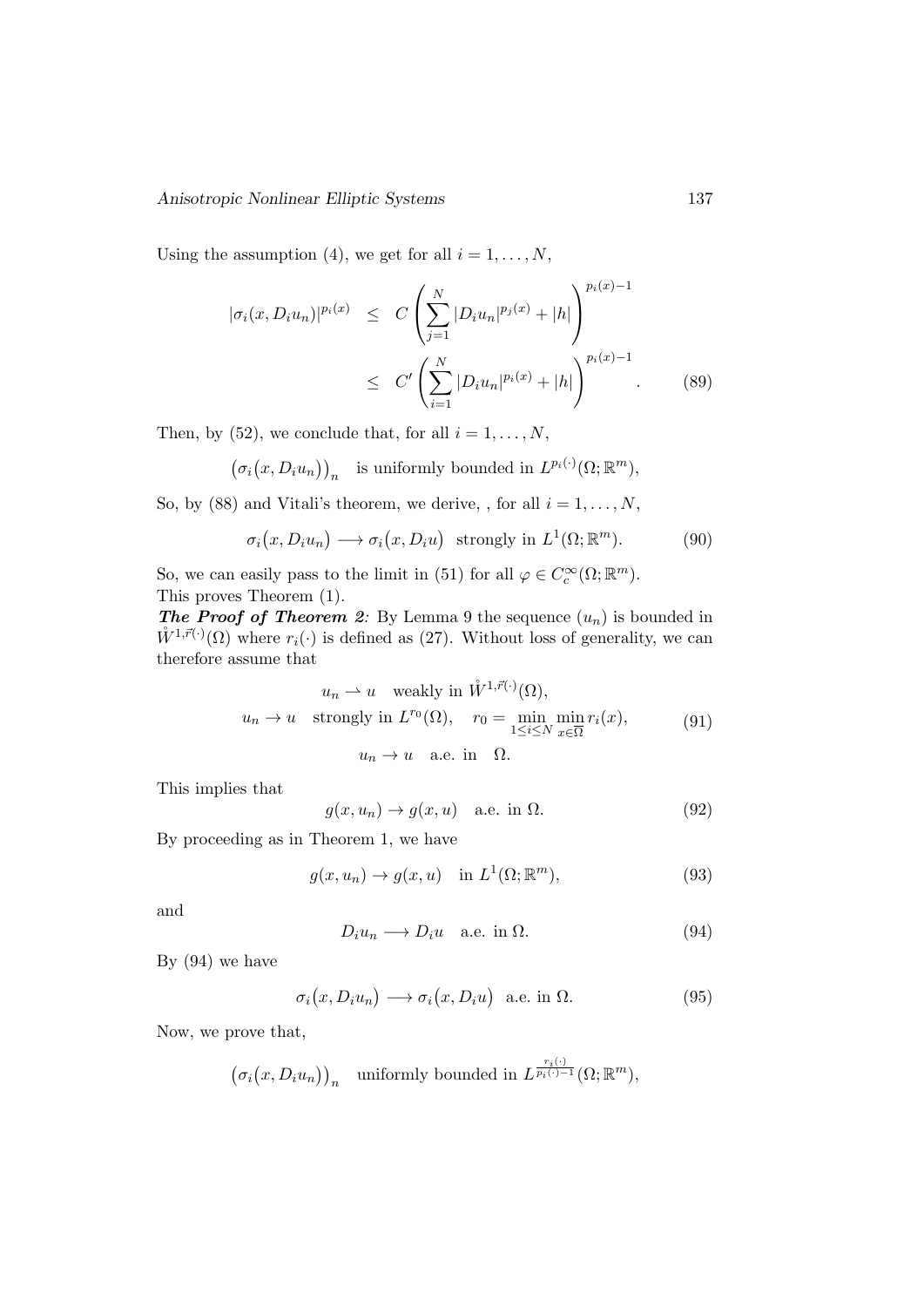where  $r_i(\cdot)$  is a continuous function on  $\overline{\Omega}$  satisfying (27) in  $\overline{\Omega}$ . Then, we have, for all  $x \in \overline{\Omega}$ 

$$
1 < \frac{r_i(x)}{p_i(x) - 1} < \frac{p_i(x)q(x)s(x)}{(s(x) + 1 + \gamma(x))(p_i(x) - 1)}, \quad i = 1, \dots, N. \tag{96}
$$

The choice of  $\frac{r_i(x)}{p_i(x)-1} > 1$  is possible since we have (26). Now, let  $\psi(\cdot) : \overleftrightarrow{\Omega} \to (0,1)$  be a continuous function such that, for all  $x \in \overline{\Omega}$ 

$$
\frac{r_i(x)}{p_i(x)} < \psi(x) < \frac{q(x)s(x)}{s(x) + 1 + \gamma(x)} < 1, \quad i = 1, \dots, N. \tag{97}
$$

Therefore, we derive for all  $x \in \overline{\Omega}$ 

$$
0 < \psi(x)p_i(x) < \frac{p_i(x)q(x)s(x)}{s(x) + 1 + \gamma(x)},
$$
\n
$$
\text{and } \frac{r_i(x)}{p_i(x)\psi(x)} < 1, \quad i = 1, \dots, N. \tag{98}
$$

Using the assumption (4), we get for all  $i = 1, \ldots, N$ ,

$$
|\sigma_i(x, D_i u_n)|^{\frac{r_i(x)}{p_i(x)-1}} \le C \left( \sum_{i=1}^N |D_i u_n|^{\psi(x)p_j(x)} + |h|^{\psi(x)} (x) \right)^{\frac{r_i(x)}{p_i(x)\psi(x)}} \tag{99}
$$

then, by Lemma 9, and (98), we conclude that, for all  $i = 1, \ldots, N$ ,

$$
(\sigma_i(x, D_i u_n))_n \quad \text{uniformly bounded in } L^{\frac{r_i(\cdot)}{p_i(\cdot)-1}}(\Omega; \mathbb{R}^m), \tag{100}
$$

where  $r_i(\cdot)$  is a continuous function on  $\overline{\Omega}$  satisfying (27). So, by (95) and Vitali's theorem, we derive, , for all  $i = 1, \ldots, N$ ,

$$
\sigma_i(x, D_i u_n) \longrightarrow \sigma_i(x, D_i u) \text{ strongly in } L^1(\Omega; \mathbb{R}^m)
$$
 (101)

From  $(2)$ ,  $(91)$  and  $(101)$ , we derive

$$
a_i(x, T_n(u_n))\sigma_i(x, D_i u_n) \longrightarrow a_i(x, u)\sigma_i(x, D_i u) \text{ strongly in } L^1(\Omega; \mathbb{R}^m). \tag{102}
$$

So, we can easily pass to the limit in (30) for all  $\varphi \in C_c^{\infty}(\Omega; \mathbb{R}^m)$ . Now, from (55), and since  $|u_n|^{s(x)q(x)} \geq 0$ , by using Fatous Lemma, we deduce that

$$
0 \le \int_{\Omega} |u|^{s(x)q(x)} dx \le C.
$$

Then  $|u|^{s(x)q(x)} \in L^1(\Omega)$ , which completes the proof of Theorem 2.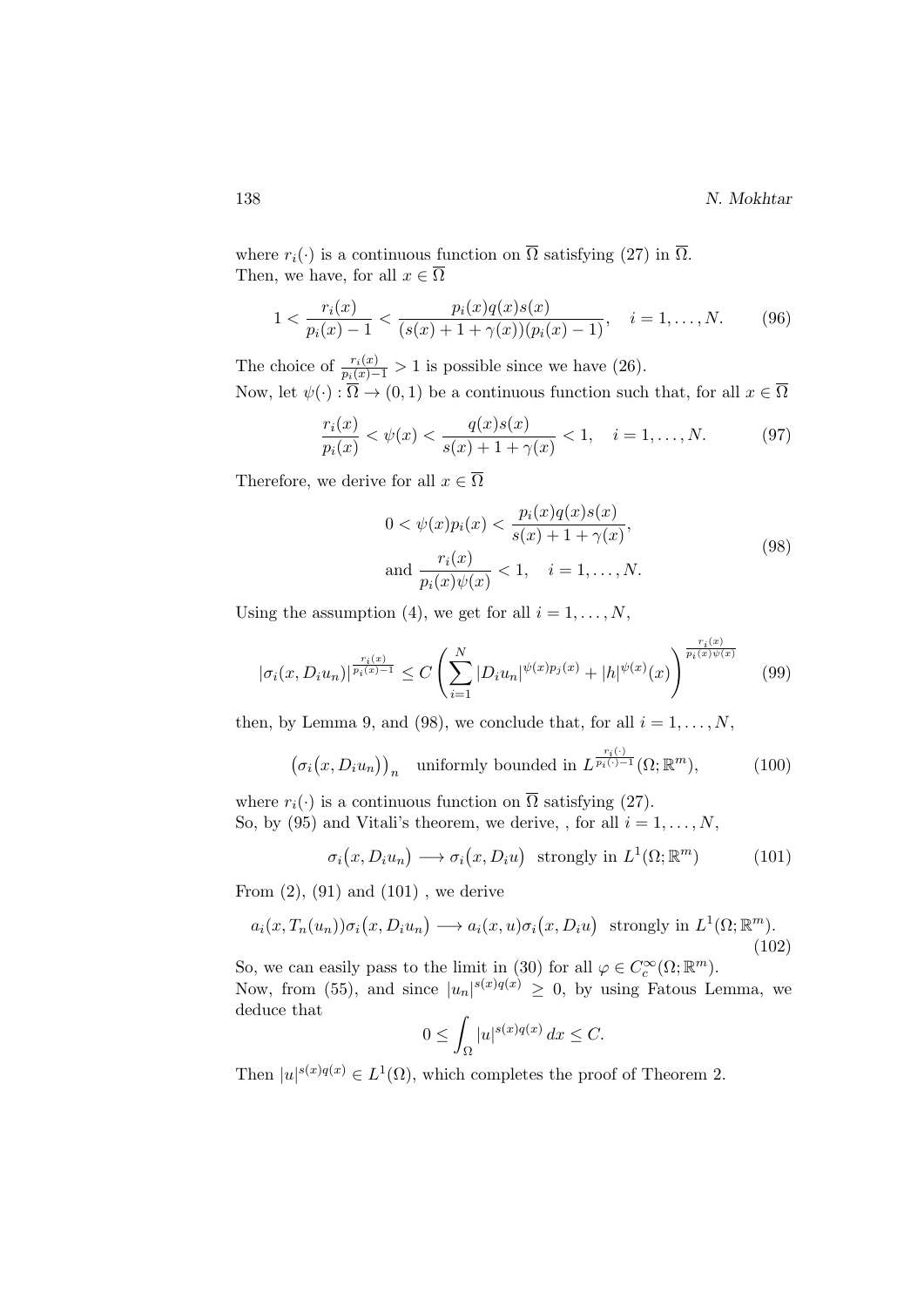# References

- [1] M. Naceri, F. Mokhtari. Anisotropic nonlinear elliptic systems with variable exponents and degenerate coercivity. Appl. Anal. 100(11), 2021, 2347-2367.
- [2] M. Naceri, M.B. Benboubker, Distributional solutions of anisotropic nonlinear elliptic systems with variable exponents: existence and regularity, Advances in Operator Theory. 7(2), 1–34 (2022).
- [3] M. Naceri, Singular Anisotropic Elliptic Problems with Variable Exponents, Memoirs on Differential Equations and Mathematical Physics. 85(2022), 119–132 (2022).
- [4] M. Bendahmane, K. Karlsen. Anisotropic nonlinear elliptic systems with measure data and anisotropic harmonic maps into spheres. Journal of Differential Equations, 1-29, 2006.
- [5] M. Bendahmane, M. Fares. Nonlinear elliptic systems with variable exponents and measure data. Moroccan. J. Pure Appl. Anal.1, 108-125  $(2015).$
- [6] M. Fares. Nonlinear anisotropic elliptic equations in  $\mathbb{R}^N$  with variable exponents and locally integrable data. Math. Meth. Appl. Sci. 40, 2265-2276 (2017)
- [7] M. Fares. Regularity of the Solution to Nonlinear Anisotropic Elliptic Equations with Variable Exponents and Irregular Data. Mediterr. J. Math. 14:141 (2017)
- [8] M. Bendahmane, K. H. Karlsen, M. Saad. Nonlinear anisotropic elliptic and parabolic equations with variable exponents and  $L^1$  data. Commun. Pure Appl.Anal.12, 1201-1220 (2013)
- [9] M. Sanchón, M. Urbano. Entropy solutions for the  $p(x)$ -Laplace equation. Trans. Amer. Math. Soc. 361 (2009) 6387-6405.
- [10] X. Fan. Anisotropic variable exponent Sobolev spaces and -Laplacian equations. Complex Variables and Elliptic Equations. Soc. 55, 1-20 (2010).
- [11] L. Diening, P. Harjulehto, P. Hästö, M. Ruzicka. Lebesgue and Sobolev Spaces with Variable Exponents, Lecture Notes in Mathematics. Springer. vol. 2017, New York (2011)